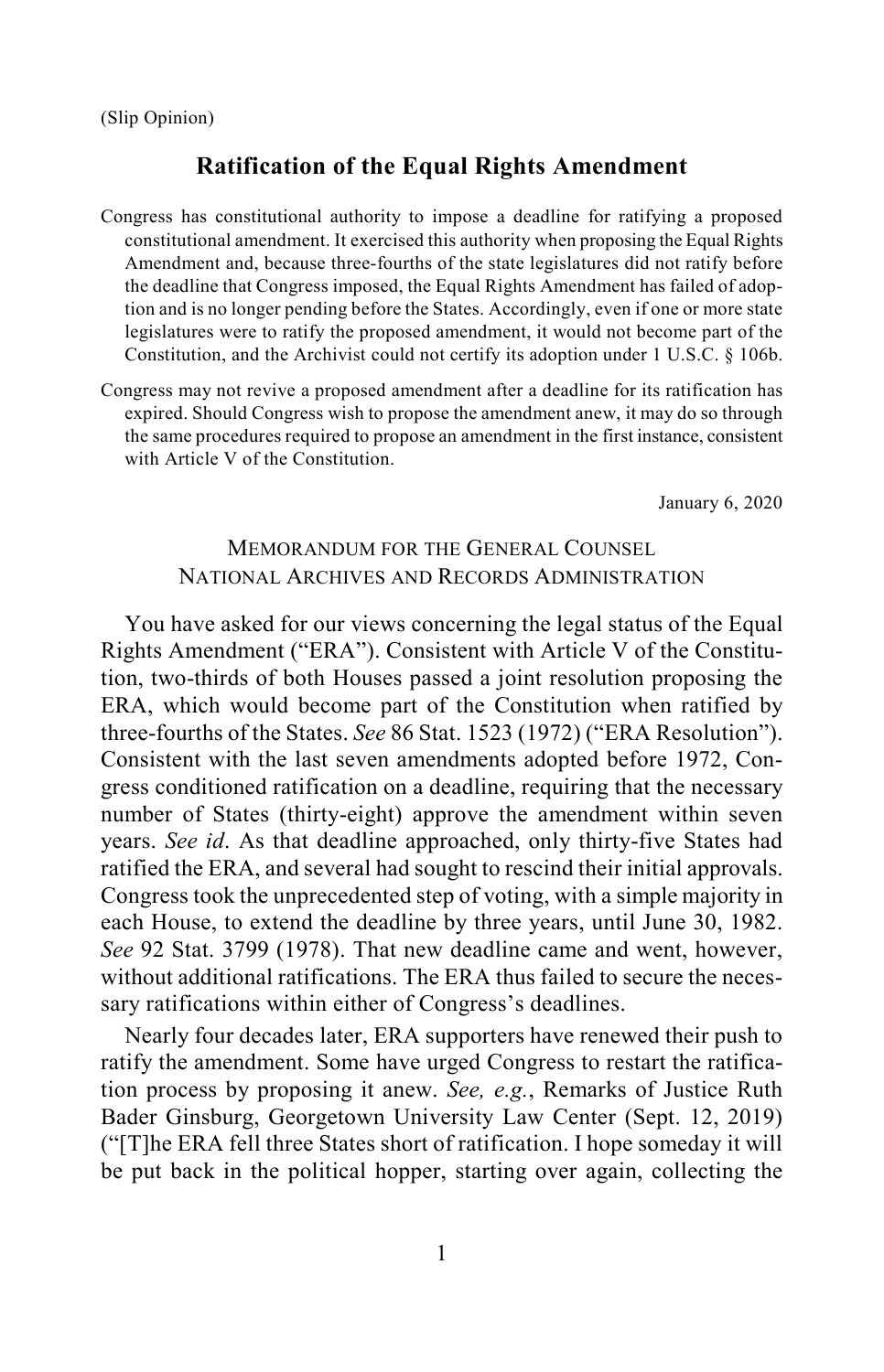### <span id="page-1-2"></span>*Opinions of the Office of Legal Counsel in Volume 44*

necessary number of States to ratify it.").<sup>[1](#page-1-0)</sup> Others, however, have urged the outstanding States to ratify the long-expired ERA Resolution, arguing that the congressional deadline was invalid or could be retroactively nullified by Congress. In 2017, Nevada voted to ratify the ERA, *see* S.J. Res. 2, 79th Leg. (Nev. 2017), and in 2018, Illinois did the same, *see* S.J. Res. Const. Amend. 0004, 100th Gen. Assemb. (Ill. 2018). If the ratification period remains open, and if the efforts by five States to rescind their earlier ratifications are disregarded, then thirty-seven States could be credited with having voted to ratify the ERA. After falling just short of ratifying the ERA during its 2019 session, the Virginia legislature is expected to vote again early this year.

Congress has charged the Archivist of the United States with the responsibility to publish a new constitutional amendment upon receiving the formal instruments of ratification from the necessary number of States. Whenever the National Archives and Records Administration ("NARA") receives "official notice" that an amendment to the Constitution "has been adopted," the Archivist "shall forthwith cause the amendment to be published" along with a certificate identifying the States that ratified the amendment and declaring "that the [amendment] has become valid, to all intents and purposes, as a part of the Constitution of the United States." 1 U.S.C. § 106b. In view of this responsibility, NARA has received inquiries from Members of Congress and from several States asking about the status of the ERA. Accordingly, you have asked for our views on the legal status of the proposed amendment.[2](#page-1-1)

We conclude that Congress had the constitutional authority to impose a deadline on the ratification of the ERA and, because that deadline has expired, the ERA Resolution is no longer pending before the States. The Supreme Court has upheld Congress's authority to impose a deadline for ratifying a proposed constitutional amendment. *See Dillon v. Gloss*, 256 U.S. 368, 375–76 (1921) ("Of the power of Congress, keeping within

<span id="page-1-0"></span> <sup>1</sup> [https://www.facebook.com/georgetownlaw/videos/justice-ginsburg-to-address-new](https://www.facebook.com/georgetownlaw/videos/justice-ginsburg-to-address-new-georgetown-law-students/2325195750861807/)[georgetown-law-students/2325195750861807](https://www.facebook.com/georgetownlaw/videos/justice-ginsburg-to-address-new-georgetown-law-students/2325195750861807/) (remarks starting at 1:03:35); *see also*  Marcia Coyle, *Partisan Divisions Are 'Not Serving Our Country Well,' Justice Ginsburg Says*, Nat'l L.J., Sept. 12, 2019 (quoting Justice Ginsburg's remarks on the ERA)[, https://](https://www.law.com/%E2%80%8Cnationallawjournal/%E2%80%8C2019/%E2%80%8C09/%E2%80%8C12/%E2%80%8Cpartisan-divisions-are-not-serving-our-country-well-justice-ginsburg-says/) [www.law.com/nationallawjournal/2019/09/12/partisan-divisions-are-not-serving-our](https://www.law.com/%E2%80%8Cnationallawjournal/%E2%80%8C2019/%E2%80%8C09/%E2%80%8C12/%E2%80%8Cpartisan-divisions-are-not-serving-our-country-well-justice-ginsburg-says/)[country-well-justice-ginsburg-says/.](https://www.law.com/%E2%80%8Cnationallawjournal/%E2%80%8C2019/%E2%80%8C09/%E2%80%8C12/%E2%80%8Cpartisan-divisions-are-not-serving-our-country-well-justice-ginsburg-says/)

<span id="page-1-1"></span><sup>2</sup> *See* Letter for Steven A. Engel, Assistant Attorney General, Office of Legal Counsel, from Gary M. Stern, General Counsel, National Archives and Records Administration (Dec. 12, 2018).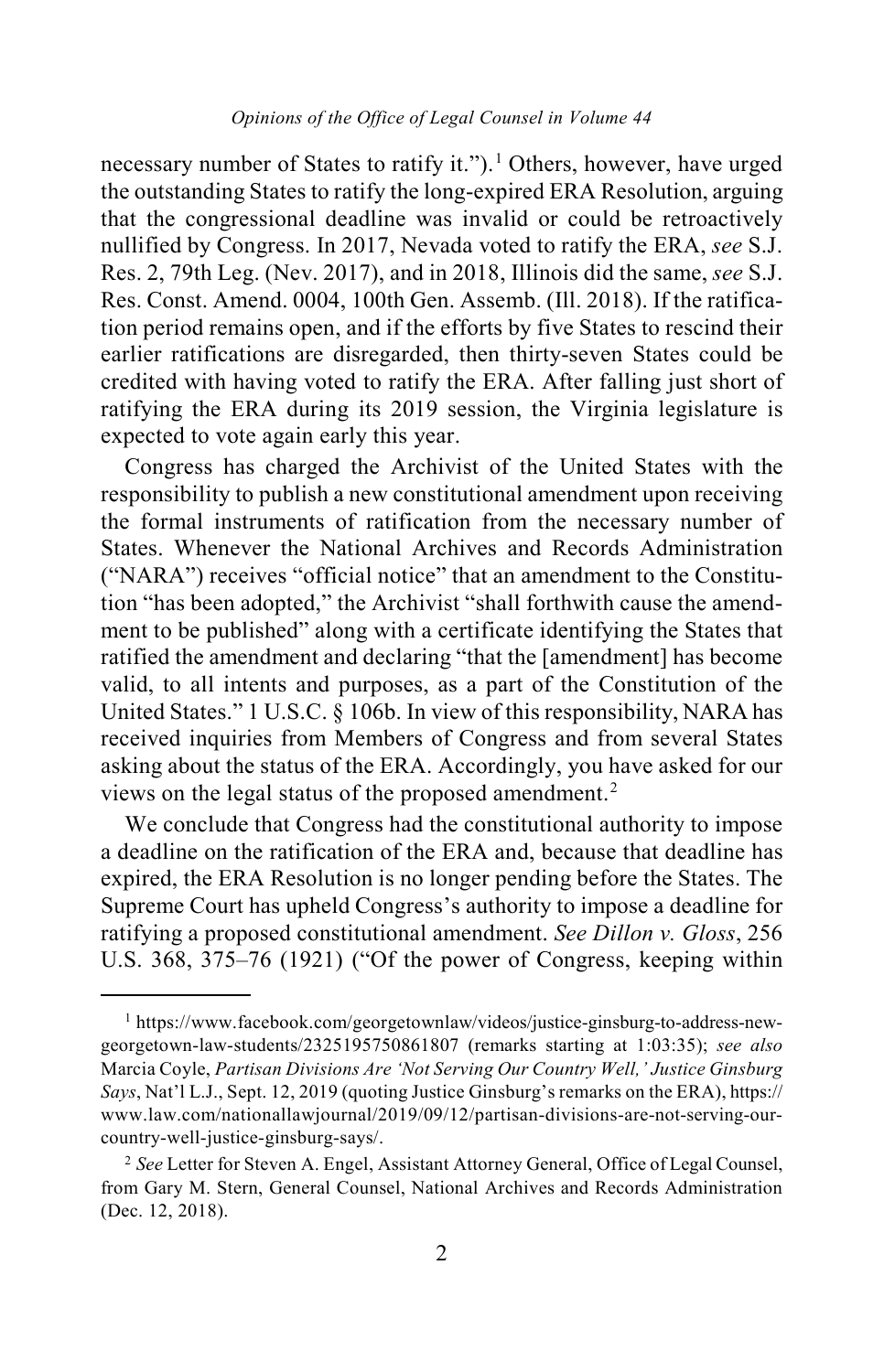reasonable limits, to fix a definite period for the ratification we entertain no doubt."). Although Congress fixed the ratification deadline in the proposing clause of the ERA Resolution, rather than in the proposed amendment's text, that choice followed established practice. After incorporating ratification deadlines in the text of four amendments, *see* U.S. Const. amends. XVIII, XX–XXII, Congress placed deadlines in the resolutions proposing each of the next four amendments. Both Houses of Congress, by the requisite two-thirds majorities, adopted the terms of the ERA Resolution, including the ratification deadline, and the state legislatures were well aware of that deadline when they considered the resolution. We therefore do not believe that the location of the deadline alters its effectiveness.

The more difficult question concerns whether Congress, having initially specified that state legislatures must ratify the proposed amendment within seven years, may modify that deadline. In 1977, this Office advised that Congress could extend the ERA's deadline before it had expired. *See*  Memorandum for Robert J. Lipshutz, Counsel to the President, from John M. Harmon, Assistant Attorney General, Office of Legal Counsel, *Re: Constitutionality of Extending the Time Period for Ratification of the Proposed Equal Rights Amendment* (Oct. 31, 1977) ("*Constitutionality of ERA Extension*").[3](#page-2-0) We recognized that "respectable arguments can be made on both sides of this question," *id.* at 7, but we viewed Congress's authority to fix the deadline in the first instance as including a power to modify it even after the States had begun to vote on ratification, *see id*. at 20–21. We acknowledged, however, that there would be a "strong argument" that Congress's authority to extend a pending deadline would not include "reviving a proposed amendment" after the deadline had expired. *Id.* at 5–6.

Although we disagree with the 1977 opinion's conclusion that Congress may extend a ratification deadline on an amendment pending before the States, we agree in any event that Congress may not revive a proposed amendment after the deadline has expired. The Constitution authorizes Congress to propose amendments for ratification, but it does not contem-

<span id="page-2-0"></span> <sup>3</sup> The 1977 opinion is not published in the *Opinions of the Office of Legal Counsel*, but it was reprinted in connection with Assistant Attorney General Harmon's November 1, 1977 congressional testimony. *See Equal Rights Amendment Extension: Hearings on H.J. Res. 638 Before the Subcomm. on Civil & Constitutional Rights of the H. Comm. on the Judiciary*, 95th Cong. 7–27 (1978).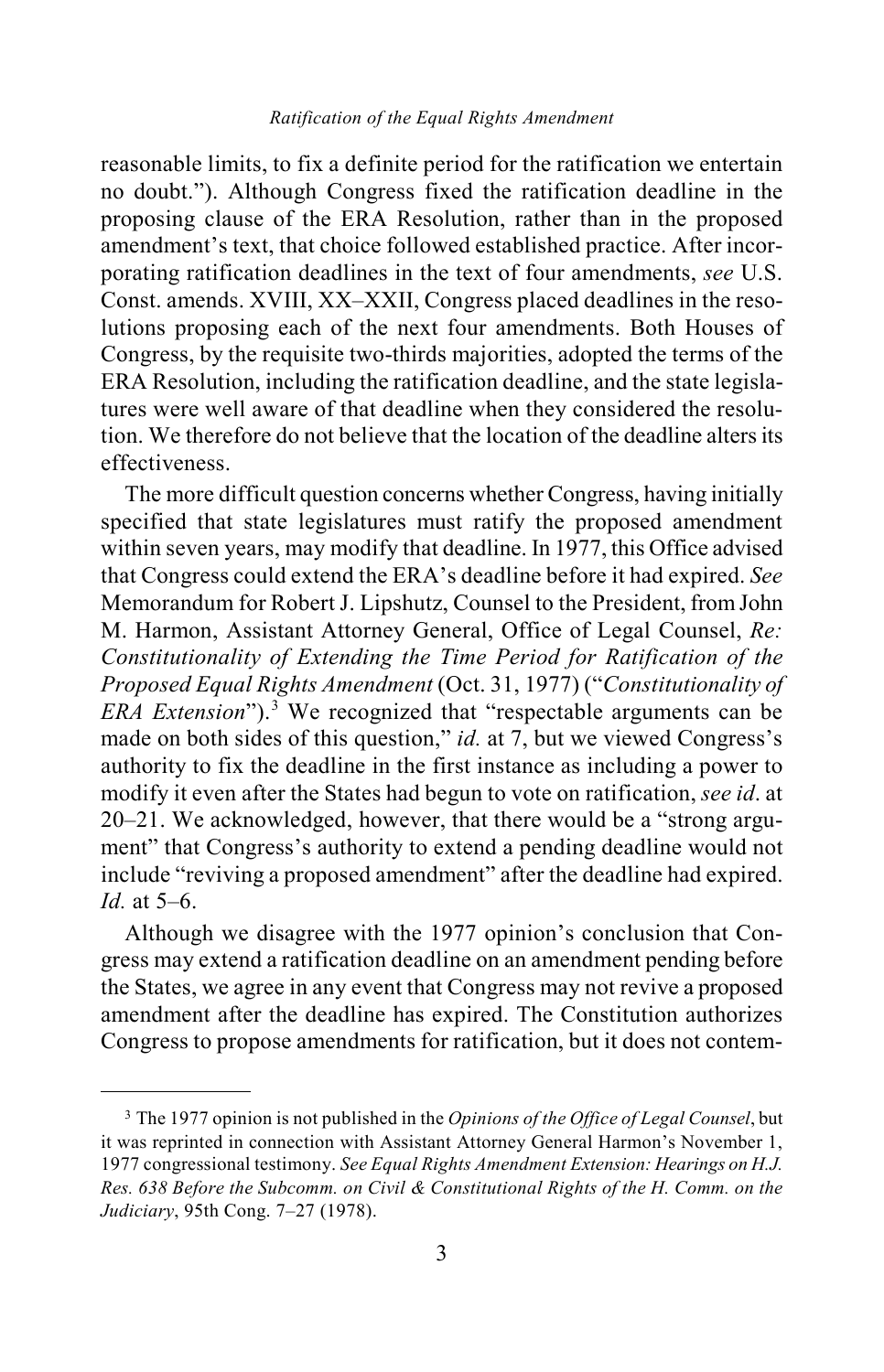plate any continuing role for Congress during the ratification period. *See*  U.S. Const. art. V. Even if Congress could validly extend the ERA's ratification deadline before its expiration, that deadline expired decades ago. Should the people of the United States wish to adopt the ERA as part of the Constitution, then the appropriate path is for Congress (or a convention sought by the state legislatures) to propose that amendment once more, in a manner consistent with Article V of the Constitution.

## **I.**

Congress proposed the ERA to the States after five decades of deliberation over whether such an amendment was necessary to secure equal rights for women or might instead cut back on existing protections. The first ERA proposal was introduced in 1923. It would have provided that "[m]en and women shall have equal rights throughout the United States and every place subject to its jurisdiction" and that Congress could "enforce this article by appropriate legislation." S.J. Res. 21, 68th Cong. (1923); *see also* H.R.J. Res. 75, 68th Cong. (1923). The measure faced opposition from traditionalists and some leaders of the women's movement, including many who feared that the amendment would invalidate labor laws that protected women. *See* Mary Frances Berry, *Why ERA Failed: Politics, Women's Rights, and the Amending Process of the Constitution* 56–60 (1986). The proposal did not advance in 1923, but it was re-introduced repeatedly over the next fifty years, and it was the subject of multiple committee hearings.[4](#page-3-0) The amendment appears to have first reached the Senate floor in July 1946, where it fell short of the required two-thirds majority by a vote of 38 to 35. *See* 92 Cong. Rec. 9404–05 (1946). The Senate would go on to approve the proposal by the required supermajority on two occasions, in 1950 and 1953. *See* 99 Cong. Rec. 8974 (1953); 96 Cong. Rec. 872–73 (1950). On both occasions, however, the House did not act on the measure.

<span id="page-3-0"></span> <sup>4</sup> *See, e.g.*, H.R.J. Res. 42, 79th Cong. (1945); S.J. Res. 8, 77th Cong. (1941); S.J. Res. 65, 75th Cong. (1937); H.R.J. Res. 1, 75th Cong. (1937); S.J. Res. 1, 73d Cong. (1933); H.R.J. Res. 55, 71st Cong. (1929); S.J. Res. 64, 70th Cong. (1928); S.J. Res. 11, 69th Cong. (1925); *Equal Rights for Men and Women: Hearings on S.J. Res. 65 Before a Subcomm. of the S. Comm. on the Judiciary*, 75th Cong. (1938); *Equal Rights Amendment: Hearing on S.J. Res. 64 Before a Subcomm. of the S. Comm. on the Judiciary*, 70th Cong. (1929).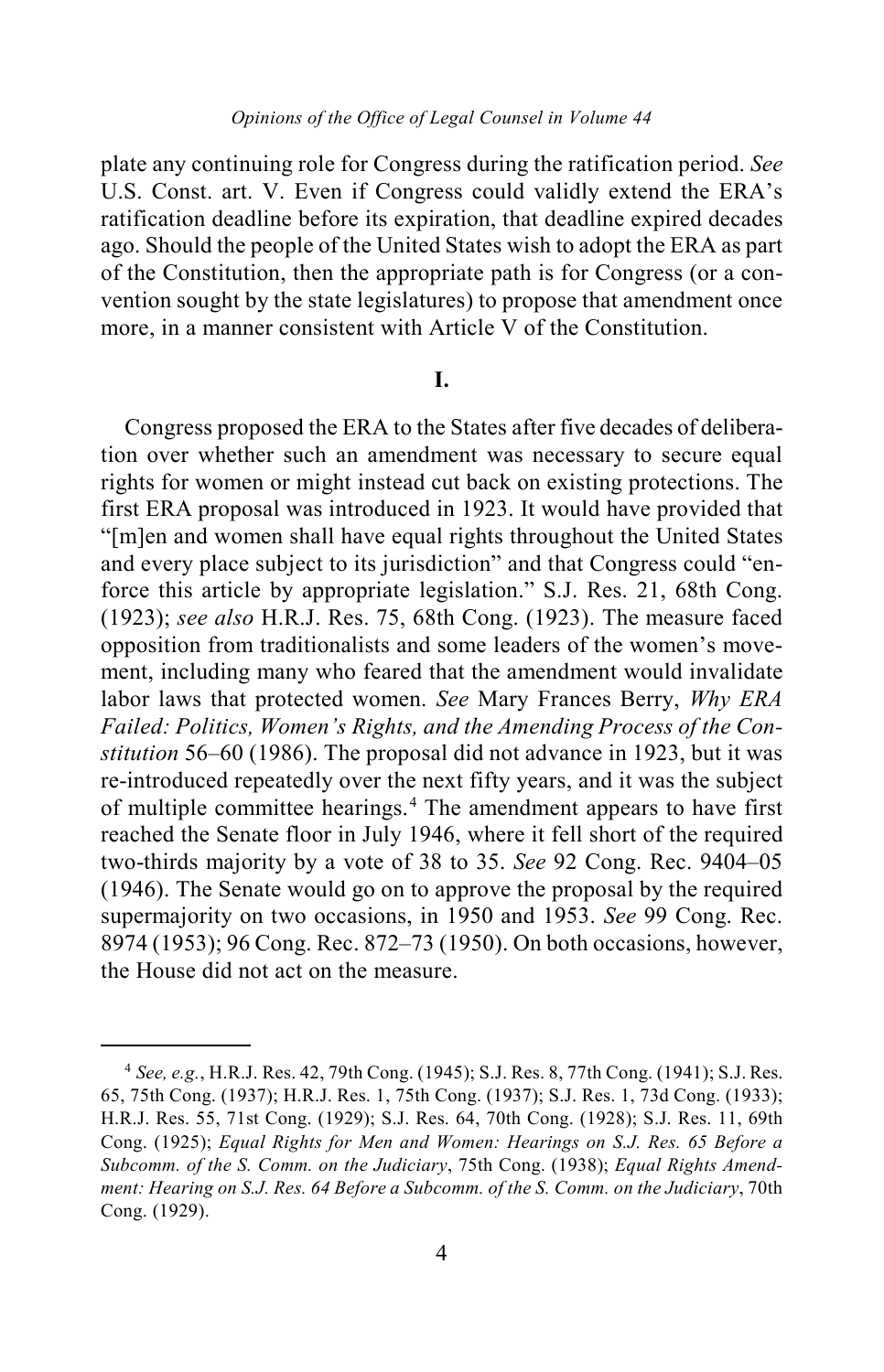#### *Ratification of the Equal Rights Amendment*

After languishing for decades, the ERA gained momentum during the 91st Congress. *See* H.R.J. Res. 264, 91st Cong. (1969). In 1970, Representative Martha Griffiths obtained the necessary signatures for a discharge petition to move the resolution out of the House Judiciary Committee, and the House approved the resolution by an overwhelming margin. *See* 116 Cong. Rec. 28004, 28036–37 (1970). The Senate, however, did not take a final vote on the resolution. *See* S. Rep. No. 92-689, at 4–5 (1972). Notably, in the debates over the ERA, opponents had seized on the absence of a ratification deadline. *See, e.g.*, 116 Cong. Rec. 28012 (1970) (remarks of Rep. Celler); *see also* 116 Cong. Rec. 36302 (1970) (remarks of Sen. Ervin) (proposing to amend the earlier resolution to include a seven-year deadline for ratification).

In the 92nd Congress, the resolution finally met with bicameral success. The House adopted the ERA Resolution by the requisite two-thirds majority on October 12, 1971. 117 Cong. Rec. 35815 (1971). The Senate did the same on March 22, 1972. 118 Cong. Rec. 9598 (1972).

The ERA Resolution reads in its entirety:

## JOINT RESOLUTION

Proposing an amendment to the Constitution of the United States relative to equal rights for men and women.

*Resolved by the Senate and House of Representatives of the United States of America in Congress assembled (two-thirds of each House concurring therein)*, That the following article is proposed as an amendment to the Constitution of the United States, which shall be valid to all intents and purposes as part of the Constitution when ratified by the legislatures of three-fourths of the several States within seven years from the date of its submission by the Congress:

# "ARTICLE —

"SECTION 1. Equality of rights under the law shall not be denied or abridged by the United States or by any State on account of sex.

"SEC. 2. The Congress shall have the power to enforce, by appropriate legislation, the provisions of this article.

"SEC. 3. This amendment shall take effect two years after the date of ratification."

86 Stat. at 1523.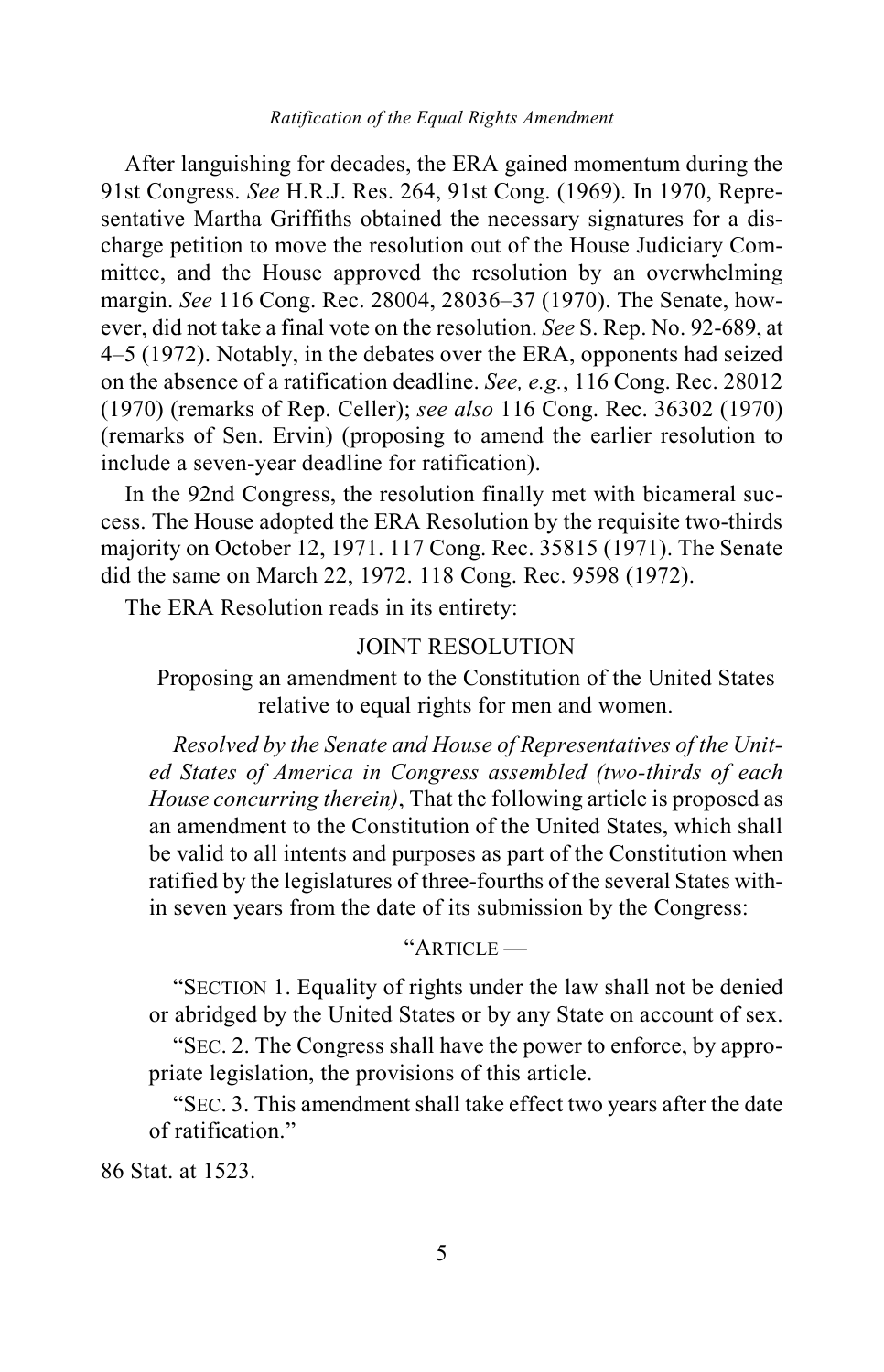The proposing clause of the ERA Resolution contains a ratification deadline, which required that "the legislatures of three-fourths of the several States" ratify the amendment "within seven years from the date of its submission by the Congress," resulting in a deadline of March 22, 1979. *Id*. In 1971, Representative Griffiths, the ERA's lead sponsor, defended the inclusion of the deadline, describing it as "customary," as intended to meet "one of the objections" previously raised against the resolution, and as a "perfectly proper" way to ensure that the resolution "should not be hanging over our head forever." 117 Cong. Rec. at 35814– 15. The report of the Senate Judiciary Committee similarly explained: "This is the traditional form of a joint resolution proposing a constitutional amendment for ratification by the States. The seven year time limitation assures that ratification reflects the contemporaneous views of the people." S. Rep. No. 92-689, at 20; *see also* Ruth Bader Ginsburg, *Ratification of the Equal Rights Amendment: A Question of Time*, 57 Tex. L. Rev. 919, 921 (1979) (stating that ERA supporters "thought the stipulation innocuous, a 'customary' statute of limitations, not a matter of substance worth opposing" (footnote omitted)). Congress therefore made the deliberate choice to subject the proposed amendment to a seven-year ratification deadline.

After Congress adopted the ERA Resolution, the Acting Administrator of the General Services Administration transmitted certified copies of the full text of the resolution to the States with a request that each governor submit the proposed amendment "to the legislature of your state for such action as it may take." *Constitutionality of ERA Extension* at 3; *see, e.g.*, Letter for George C. Wallace, Governor, State of Alabama, from Rod Kreger, Acting Administrator, General Services Administration (Mar. 24, 1972).<sup>[5](#page-5-0)</sup> Twenty-two States ratified the ERA by the end of  $1972$ .<sup>[6](#page-5-1)</sup> The

<span id="page-5-0"></span><sup>&</sup>lt;sup>5</sup> As we have previously recognized, "Section 106b and its antecedents have long been understood as imposing a ministerial, 'record-keeping' duty upon the executive branch." *Congressional Pay Amendment*, 16 Op. O.L.C. 85, 98 (1992). From 1791 to 1951, the Secretary of State reported on the ratification of new amendments, a practice that Congress formally endorsed in 1818. *See* Act of Apr. 20, 1818, ch. 80, § 2, 3 Stat. 439. The Administrator of General Services held the duty from 1951 to 1984. *See* Pub. L. No. 82- 248, ch. 655, sec. 2(b), § 106b, 65 Stat. 710, 710 (1951). In 1984, the role was transferred to the Archivist. *See* Pub. L. No. 98-497, § 107(d), 98 Stat. 2280, 2291 (1984).

<span id="page-5-1"></span><sup>6</sup> The States were Hawaii, New Hampshire, Delaware, Iowa, Idaho, Kansas, Nebraska, Texas, Tennessee, Alaska, Rhode Island, New Jersey, Colorado, West Virginia, Wisconsin, New York, Michigan, Maryland, Massachusetts, Kentucky, Pennsylvania, and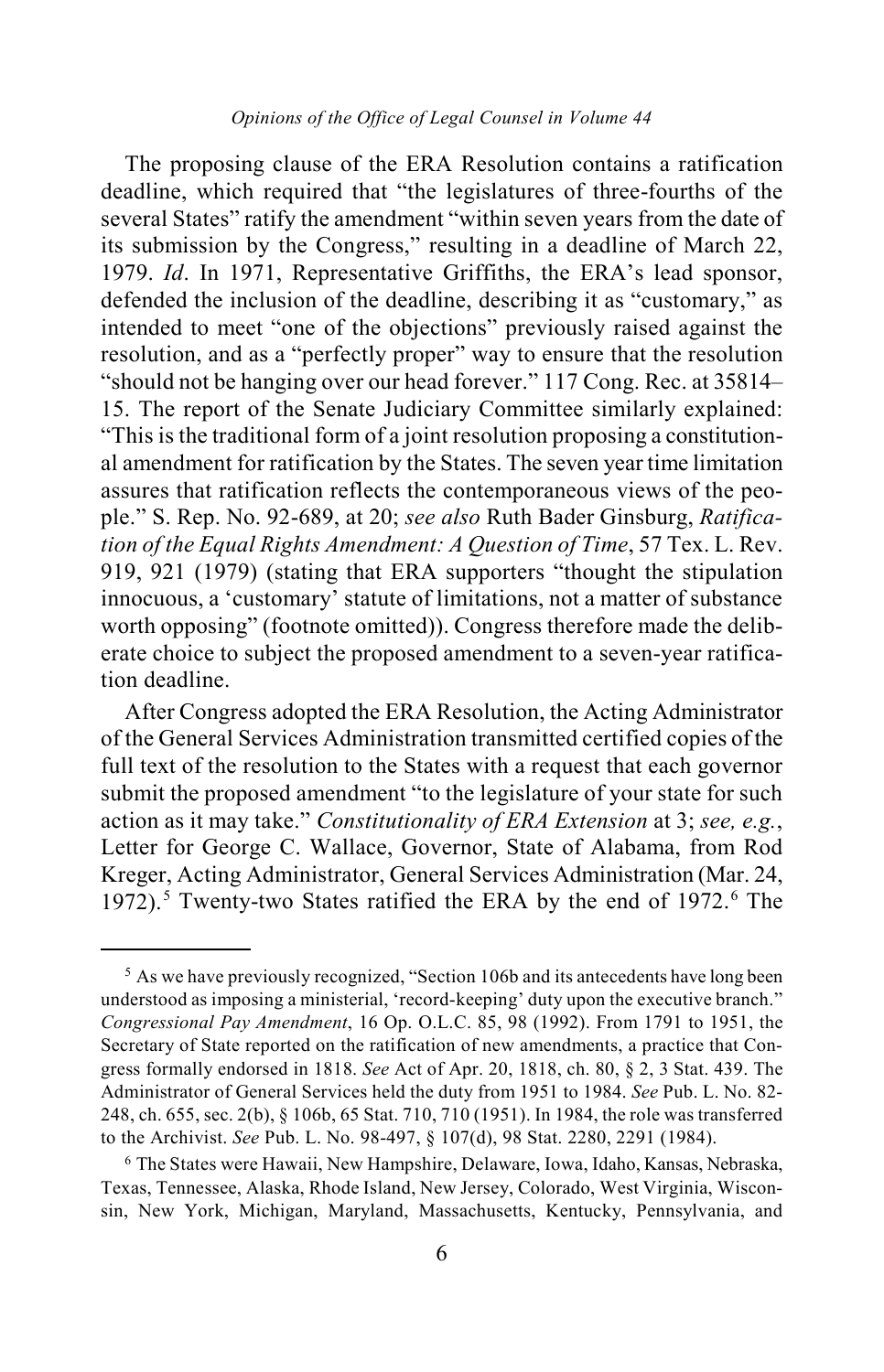<span id="page-6-2"></span>political winds shifted, however, and only thirteen more States ratified within the next five years. [7](#page-6-0) During those years, four States voted to re-scind their earlier ratifications.<sup>[8](#page-6-1)</sup> A fifth State, South Dakota, later adopted a resolution providing that its prior ratification would be withdrawn if the requisite number of the States failed to ratify the ERA within the sevenyear period. S.J. Res. 2, 54th Leg. (S.D. 1979).

As the seven-year deadline approached, Congress considered resolutions that would take the historically unprecedented step of extending the ratification deadline. *See* H.R.J. Res. 638, 95th Cong., 1st Sess. (1977); H.R.J. Res. 638, 95th Cong., 2d Sess. (1978). Congress had never before sought to adjust the terms or conditions of a constitutional amendment pending before the States. A subcommittee of the House Judiciary Committee conducted hearings over six days during which government offi-

 $\overline{a}$ 

California. S. Con. Res. 39, 6th Leg. (Haw. 1972); H.R. Con. Res. 1, 1972 Sess. Gen. Ct. (N.H. 1972); S. Con. Res. 47, 126th Gen. Assemb. (Del. 1972); S.J. Res. 1008, 64th Gen. Assemb. (Iowa 1972); S.J. Res. 133, 41st Leg. (Idaho 1972); H.R. Con. Res. 1155, 1972 Sess. Leg. (Kan. 1972); Legis. Res. 86, 82d Leg. (Neb. 1972); S. Con. Res. 1, 62d Leg. (Tex. 1972); H.R.J. Res. 371, 87th Gen. Assemb. (Tenn. 1972); H.R.J. Res. 125, 7th Leg. (Alaska 1972); S. Res. 3482, 1972 Jan. Sess. Gen. Assemb. (R.I. 1972); S. Con. Res. 74, 195th Leg. (N.J. 1972); H.R. Con. Res. 1017, 48th Gen. Assemb. (Colo. 1972); S.J. Res. 3, 60th Leg. (W. Va. 1972); Enrolled J. Res. 52, 1972 Spec. Sess. Gen. Assemb. (Wis. 1972); S. Con. Res. 9748, 179th Leg. (N.Y. 1972); S.J. Res. GG, 76th Leg. (Mich. 1972); H.R.J. Res. LLL, 76th Leg. (Mich. 1972); Res. 35, 1972 Sess. Gen. Assemb. (Md. 1972); Res. Ratifying the Proposed Amend. to the Const. of the U.S. Prohibiting Discrimination on Account of Sex, 167th Gen. Ct. (Mass. 1972); H.R.J. Res. 2, 1972 1st Extra. Sess. Gen. Assemb. (Ky. 1972); J. Res. 2, 1972 Sess. Gen. Assemb. (Pa. 1972); S.J. Res. 20, 1972 Sess. Leg. (Cal. 1972).

<span id="page-6-0"></span> $7$  Eight States ratified the ERA in 1973: Wyoming, South Dakota, Oregon, Minnesota, New Mexico, Vermont, Connecticut, and Washington. H.R.J. Res. 2, 42d Leg. (Wyo. 1973); S.J. Res. 1, 48th Leg. (S.D. 1973); S.J. Res. 4, 57th Legis. Assemb. (Or. 1973); H.R. Res. 1, 68th Leg. (Minn. 1973); H.R.J. Res. 2, 31st Leg. (N.M. 1973); H.R.J. Res. 8, 1973 Sess. Gen. Assemb. (Vt. 1973); H.R.J. Res. 1, 1973 Jan. Sess. Gen. Assemb. (Conn. 1973); H.R.J. Res. 10, 43d Leg. (Wash. 1973). Three ratified in 1974: Maine, Montana, and Ohio. J. Res. to Ratify the Equal Rights Amend. to the Federal Const., 106th Leg., 1st Spec. Sess. (Me. 1974); H.R.J. Res. 4, 43d Leg. (Mont. 1974); H.R.J. Res. 11, 110th Gen. Assemb. (Ohio 1974). North Dakota ratified the ERA in 1975. S. Con. Res. 4007, 44th Legis. Assemb. (N.D. 1975). Indiana did so in 1977. H.R.J. Res. 2, 100th Gen. Assemb. (Ind. 1977).

<span id="page-6-1"></span><sup>8</sup> Kentucky voted to rescind its ratification in 1972. H.R.J. Res. 20, 1978 Sess. Gen. Assemb. (Ky. 1978). Nebraska did the same in 1973, Legis. Res. 9, 83d Leg. (Neb. 1973); Tennessee in 1974, S.J. Res. 29, 88th Gen. Assemb. (Tenn. 1974); and Idaho in 1977, H. Con. Res. 10, 44th Leg. (Idaho 1977).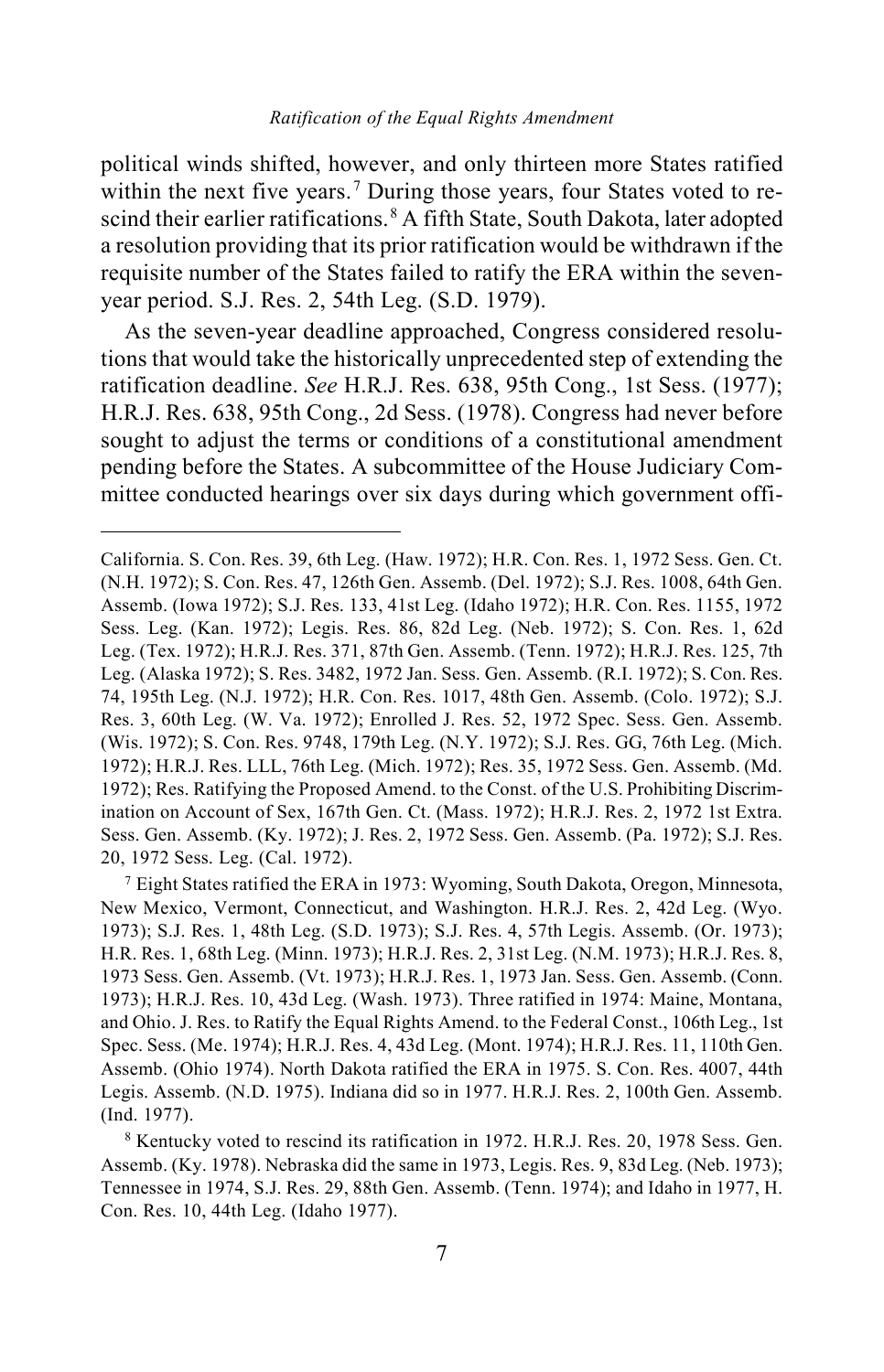### *Opinions of the Office of Legal Counsel in Volume 44*

cials, legal scholars, and political activists expressed differing views over whether Congress could validly extend the ratification deadline, whether it could adopt such a resolution by only a simple majority vote, and whether States could validly rescind their earlier ratifications. *See Equal Rights Amendment Extension: Hearings on H.J. Res. 638 Before the Subcomm. on Civil & Constitutional Rights of the H. Comm. on the Judiciary*, 95th Cong. (1978) ("*House Extension Hearings* "). The witnesses included future Justice Ruth Bader Ginsburg, who was then a professor at Columbia Law School, and John Harmon, who was the Assistant Attorney General for this Office. A subcommittee of the Senate Judiciary Committee also conducted hearings. *See Equal Rights Amendment Extension: Hearings on S.J. Res. 134 Before the Subcomm. on the Constitution of the S. Comm. on the Judiciary*, 95th Cong. (1979) ("*Senate Extension Hearings*").

In connection with these hearings, Assistant Attorney General Harmon released an opinion, which he had provided to the Counsel to the President, concluding that the proposed extension of the ERA would likely be constitutional. *See Constitutionality of ERA Extension* at 1. The opinion advised that "respectable arguments can be made on both sides of this question," since Article V "can be viewed as envisioning a process whereby Congress proposes an amendment and is divested of any power once the amendment is submitted to the States for ratification." *Id.* at 7. Nevertheless, the opinion ultimately concluded that Congress's authority to "establish a 'reasonable' time in which ratification may occur," *id.*, may be subject to modification by a later Congress at least where the deadline has not yet expired, *see id.* at 5–8, 16–17. The opinion reasoned that the ERA's deadline was not in the proposed amendment's actual text and therefore concerned only a "'subsidiary matter[] of detail'" that Congress could revise by a simple majority vote of both Houses. *Id.* at 22–23 (quoting *Dillon*, 256 U.S. at 376).

In 1978, the House and Senate, acting by simple majorities, adopted a resolution extending the deadline for the ERA's ratification. 92 Stat. at 3799.[9](#page-7-0) The ERA's supporters had initially sought to extend the ratification deadline by an additional seven years, but a compromise extended the deadline by just over three years, to June 30, 1982. *See* H.R. Rep. No. 95- 1405, at 1 (1978). Although this Office had advised that the President

<span id="page-7-0"></span> <sup>9</sup> The votes in the House and Senate were 233–189 and 60–36. 124 Cong. Rec. 26264, 34314 (1978).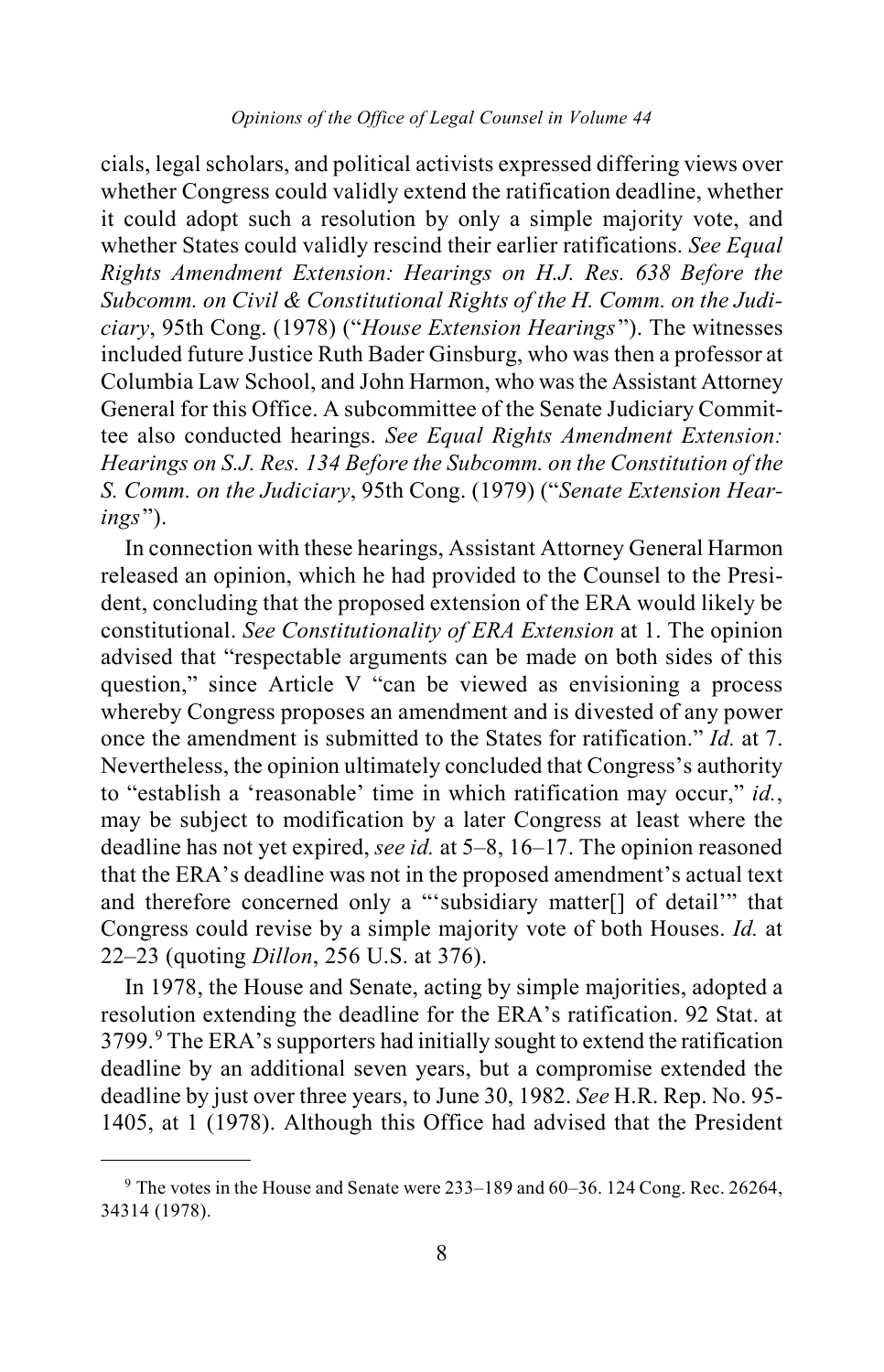need not sign a resolution concerning a constitutional amendment, *see Constitutionality of ERA Extension* at 25, President Carter chose to sign the extension resolution to demonstrate his support. *See* Equal Rights Amendment, Remarks on Signing H.J. Res. 638 (Oct. 20, 1978), 2 *Pub. Papers of Pres. Jimmy Carter* 1800 (1978) (acknowledging that "the Constitution does not require the President to sign a resolution concerning an amendment to the Constitution").

Several States and state legislators challenged the validity of the resolution extending the ratification deadline, and a federal district court held that Congress had exceeded its authority in passing the extension resolution. *See Idaho v. Freeman*, 529 F. Supp. 1107, 1150–54 (D. Idaho 1981), *vacated as moot*, 459 U.S. 809 (1982). According to the district court, "[o]nce the proposal has been formulated and sent to the states, the time period could not be changed any more than the entity designated to ratify could be changed from the state legislature to a state convention or vice versa." *Id.* at 1153. The Supreme Court allowed briefing on appeals from the district court, granted certiorari before judgment in the court of appeals, and stayed the district court's judgment. *See Nat'l Org. for Women, Inc. v. Idaho*, 455 U.S. 918 (1982). But before the Court was able to address the validity of Congress's deadline extension on the merits, the extended deadline expired without ratifications by any additional States. The Court then vacated the district court's judgment and remanded the cases with instructions to dismiss the complaints as moot. *See Nat'l Org. for Women, Inc. v. Idaho*, 459 U.S. 809 (1982).

After the expiration of the 1982 deadline, many of the ERA's supporters acknowledged that the ratification effort had failed and would have to begin anew. *See* Berry, *Why ERA Failed* at 81 ("In the aftermath of ERA's defeat, proponents began to assess the reasons for failure."); *see also* Adam Clymer, *Time Runs Out for Proposed Rights Amendment*, N.Y. Times, July 1, 1982, at A12 ("The drive to ratify the proposed Federal equal rights amendment . . . failed tonight in the states, still three legislatures short of the 38 that would have made it the 27th Amendment to the Constitution."); Marjorie Hunter, *Leaders Concede Loss on Equal Rights*, N.Y. Times, June 25, 1982, at A1 ("Leaders of the fight for an equal rights amendment officially conceded defeat today."). The ERA's supporters in Congress offered new resolutions to reintroduce the ERA, which, if approved by two-thirds majorities, would have restarted the ratification process. *See* 128 Cong. Rec. 16106 (1982) (statement of Rep. Schroeder) (announcing that she, along with "200 Members of the House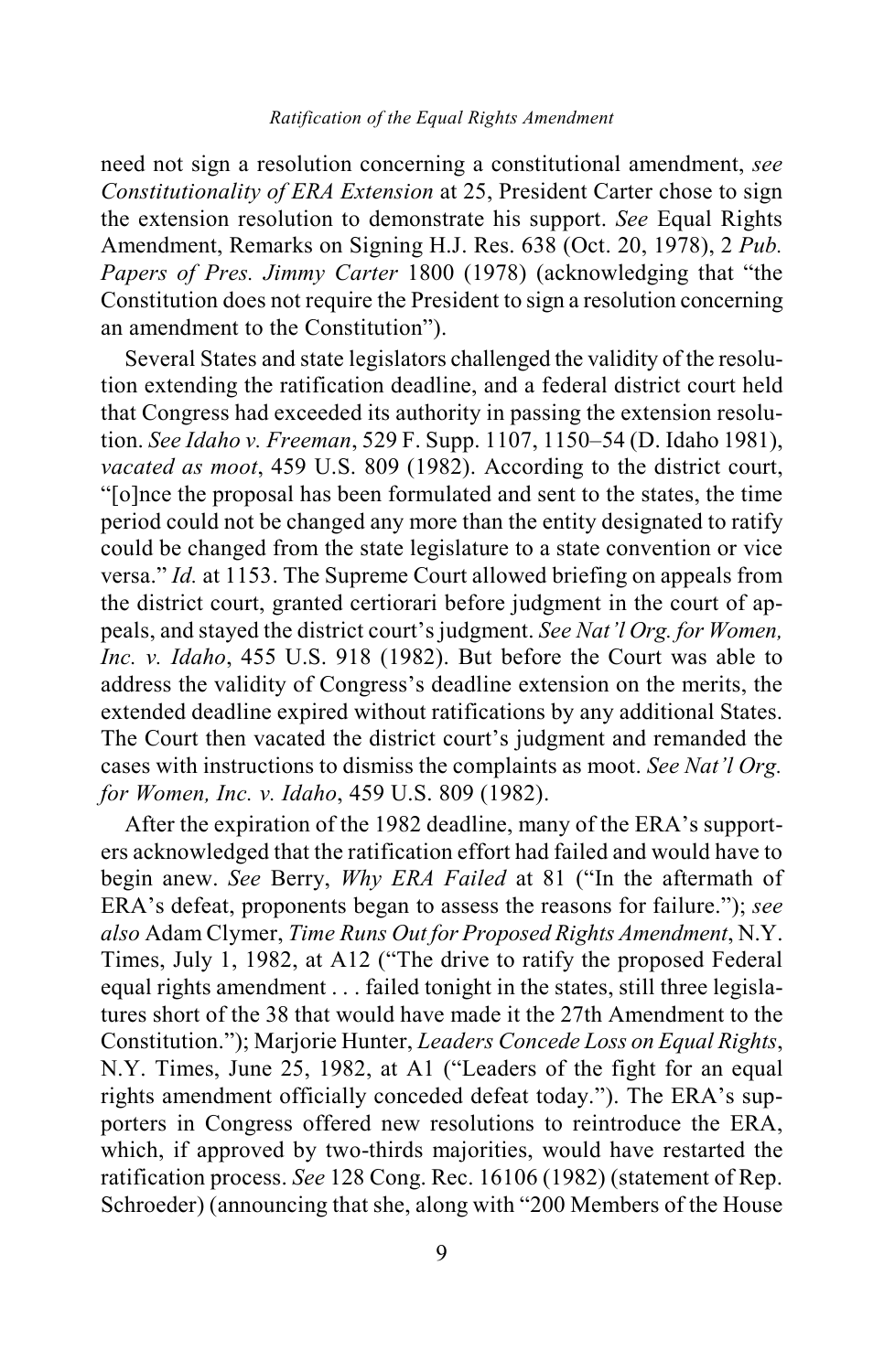and 51 Members of the Senate," had "reintroduced the equal rights amendment," and analogizing the new proposal to "the phoenix rising from the ashes"); *id*. at 16108–09 (statement of Rep. Rodino) (acknowledging that the previously proposed ERA "failed of ratification as of June 30," arguing that "what we need to do is to really go forward once again," and introducing a resolution to "begin the battle anew"); *see also* Berry, *Why ERA Failed* at 82 ("The supporters of ERA in Congress . . . did not give up the effort either. They announced on July 14, that they had fiftyone cosponsors in the Senate and 201 in the House to reintroduce ERA.").

In January 1983, Joint Resolution 1 was introduced in the House, proposing the ERA for ratification by state legislatures with a new seven-year deadline. *See* H.R.J. Res. 1, 98th Cong. (1983). The House voted on the resolution, but it fell short of the necessary two-thirds majority. *See* 129 Cong. Rec. 32668, 32684–85 (1983). In the following decades, similar resolutions were regularly introduced. *See, e.g.*, H.R.J. Res. 1, 101st Cong. (1989); S.J. Res. 1, 101st Cong. (1989); S.J. Res. 40, 103d Cong. (1993); H.R.J. Res. 41, 106th Cong. (1999); S.J. Res. 7, 109th Cong. (2005); H.R.J. Res. 69, 112th Cong. (2011); S.J. Res. 6, 115th Cong. (2017). None, however, was adopted. In the current Congress, similar resolutions were introduced in the House on January 29, 2019, *see* H.R.J. Res. 35, 116th Cong., and in the Senate on March 27, 2019, *see* S.J. Res. 15, 116th Cong. Two-thirds passage of either of those resolutions in both chambers of Congress would restart the ratification process by reproposing the ERA to the States.

Separately, ERA supporters in recent years have sought to revive the expired ERA Resolution from 1972, contending either that the original deadline was legally invalid or that Congress may retroactively nullify the deadline decades after the original proposal's expiration. *See* Allison L. Held et al., *The Equal Rights Amendment: Why the ERA Remains Legally Viable and Properly Before the States*, 3 Wm. & Mary J. Women & L. 113 (1997). [10](#page-9-0) In the current Congress, several proposed resolutions would

<span id="page-9-0"></span> <sup>10</sup> *See also* Maggie Astor, *The Equal Rights Amendment May Pass Now. It's Only Been 96 Years*, N.Y. Times, Nov. 6, 2019 ("'It's been extended by Congress, so if you can extend it, you can certainly strike it,' said Representative Jackie Speier of California, the lead sponsor of a bipartisan House resolution to repeal the deadline."), [https://www.](https://www.nytimes.com/2019/11/06/us/politics/virginia-ratify-equal-rights-amendment.html) [nytimes.com/2019/11/06/us/politics/virginia-ratify-equal-rights-amendment.html;](https://www.nytimes.com/2019/11/06/us/politics/virginia-ratify-equal-rights-amendment.html) Dana Canedy, *Advocates of Equal Rights Amendment Resume Their Fight*, N.Y. Times, May 4, 2003, § 1, at 41 ("Supporters contend they can challenge the deadline if they can now find three more states to vote in favor of the amendment.").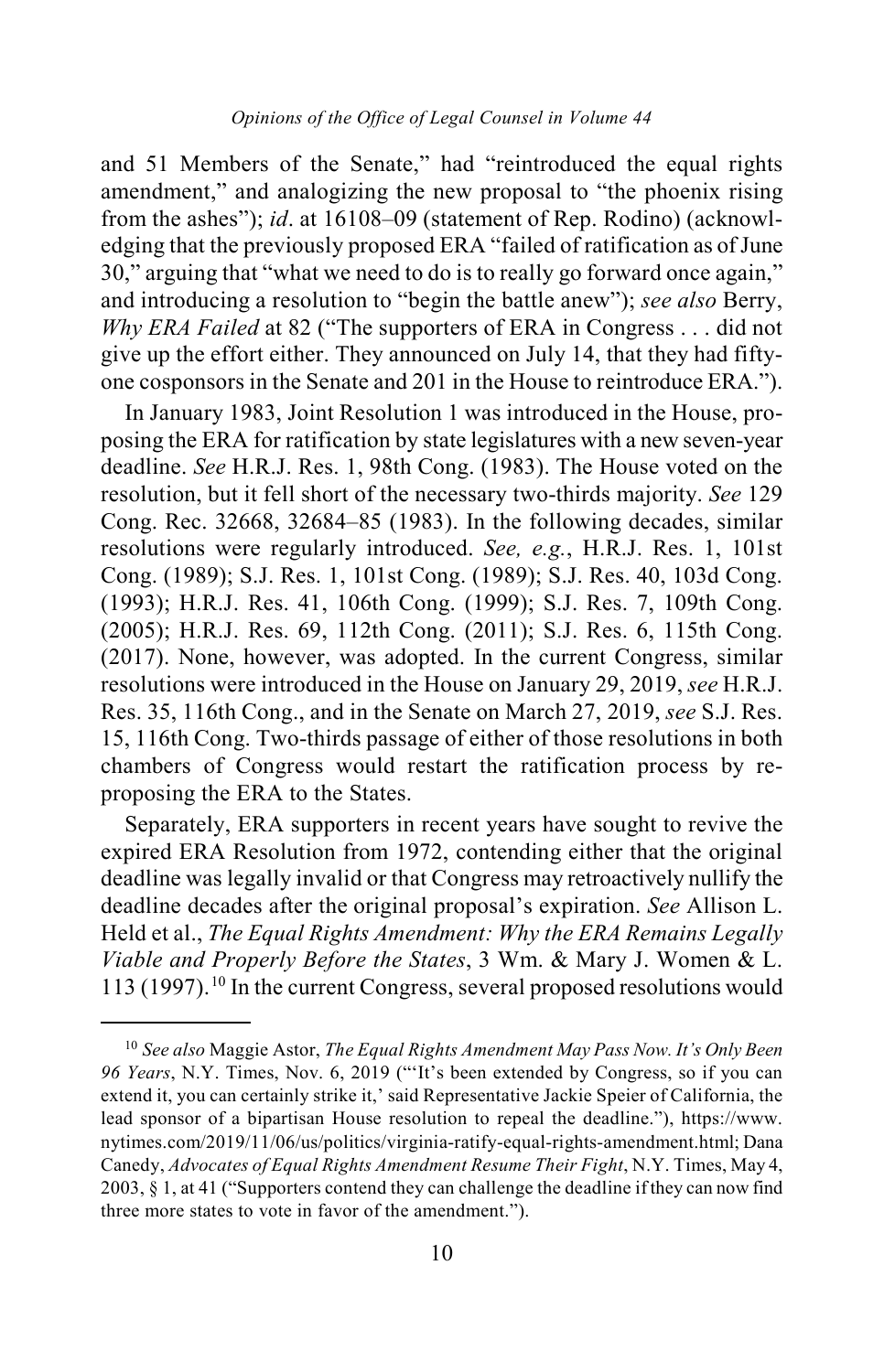purport to void the deadline in the ERA Resolution. *See* S.J. Res. 6, 116th Cong. (2019); H.R.J. Res. 79, 116th Cong. (2019); H.R.J. Res. 38, 116th Cong. (2019). The House Judiciary Committee voted on November 13, 2019 to report one of those resolutions favorably. *See* H.R.J. Res. 79, [11](#page-10-0)6th Cong. (2019) (as amended).<sup>11</sup>

In seeking to revive the ERA, supporters have urged several States to ratify the ERA as proposed in the ERA Resolution. *See, e.g.*, Kristina Peterson, *Equal Rights Amendment Could Soon Be Back in Congress*, Wall St. J., July 3, 2019, [https://www.wsj.com/articles/equal-rights](https://www.wsj.com/%E2%80%8Carticles/%E2%80%8Cequal-rights-amendment-could-soon-be-back-in-congress-11562155202)[amendment-could-soon-be-back-in-congress-11562155202.](https://www.wsj.com/%E2%80%8Carticles/%E2%80%8Cequal-rights-amendment-could-soon-be-back-in-congress-11562155202) In March 2017, Nevada's legislature approved it. S.J. Res. 2, 79th Leg. (Nev. 2017). In May 2018, the Illinois legislature did the same. S.J. Res. Const. Amend. 0004, 100th Gen. Assemb. (Ill. 2018). The Virginia legislature narrowly failed to approve the amendment in 2019, but ERA supporters will try again this year.<sup>[12](#page-10-1)</sup> If the ratification votes from 1972 to 1977 remain valid, and the five rescissions of those ratifications are disregarded, then thirty-seven of the States may be viewed as having approved the ERA Resolution. In that case, the approval by Virginia, or by another state legislature, would require a determination as to whether the ERA Resolution remains pending, notwithstanding the congressional deadline. The passage of House Joint Resolution 79, or a similar resolution, would likewise require a determination as to whether Congress may revive the ERA Resolution by retroactively removing the earlier deadline. Accordingly, you have requested our opinion on these matters.

<span id="page-10-0"></span> <sup>11</sup> *See also* Press Release, H. Comm. on the Judiciary, *House Judiciary Committee Passes Resolution Removing Ratification Deadline for the ERA* (Nov. 13, 2019)[, https://](https://judiciary.house.gov/%E2%80%8Cnews/%E2%80%8Cpress-releases/%E2%80%8Bhouse-judiciary-committee-passes-resolution-removing-ratification-deadline-era) [judiciary.house.gov/news/press-releases/house-judiciary-committee-passes-resolution](https://judiciary.house.gov/%E2%80%8Cnews/%E2%80%8Cpress-releases/%E2%80%8Bhouse-judiciary-committee-passes-resolution-removing-ratification-deadline-era)[removing-ratification-deadline-era.](https://judiciary.house.gov/%E2%80%8Cnews/%E2%80%8Cpress-releases/%E2%80%8Bhouse-judiciary-committee-passes-resolution-removing-ratification-deadline-era)

<span id="page-10-1"></span><sup>12</sup> *See* Jenna Portnoy, *ERA Bill Dies for Good in GOP-Controlled Virginia House of Delegates*, Wash. Post, Feb. 21, 2019[, https://www.washingtonpost.com/local/virginia](https://www.washingtonpost.com/%E2%80%8Clocal/%E2%80%8Cvirginia-politics/%E2%80%8Cvirginia-house-kills-era-ratification-bill/%E2%80%8C2019/%E2%80%8C%E2%80%8C02/%E2%80%8C21/%E2%80%8C82920204-3560-11e9-854a-7a14d7fec96a_story.%E2%80%8Bhtml)[politics/virginia-house-kills-era-ratification-bill/2019/02/21/82920204-3560-11e9-854a-](https://www.washingtonpost.com/%E2%80%8Clocal/%E2%80%8Cvirginia-politics/%E2%80%8Cvirginia-house-kills-era-ratification-bill/%E2%80%8C2019/%E2%80%8C%E2%80%8C02/%E2%80%8C21/%E2%80%8C82920204-3560-11e9-854a-7a14d7fec96a_story.%E2%80%8Bhtml)[7a14d7fec96a\\_story.html](https://www.washingtonpost.com/%E2%80%8Clocal/%E2%80%8Cvirginia-politics/%E2%80%8Cvirginia-house-kills-era-ratification-bill/%E2%80%8C2019/%E2%80%8C%E2%80%8C02/%E2%80%8C21/%E2%80%8C82920204-3560-11e9-854a-7a14d7fec96a_story.%E2%80%8Bhtml) (noting the narrow failure); Rachel Frazin, *Virginia Targets Historic Push on Equal Rights Amendment for Women*, The Hill, Dec. 1, 2019, [https://](https://%E2%80%8C/thehill.%E2%80%8Ccom/%E2%80%8Chomenews/%E2%80%8Cstate-watch/%E2%80%8C472295-virginia-targets-historic-push-on-equal-rights-amendment-for-women) [thehill.com/homenews/state-watch/472295-virginia-targets-historic-push-on-equal-rights](https://%E2%80%8C/thehill.%E2%80%8Ccom/%E2%80%8Chomenews/%E2%80%8Cstate-watch/%E2%80%8C472295-virginia-targets-historic-push-on-equal-rights-amendment-for-women)[amendment-for-women](https://%E2%80%8C/thehill.%E2%80%8Ccom/%E2%80%8Chomenews/%E2%80%8Cstate-watch/%E2%80%8C472295-virginia-targets-historic-push-on-equal-rights-amendment-for-women) (noting that joint resolutions to ratify the ERA have been prefiled in both houses for consideration in the upcoming session).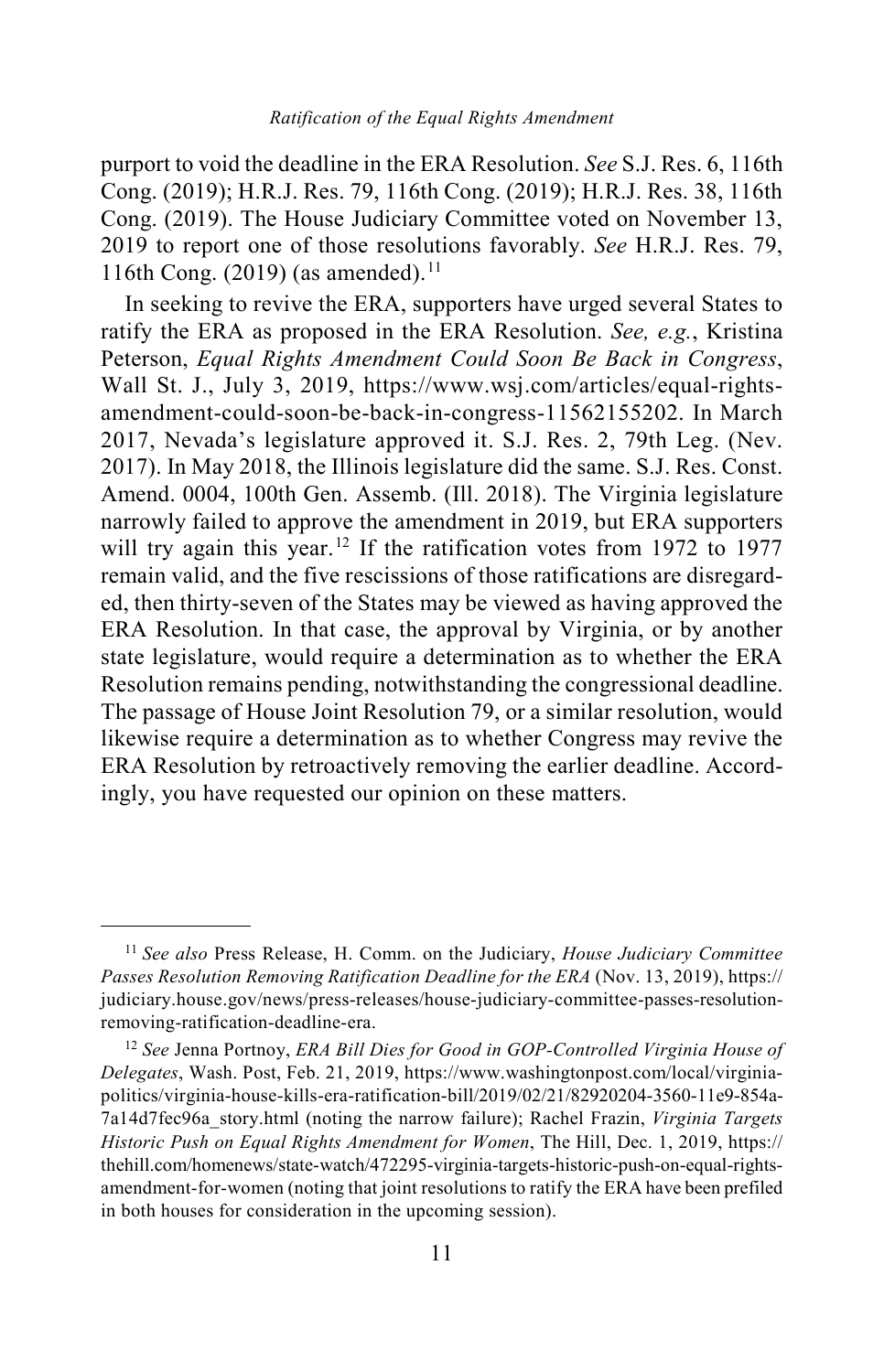### **II.**

Congress required that the ERA Resolution be ratified within a fixed period, and whether the effective deadline was in 1979 or 1982, that time has come and gone. The ERA Resolution thus has expired unless the deadline was somehow invalid in the first place. Yet in *Dillon*, the Supreme Court squarely upheld Congress's authority to set a ratification deadline, 256 U.S. at 374–76, and that conclusion is consistent not only with Article V of the Constitution, but with the history of the seven amendments proposed and ratified since *Dillon*. For the last four of those amendments, Congress placed the deadline in the proposing clause—the clause containing the procedural rules for ratification that, like the amendment itself, has always been adopted by two-thirds of both Houses of Congress. As Chief Justice Hughes suggested in his controlling opinion in *Coleman v. Miller*, 307 U.S. 433 (1939), a ratification deadline may be included "either in the proposed amendment or in the resolution of submission," *id.* at 452, and there is no reason in law or historical practice to draw any other conclusion. Because Congress lawfully conditioned the States' ratification of the ERA upon a deadline, and because the deadline expired, the proposed amendment has necessarily failed.

## **A.**

The Founders established a process for amending the Constitution that requires substantial agreement within the Nation to alter its fundamental law. As James Madison explained in *The Federalist*, the Founders chose to ensure a broad consensus in favor of any amendment to "guard[] . . . against that extreme facility which would render the Constitution too mutable," while at the same time avoiding "that extreme difficulty which might perpetuate its discovered faults." *The Federalist* No. 43, at 296 (James Madison) (Jacob E. Cooke ed., 1961); *see also id.* No. 85, at 592 (Alexander Hamilton) ("[W]henever . . . ten [of thirteen] states[] were united in the desire of a particular amendment, that amendment must infallibly take place." (footnote omitted)). The Constitution requires supermajorities in Congress (or of state legislatures) to propose an amendment. U.S. Const. art. V. It then raises the bar for ratification even higher by requiring three-fourths of the States—acting either through their legislatures or through ratifying conventions—to approve the amendment. *See id.*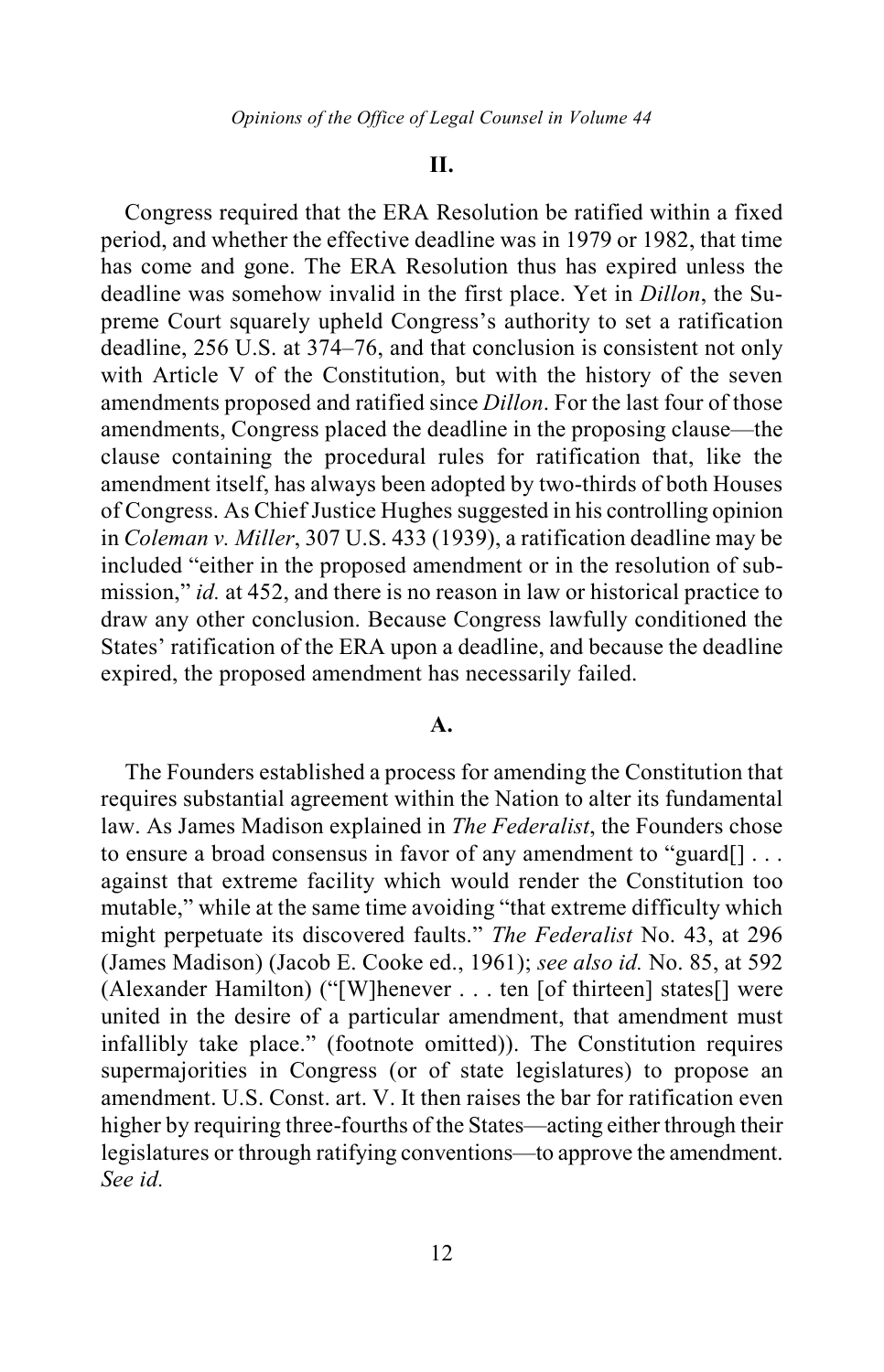The infrequency with which the Constitution has been amended attests not just to the genius of the original design but also to the difficulty inherent in securing the broad consensus required by Article V. In connection with promises made during the state ratifying conventions for the original Constitution, the First Congress in 1789 proposed twelve amendments to the States. *See* 1 Stat. 97 (1789); *see also, e.g.*, David P. Currie, *The Constitution in Congress: The Federalist Period, 1789–1801*, at 110–115 (1997). By 1791, three-fourths of the States had approved ten of those twelve articles—the Bill of Rights. *See* U.S. Const. amends. I–X; *see also*  1 Jonathan Elliot, *The Debates in the Several State Conventions on the Adoption of the Federal Constitution* 339–40 (2d ed. 1836). In the nearly 230 years since then, the States have ratified only seventeen additional amendments. *See* U.S. Const*.* amends. XI–XXVII.

Article V of the Constitution sets forth the procedures for proposing and ratifying constitutional amendments:

The Congress, whenever two thirds of both Houses shall deem it necessary, shall propose Amendments to this Constitution, or, on the Application of the Legislatures of two thirds of the several States, shall call a Convention for proposing Amendments, which, in either Case, shall be valid to all Intents and Purposes, as Part of this Constitution, when ratified by the Legislatures of three fourths of the several States, or by Conventions in three fourths thereof, as the one or the other Mode of Ratification may be proposed by the Congress; Provided that no Amendment which may be made prior to the Year One thousand eight hundred and eight shall in any Manner affect the first and fourth Clauses in the Ninth Section of the first Article; and that no State, without its Consent, shall be deprived of its equal Suffrage in the Senate.

## *Id.* art. V.

<span id="page-12-1"></span>The process for proposing amendments is one of only two instances where the Constitution requires both Houses of Congress to act by a supermajority.<sup>[13](#page-12-0)</sup> The other is when Congress seeks to override the Presi-

<span id="page-12-0"></span> $13$  The Constitution alternatively provides that a supermajority (two-thirds) of the state legislatures may petition Congress to convene a convention for proposing amendments. U.S. Const. art. V. The Founders believed that this process would likely be unnecessary unless Congress had become corrupted. *See, e.g.*, 1 *The Records of the Federal Convention of 1787*, at 202–03 (Max Farrand ed., 1911); 1 *Blackstone's Commentaries* 371 (St.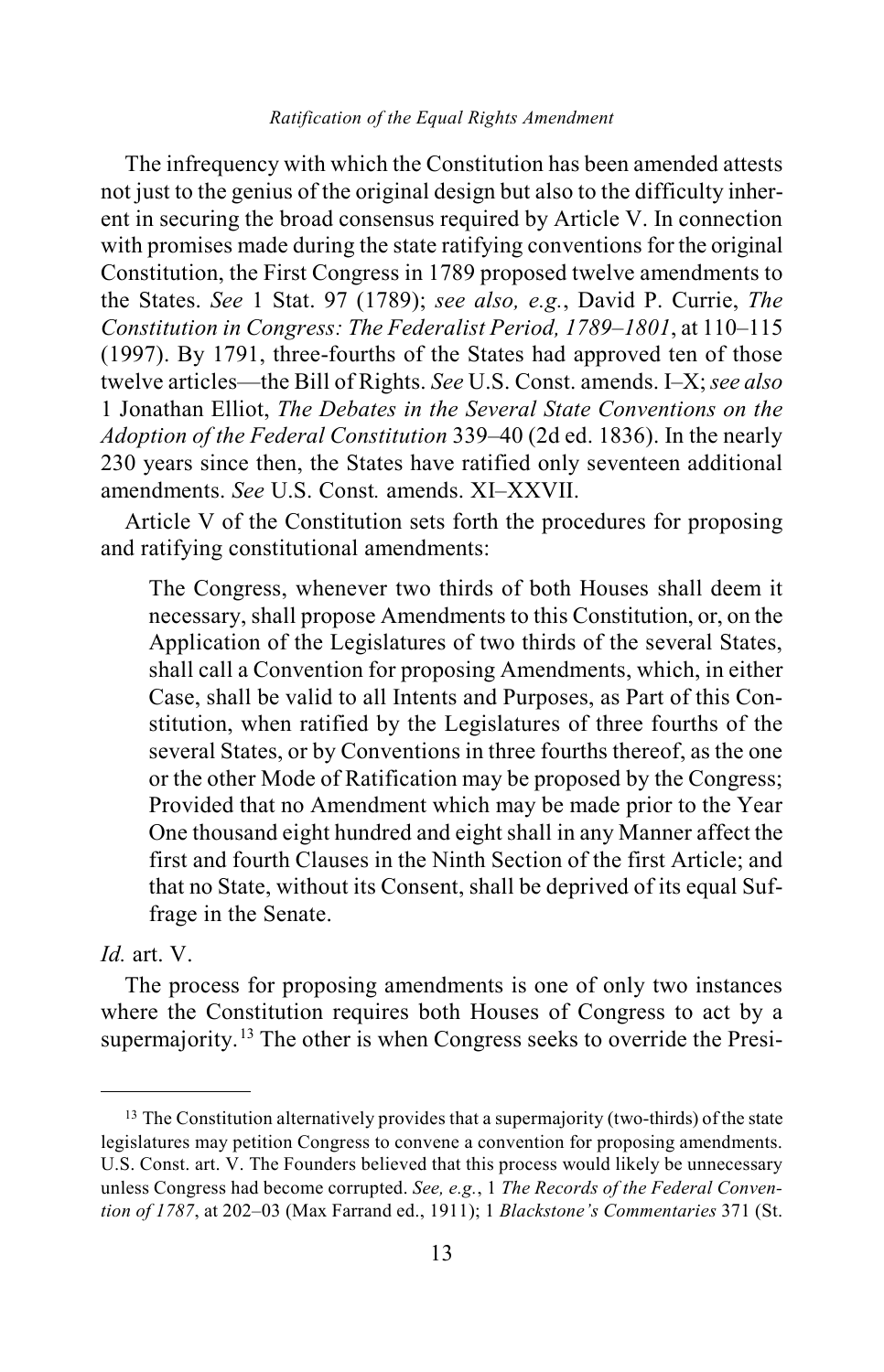dent's veto of a bill or other form of joint resolution. *See id.* art. I, § 7, cls. 2–3.[14](#page-13-0) The Founders thus established a high bar by requiring that two-thirds of both Houses agree upon the terms of any amendment to be proposed to the States and that three-fourths of the States ratify the amendment on those terms.

The Constitution further grants Congress the authority to specify "one or the other Mode of Ratification" in the States, either by the legislatures thereof or by state conventions chosen for that purpose. *Id*. art. V. In adopting the Constitution, the people "deliberately made the grant of power to Congress in respect to the choice of the mode of ratification of amendments." *United States v. Sprague*, 282 U.S. 716, 733 (1931); *see also* 4 Elliot, *Debates in the Several State Conventions* at 177 (statement of James Iredell) ("Any amendments which either Congress shall propose, or which shall be proposed by such general convention, are afterwards to be submitted to the legislatures of the different states, or conventions called for that purpose, as Congress shall think proper[.]"). Congress therefore exercises discretion in determining not just the substance of the amendment, but which of the two modes of ratification is to be used. *See Sprague*, 282 U.S. at 732 (recognizing that "the choice of mode rests solely in the discretion of Congress").

<span id="page-13-1"></span>In making such determinations, Congress has specified the mode of ratification in the proposing clause included within every resolution proposing a constitutional amendment. For every successful amendment, both Houses of Congress approved the proposing clause at the same time as the text of the proposed amendment, and they did so by a two-thirds vote. Congress included such a clause in the very first set of amendments proposed to the States, ten of which were ratified in 1791 as the Bill of Rights (and one of which was ratified in 1992 as the Twenty-Seventh Amendment). The resolution recited that Congress was proposing twelve

 $\overline{a}$ 

George Tucker ed., 1803) (observing that the convention process "will probably never be resorted to, unless the federal government should betray symptoms of corruption," and describing the convention process as a "radical and effectual remedy"). As a historical matter, the state legislatures have never successfully petitioned for such a convention, and every amendment proposed to the States to date has come from Congress in the first instance.

<span id="page-13-0"></span><sup>&</sup>lt;sup>14</sup> The Constitution requires a two-thirds majority in the Senate to convict a civil officer in an impeachment trial, U.S. Const. art. I, § 3, cl. 6, and to give advice and consent to ratification of a treaty, *id.* art. II, § 2, cl. 2. It requires two-thirds of either House to concur in the expulsion of one of its Members. *Id.* art. I, § 5, cl. 2.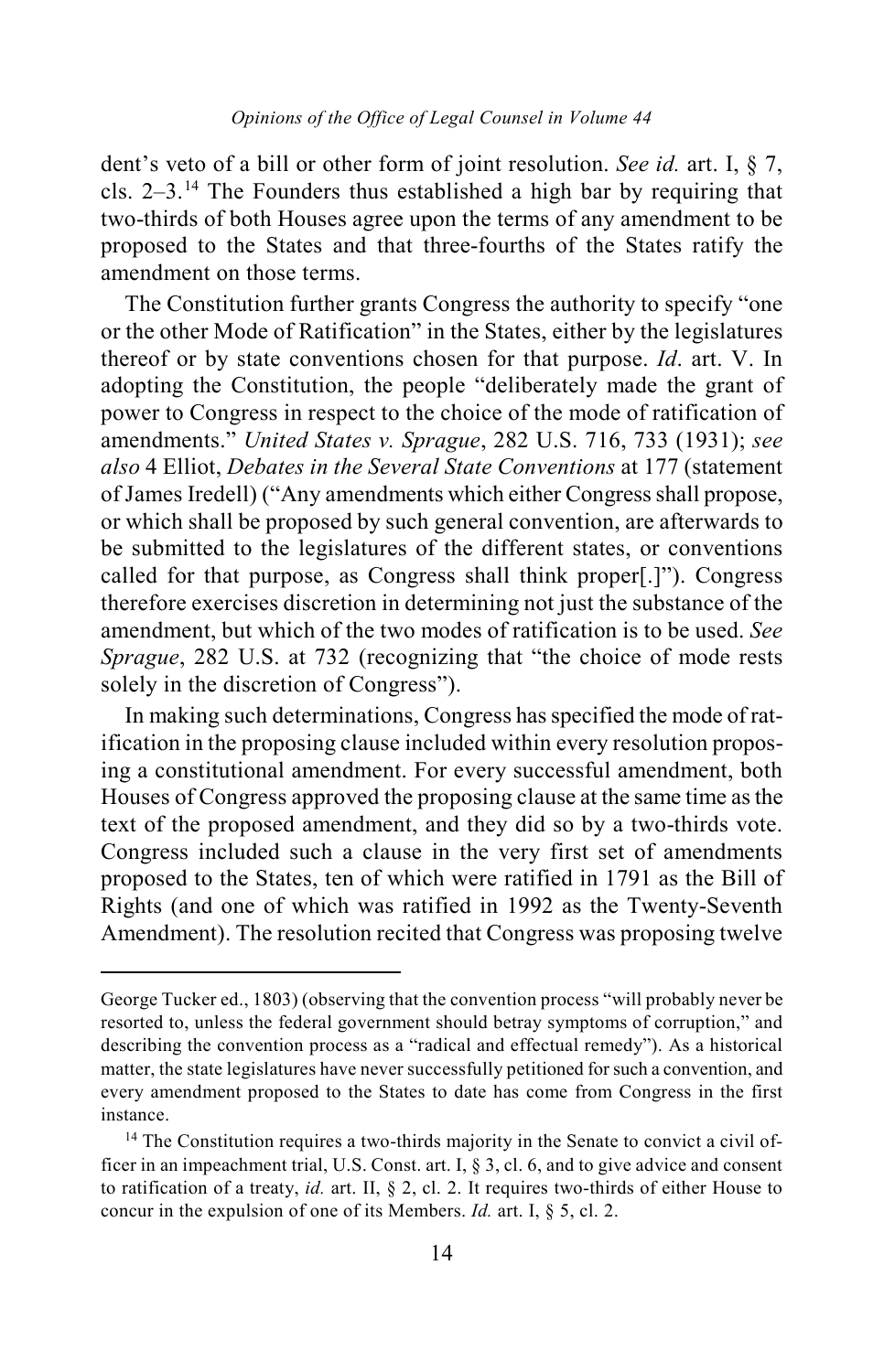articles "to the legislatures of the several states, as amendments to the constitution of the United States, all or any of which articles, *when ratified by three fourths of the said legislatures*, to be valid to all intents and purposes, as part of the said Constitution." 1 Stat. at 97 (emphasis added). In every subsequent amendment proposed to the States, Congress has included a proposing clause reciting the intended mode of ratification.<sup>[15](#page-14-0)</sup>

<span id="page-14-2"></span><span id="page-14-1"></span>The proposing clause for the Bill of Rights not only specified the mode of ratification but also contained a procedural instruction authorizing the state legislatures either to ratify "all" twelve proposed articles or to ratify "any of" them individually. 1 Stat. at 97. This proposing clause was debated by the House and the Senate and considered of a piece with the substantive proposed amendments. *See* 4 *Documentary History of the First Federal Congress of the United States of America* 35–45 (Charlene Bangs Bickford & Helen E. Veit eds., 1986). Although the early resolutions proposing amendments did not include deadlines for ratification, seven-year deadlines were included in the texts of what became the Eighteenth, Twentieth, Twenty-First, and Twenty-Second Amendments. *See* U.S. Const. amends. XVIII, § 3; XX, § 6; XXI, § 3; XXII, § 2. When proposing the Twenty-Third Amendment in 1960, Congress included a similar seven-year deadline in the proposing clause, *see* 74 Stat. 1057 (1960), and every subsequent proposed amendment has also included, in its proposing clause, a requirement that the amendment be ratified within seven years. *See* 76 Stat. 1259 (1962) (Twenty-Fourth Amendment); 79 Stat. 1327 (1965) (Twenty-Fifth Amendment); 85 Stat. 825 (1971) (Twenty-Sixth Amendment); 86 Stat. at 1523 (proposed ERA); 92 Stat. 3795 (1978) (proposed D.C. Congressional Representation Amendment).

<span id="page-14-0"></span> <sup>15</sup> *See* 1 Stat. 402 (1794) (Eleventh Amendment); 2 Stat. 306 (1803) (Twelfth Amendment); 2 Stat. 613 (1810) (proposed Titles of Nobility Amendment); 12 Stat. 251 (1861) (proposed Article the Thirteenth); 13 Stat. 567 (1865) (Thirteenth Amendment); 14 Stat. 358 (1866) (Fourteenth Amendment); 15 Stat. 346 (1869) (Fifteenth Amendment); 36 Stat. 184 (1909) (Sixteenth Amendment); 37 Stat. 646 (1912) (Seventeenth Amendment); 40 Stat. 1050 (1917) (Eighteenth Amendment); 41 Stat. 362 (1919) (Nineteenth Amendment); 43 Stat. 670 (1924) (proposed Child Labor Amendment); 47 Stat. 745 (1932) (Twentieth Amendment); 48 Stat. 1749 (1933) (Twenty-First Amendment); 61 Stat. 959 (1947) (Twenty-Second Amendment); 74 Stat. 1057 (1960) (Twenty-Third Amendment); 76 Stat. 1259 (1962) (Twenty-Fourth Amendment); 79 Stat. 1327 (1965) (Twenty-Fifth Amendment); 85 Stat. 825 (1971) (Twenty-Sixth Amendment); 86 Stat. 1523 (1972) (proposed ERA); 92 Stat. 3795 (1978) (proposed D.C. Congressional Representation Amendment).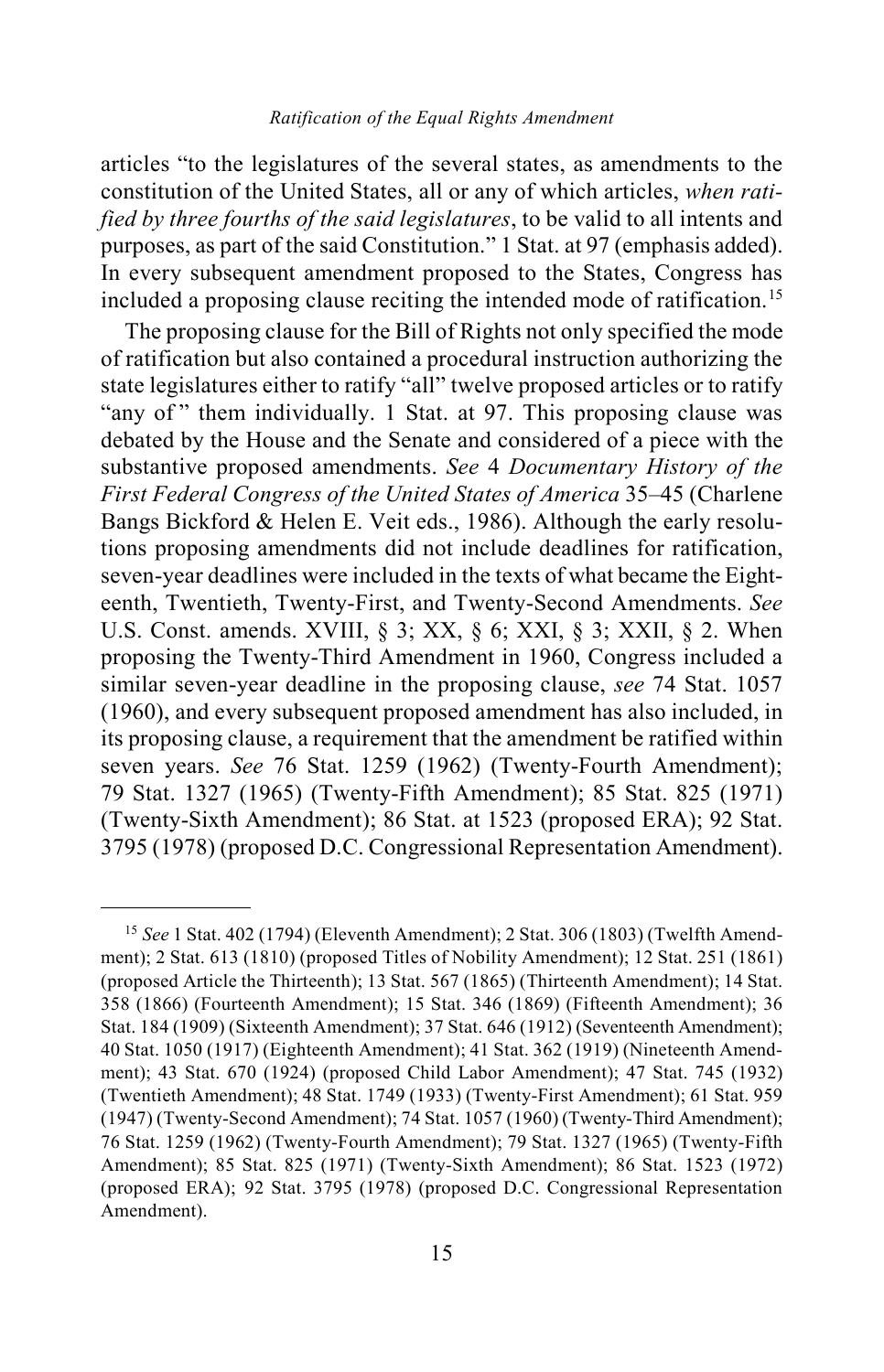Each of these deadlines was adopted as part of the same resolution that proposed each amendment by the required two-thirds majorities of both Houses of Congress.

## **B.**

Article V does not expressly address how long the States have to ratify a proposed amendment. The "article says nothing about the time within which ratification may be had—neither that it shall be unlimited nor that it shall be fixed by Congress." *Dillon*, 256 U.S. at 371. The text does direct that "[t]he Congress, *whenever* two thirds of both Houses *shall deem it necessary*, shall propose Amendments to this Constitution[.]" U.S. Const. art. V (emphases added). This language authorizes Congress to propose amendments for ratification *when* two-thirds majorities in each chamber deem it necessary, thereby implying that Congress may propose amendments *for the period* that the requisite majorities deem necessary. *See Dillon*, 256 U.S. at 375 ("[I]t is only when there is deemed to be a necessity therefor that amendments are to be proposed, the reasonable implication being that when proposed they are to be considered and disposed of presently."). Article V thus requires Congress to make a judgment concerning the needs of the moment and, from that, the Supreme Court has inferred the power to set a deadline by which the States must ratify, or reject, Congress's judgment. *See id.* at 375–76.

The Court reached this conclusion in *Dillon*, which upheld Congress's authority to impose a deadline for ratifying the Eighteenth Amendment, which established Prohibition. *See* U.S. Const. amend. XVIII, §§ 1–2. In section 3 of the Amendment, Congress conditioned its effectiveness upon the requirement that it be ratified within seven years. *See id.* § 3 ("This article shall be inoperative unless it shall have been ratified as an amendment to the Constitution by the legislatures of the several States, as provided in the Constitution, within seven years from the date of the submission hereof to the States by the Congress."). The Senate had previously considered proposing ratification deadlines for the Fourteenth and Fifteenth Amendments. *See* Cong. Globe, 40th Cong., 3d Sess. 912–13, 1309–14 (1869); Cong. Globe, 39th Cong., 1st Sess. 2771 (1866). But the Eighteenth Amendment was the first amendment to include one.

In *Dillon*, a prisoner detained in violation of the National Prohibition Act (which was enacted pursuant to federal power authorized by the Eighteenth Amendment) argued that the presence of the deadline invali-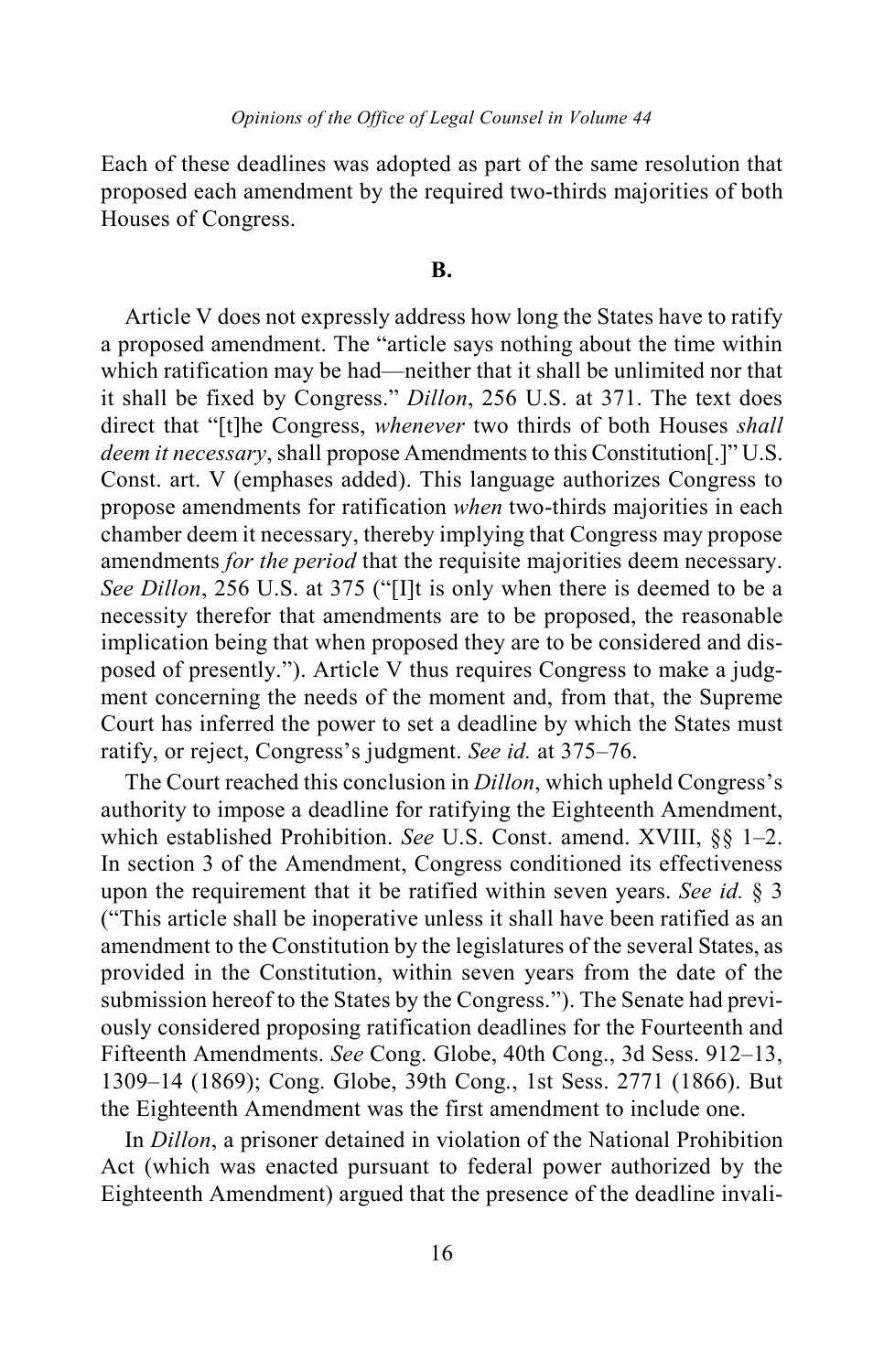dated the amendment because "Congress has no constitutional power to limit the time of deliberation or otherwise attempt to control what the legislatures of the States shall do in their deliberation." Br. for Appellant at 4, *Dillon v. Gloss*, 256 U.S. 368 (1921) (No. 251). In rejecting this claim, the Court observed that "some" of the first seventeen amendments had been ratified "within a single year after their proposal and all within four years." *Dillon*, 256 U.S. at 372. Four other proposed amendments, however, had failed to obtain the necessary votes from the States and "lain dormant for many years," leaving it an "open question" whether they "could be resurrected." *Id.* at 372–73. To avoid such future uncertainty, the Court explained, Congress fixed a seven-year deadline for the ratification of the Prohibition amendment. *Id.* at 373; *see also* 55 Cong. Rec. 5557 (1917) (remarks of Sen. Ashurst) (expressing support for a provision "limiting the time in the case of this amendment or any other amendment to 10, 12, 14, 16, 18, or even 20 years, so that we will not hand down to posterity a conglomerate mass of amendments floating around in a cloudy, nebulous, hazy way").

In upholding Congress's authority to impose deadlines, the Court recognized that Article V does not expressly address the timing of ratification. *See Dillon*, 256 U.S. at 371. It nevertheless read the text to imply a degree of contemporaneity between an amendment's proposal and its ratification, which "are not treated as unrelated acts but as succeeding steps in a single endeavor, the natural inference being that they are not to be widely separated in time." *Id.* at 374–75. The Court inferred that the approval of three-fourths of the States needs to be "sufficiently contemporaneous . . . to reflect the will of the people in all sections at relatively the same period." *Id.* at 375. Thus, "'an alteration of the Constitution proposed today has relation to the sentiment and the felt needs of today,'" and "'if not ratified early while that sentiment may fairly be supposed to exist, it ought to be regarded as waived, and not again to be voted upon, unless a second time proposed by Congress.'" *Id*. at 375 (quoting, with alterations, John Alexander Jameson, *A Treatise on Constitutional Conventions* § 585, at 634 (4th ed. 1887)).<sup>[16](#page-16-0)</sup> The Court therefore concluded

<span id="page-16-0"></span><sup>&</sup>lt;sup>16</sup> The *Dillon* Court necessarily rejected Jameson's contention that, although Article V gives Congress the powers to propose an amendment and to express the mode of ratification, it does not grant Congress the power "to prescribe conditions as to the time within which amendments are to be ratified, and hence to do so would be to transcend the power given." Jameson, *A Treatise on Constitutional Conventions* § 585, at 634.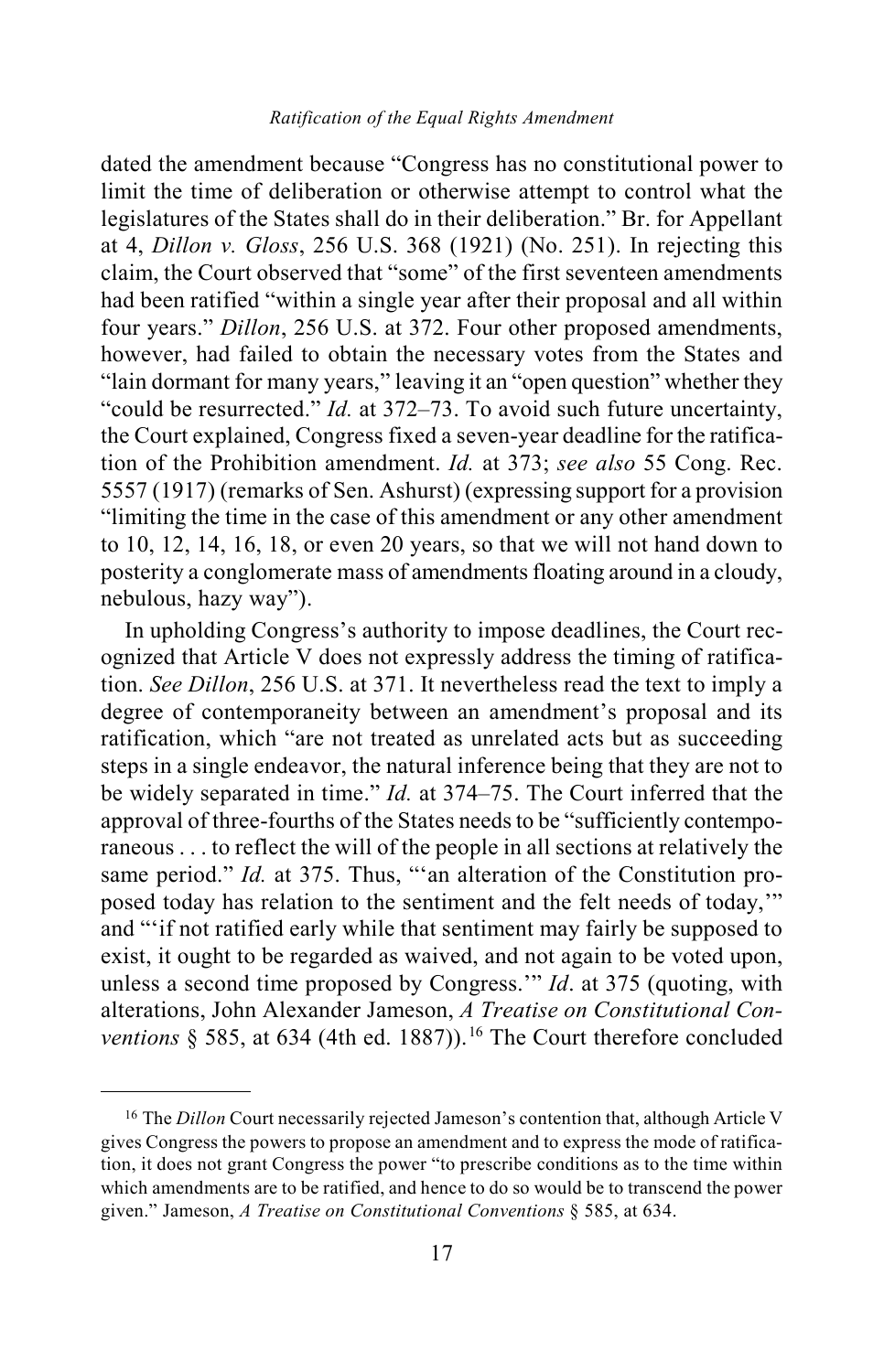that "the fair inference or implication from article V is that the ratification must be within some reasonable time after the proposal." *Dillon*, 256 U.S. at 375. [17](#page-17-0)

Having viewed Article V as implicitly including a requirement of contemporaneity, *Dillon* rejected the argument that Congress lacks the power to set the reasonable time for ratification. *See id.* at 375−76. The Court reasoned that, "[a]s a rule[,] the Constitution speaks in general terms, leaving Congress to deal with subsidiary matters of detail as the public interests and changing conditions may require; and article V is no exception to the rule." *Id.* at 376 (footnote omitted). Therefore, "[w]hether a definite period for ratification shall be fixed so that all may know what it is and speculation on what is a reasonable time may be avoided, is, in our opinion, a matter of detail which Congress may determine[.]" *Id.* The Court concluded that Congress has the authority to impose a deadline upon the ratification process, reasoning that such a power is "an incident of its power to designate the mode of ratification" under Article V. *Id*.

## **C.**

Unlike with the Eighteenth Amendment, Congress placed the ratification deadline for the ERA Resolution in the proposing clause, rather than in the text of the proposed amendment. But that judgment was entirely consistent with the four preceding amendments, and with *Dillon*'s recognition that a deadline is related to the mode of ratification, which has always been included in the proposing clause. In placing the ERA's deadline in the proposing clause, Congress followed a practice that started with the Twenty-Third Amendment. *See* 74 Stat. at 1057 (resolving "that the following article is hereby proposed . . . which shall be valid to all intents and purposes as part of the Constitution only if ratified by the legislatures of three-fourths of the several States within seven years from the date of its submission by Congress"). Congress took the same

<span id="page-17-0"></span> <sup>17</sup> In *Congressional Pay Amendment,* this Office concluded that "*Dillon* is not authoritative on the issue whether Article V requires contemporaneous ratification" in the absence of any congressional deadline, because the Eighteenth Amendment contained a deadline. 16 Op. O.L.C. at 92–93. Finding no time limit in Article V, we concluded that the Twenty-Seventh Amendment, which was proposed without a deadline in 1789, had been adopted in 1992. *See id.* at 97, 105. Because the ERA Resolution contained a deadline (which has expired), we do not need to consider in this opinion the 1992 opinion's reading of *Dillon*.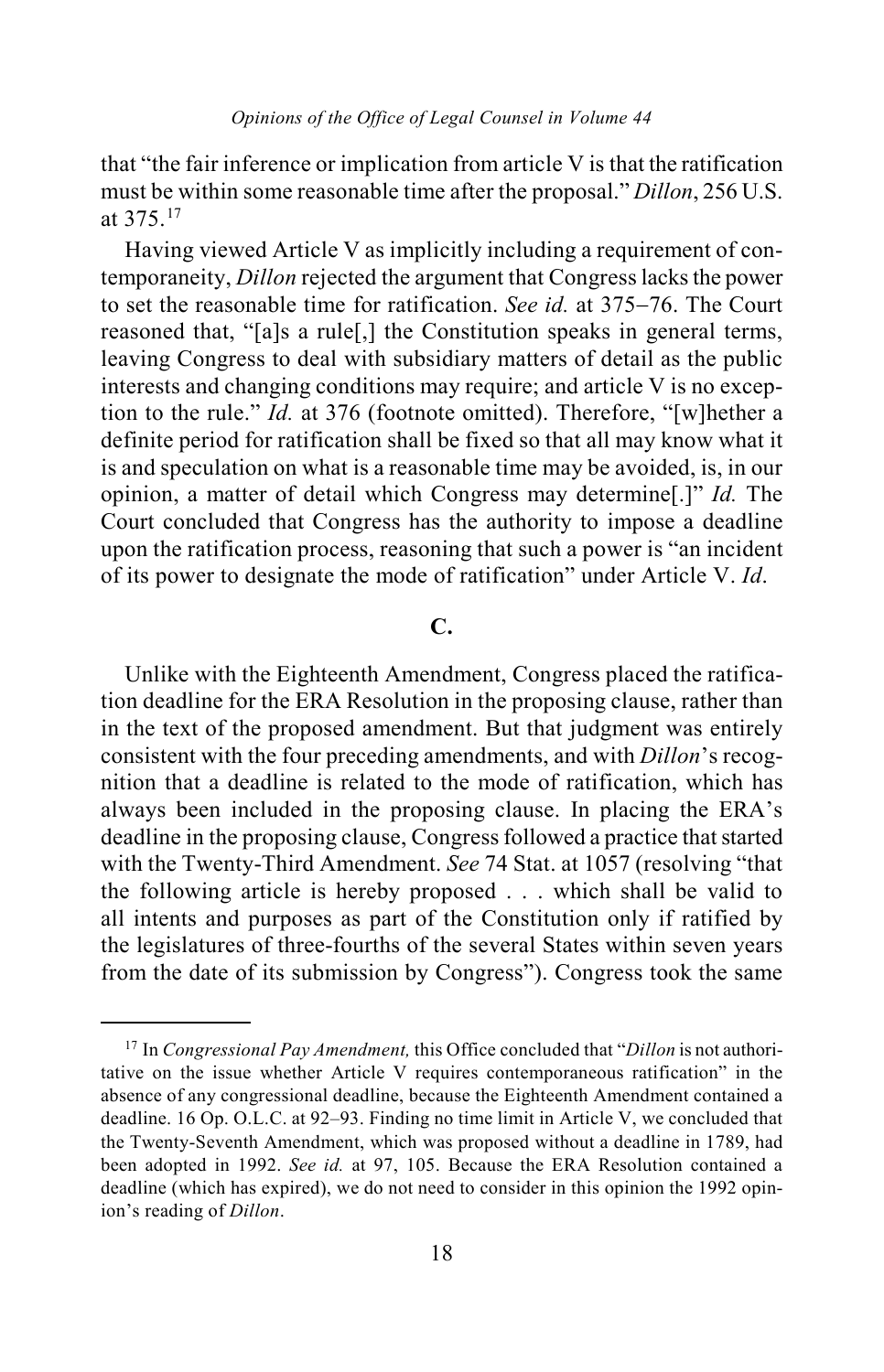course in the proposing clauses of the Twenty-Fourth, Twenty-Fifth, and Twenty-Sixth Amendments. *See* 76 Stat. at 1259; 79 Stat. at 1327; 85 Stat. at 825. There is no reason for deadlines declared in proposing clauses to be any less binding on the ratification process than those included in the text of proposed amendments.

In *Dillon*, the Supreme Court held that Congress's decision to fix "a definite period for ratification" is "a matter of detail which Congress may determine as an incident of its power to designate the mode of ratification" under Article V. 256 U.S. at 376. In the first resolution proposing constitutional amendments, Congress identified the mode of ratification in the resolution's proposing clause, separate from the text of the proposed amendments themselves. *See supra* pp[. 14](#page-13-1)[–15.](#page-14-1) Congress has specified the mode of ratification in the proposing clause of every resolution proposing a constitutional amendment since then. *See supra* not[e 15.](#page-14-2) Each time, twothirds of both Houses of Congress approved these measures. Insofar as Congress and the States have relied upon proposing clauses to specify the mode of ratification since 1789, we think it clear that Congress may exercise its integrally related authority to set a deadline in precisely the same manner. Chief Justice Hughes suggested as much when he observed that the Child Labor Amendment did not include a ratification deadline "either in the proposed amendment or in the resolution of submission." *Coleman*, 307 U.S. at 452.

As we recognized in 1977, "[t]he history of congressional use of a seven-year limitation demonstrates that Congress moved from inclusion of the limit in the text of proposed amendments to including it within the proposing clauses . . . without ever indicating any intent to change the substance of their actions." *Constitutionality of ERA Extension* at 15. After the Court's 1921 decision in *Dillon* confirmed the validity of the Eighteenth Amendment's ratification deadline, Congress included a seven-year deadline in the Twentieth, Twenty-First, and Twenty-Second Amendments. *See* U.S. Const. amend. XX, § 6 ("This article shall be inoperative unless it shall have been ratified as an amendment to the Constitution by the legislatures of three-fourths of the several States within seven years from the date of its submission."); *id.* amend. XXI, § 3 ("This article shall be inoperative unless it shall have been ratified as an amendment to the Constitution by conventions in the several States, as provided in the Constitution, within seven years from the date of the submission hereof to the States by the Congress."); *id.* amend. XXII, § 2 ("This article shall be inoperative unless it shall have been ratified as an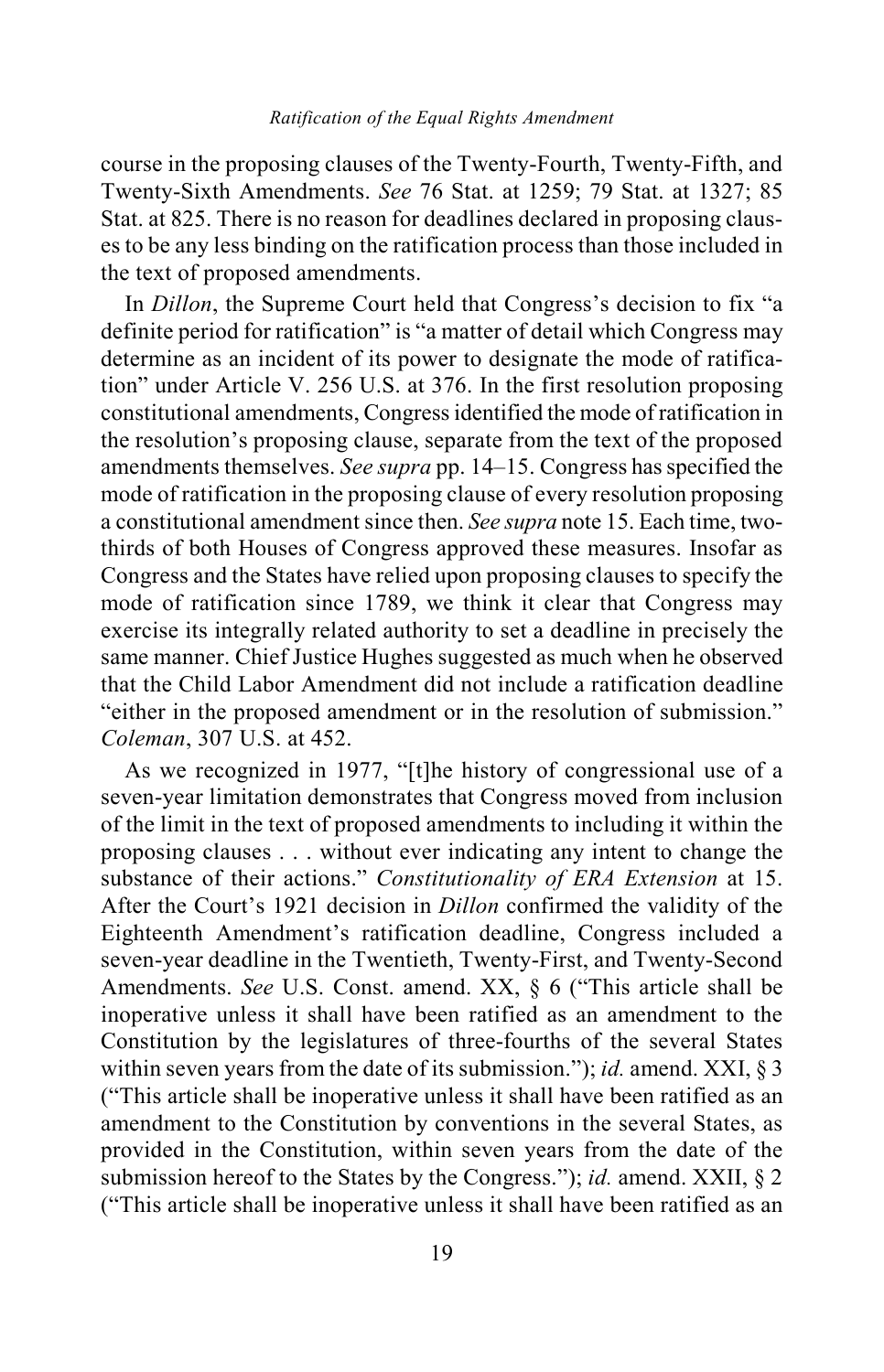amendment to the Constitution by the legislatures of three-fourths of the several States within seven years from the date of its submission to the States by the Congress."). By including such a provision in the amendment itself, Congress ensured that approvals secured after the seven-year deadline would be ineffective. Even if three-fourths of the States later ratified the amendment—and it therefore became "valid to all Intents and Purposes, as Part of [the] Constitution," *id.* art. V—the amendment, by its own terms, would be legally inert.

Members of Congress recognized, however, that these textual deadlines came at a cost. With each amendment, the Nation's highest law became increasingly cluttered with extraneous sections imposing conditions on ratification that had no prospective effect. Once three-fourths of the States ratified amendments within the prescribed deadlines, the deadlines, having already fulfilled their purpose, were nonetheless added to the constitutional text. To avoid exacerbating that problem, Congress adopted an alternative way of setting a ratification deadline when it proposed the Twenty-Third Amendment. Rather than including the deadline in the amendment's text, Congress put it in the proposing clause specifying the mode of ratification. *See* 74 Stat. at 1057. As Senator Kefauver had explained:

The general idea was that it was better not to make the 7-year provision a part of the proposed constitutional amendment itself. It was felt that that would clutter up the Constitution. . . . We wanted to put the 7-year limitation in the preamble. So the intention of the preamble is that it must be ratified within 7 years in order to be effective.

101 Cong. Rec. 6628 (1955); *see also Appointment of Representatives: Hearing on S.J. Res. 8 Before a Subcomm. of the S. Comm. on the Judiciary*, 84th Cong. 34 (1955) (letter from Prof. Noel Dowling) ("The 7-year limitation is put in the resolution rather than in the text of the amendment. There is no doubt about the power of Congress to put it there; and it will be equally effective. The usual way, to be sure, has been to write the limitation into the amendment; but we hope such an unnecessary cluttering up of the Constitution can be ended." $)$ .<sup>[18](#page-19-0)</sup>

<span id="page-19-0"></span><sup>&</sup>lt;sup>18</sup> In connection with the Twentieth Amendment, Representative Emanuel Celler had proposed placing the seven-year deadline in the proposing clause, but that approach drew objections. 75 Cong. Rec. 3856–57 (1932). Representative Lamar Jeffers protested that, "[i]f the gentleman wants his amendment in the Constitution, it should go in a new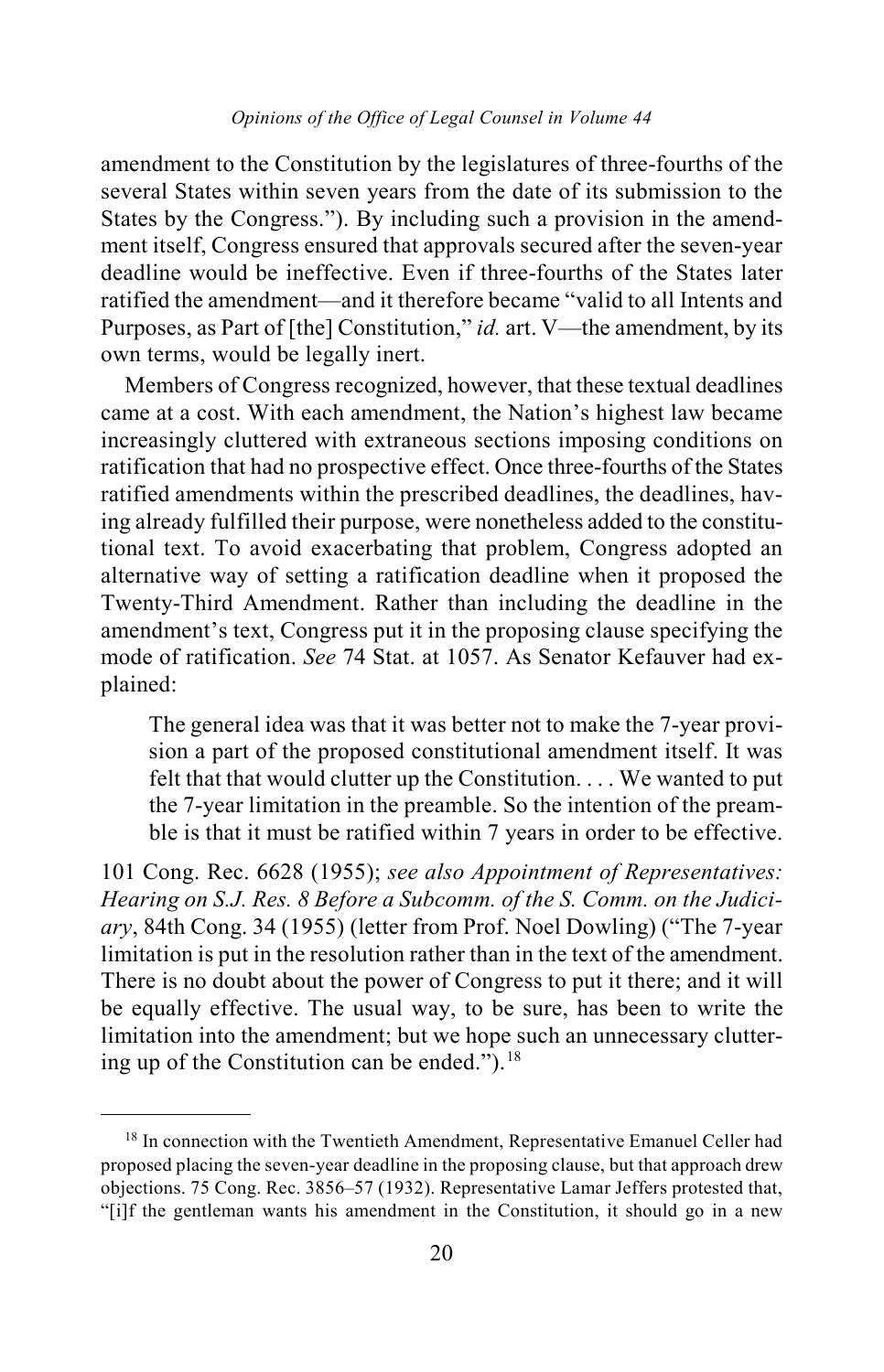#### *Ratification of the Equal Rights Amendment*

Congress thereafter adopted the Twenty-Third Amendment resolution, including the seven-year deadline, by a two-thirds majority of both Houses. 106 Cong. Rec. 12571, 12858 (1960); *see* 74 Stat. at 1057. The States promptly ratified the amendment within ten months. *See* Certification of Amendment to Constitution of the United States Granting Representation in the Electoral College to the District of Columbia, 26 Fed. Reg. 2808 (Apr. 3, 1961). And Congress repeated the very same course by including deadlines in the proposing clauses for the Twenty-Fourth, Twenty-Fifth, and Twenty-Sixth Amendments. *See* 76 Stat. at 1259; 79 Stat. at 1327; 85 Stat. at 825.[19](#page-20-0) In 1977, we observed that Congress appears to have adopted this approach without any discussion about potentially placing the deadlines elsewhere. *See Constitutionality of ERA Extension* at 14–15. And we have found no indication that Members of Congress (or any court) seriously questioned the binding nature of a deadline stated in a resolution's proposing clause rather than the text of its proposed amendment.

In the case of the ERA Resolution, Congress again included a ratification deadline in the proposing clause. Members suggested that, by this time, it had become the customary way of setting a deadline. *See, e.g.*, S. Rep. No. 92-689, at 20 (1972) (describing the deadline as part of the "traditional form of a joint resolution proposing a constitutional amendment for ratification by the States" and stating that it "has been included in every amendment added to the Constitution in the last 50 years"). The deadline was widely understood to be a necessary part of the legislative compromise that resulted in the resolution's passage. Prominent ERA

 $\overline{a}$ 

section, or section 6. As he has now offered it, it would be of no avail, as he is offering it as a part of the proposal clause and not as a part of the proposed constitutional amendment." *Id.* at 3856; *see also id.* (statement of Rep. Ramseyer) ("The eighteenth amendment carried that 7-year provision as section 3, and it was that provision that the Supreme Court held to be valid. . . . I think we should play safe, inasmuch as the Supreme Court has held the provision valid."); *see also Constitutionality of ERA Extension* at 10–11 (discussing this history). We have not identified the expression of any similar concern with respect to the Twenty-Third or any subsequent Amendment, and, as discussed below, we believe this concern is misplaced.

<span id="page-20-0"></span><sup>&</sup>lt;sup>19</sup> In proposing the Twenty-Third and Twenty-Fourth Amendments, Congress provided that the amendment would be valid "*only if* ratified by the legislatures of three-fourths of the several States within seven years from the date of its submission" (emphasis added). Starting with the Twenty-Fifth Amendment, Congress replaced "only if " with "when." As we recognized in 1977, this change did not alter the meaning of the resolution or the binding nature of the deadline. *See Constitutionality of ERA Extension* at 15.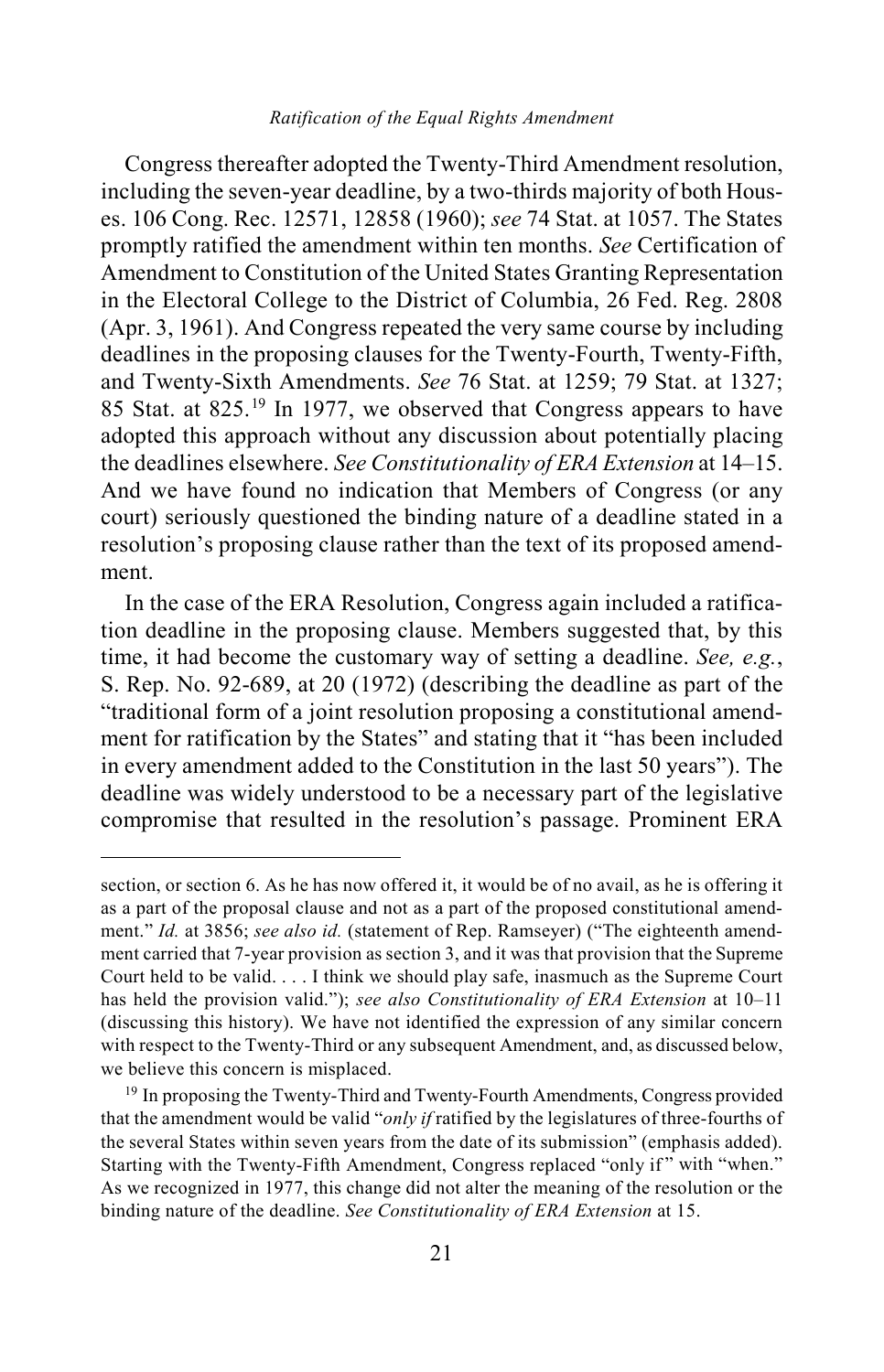opponents had faulted an earlier version of the resolution for the absence of a deadline. *See, e.g.*, 116 Cong. Rec. at 28012 (remarks of Rep. Celler, Chairman of the House Judiciary Committee) (decrying the fact that, without a deadline, "[t]his amendment could roam around State legislatures for 50 years" and arguing that the "customar[y]" seven-year deadline should be added); *id.* at 36302 (remarks of Sen. Ervin) (proposing a seven-year deadline and noting that "we still have floating around some unratified amendments that were submitted at the time of the original submission of the Bill of Rights"). And ERA supporters confirmed that, while they expected prompt ratification, the seven-year deadline would impose a binding time limit. *See* 117 Cong. Rec. at 35814–15 (remarks of Rep. Griffiths) (recognizing that the deadline will ensure that the resolution "should not be hanging over our head forever"); 118 Cong. Rec. at 9552 (remarks of Sen. Hartke) (recognizing that if the ERA is not "ratified within 7 years," then "we must begin the entire process once again"). In proposing the ERA to the States with a deadline, Members of Congress thus recognized that the deadline was a binding condition upon its ratification.

Apart from the seven-year deadline in the proposing clause, the ERA Resolution included a separate timing requirement—a delay on effectiveness for two years after ratification—in section 3 of the text of the proposed amendment. But this distinction did not make the seven-year deadline any less mandatory than the two-year delay. Unlike with ratification deadlines, Congress has never placed an amendment's delayed effective date in a proposing clause. Nor is it clear that it could effectively do so, because Article V declares that a proposed amendment "shall be valid to all Intents and Purposes, as Part of [the] Constitution, *when ratified*." U.S. Const. art. V (emphasis added). Including the two-year delay in the amendment itself could be necessary to amend the effect that Article V would otherwise have on the amendment's effective date.

After Congress proposed the ERA Resolution, state legislatures considered whether to ratify it subject to all of the conditions imposed by Congress, including the seven-year deadline. Of the thirty-five state legislatures that ratified between 1972 and 1977, twenty-five expressly voted upon a state measure that included the text of the ERA Resolution in its entirety (and hence the deadline). *See Senate Extension Hearings* at 739–54, 756–61. Five others did not expressly vote on the entire text of the ERA Resolution, but the seven-year deadline was otherwise repeated in the measures that they approved. *See id.* at 739–40, 742–43, 746–47,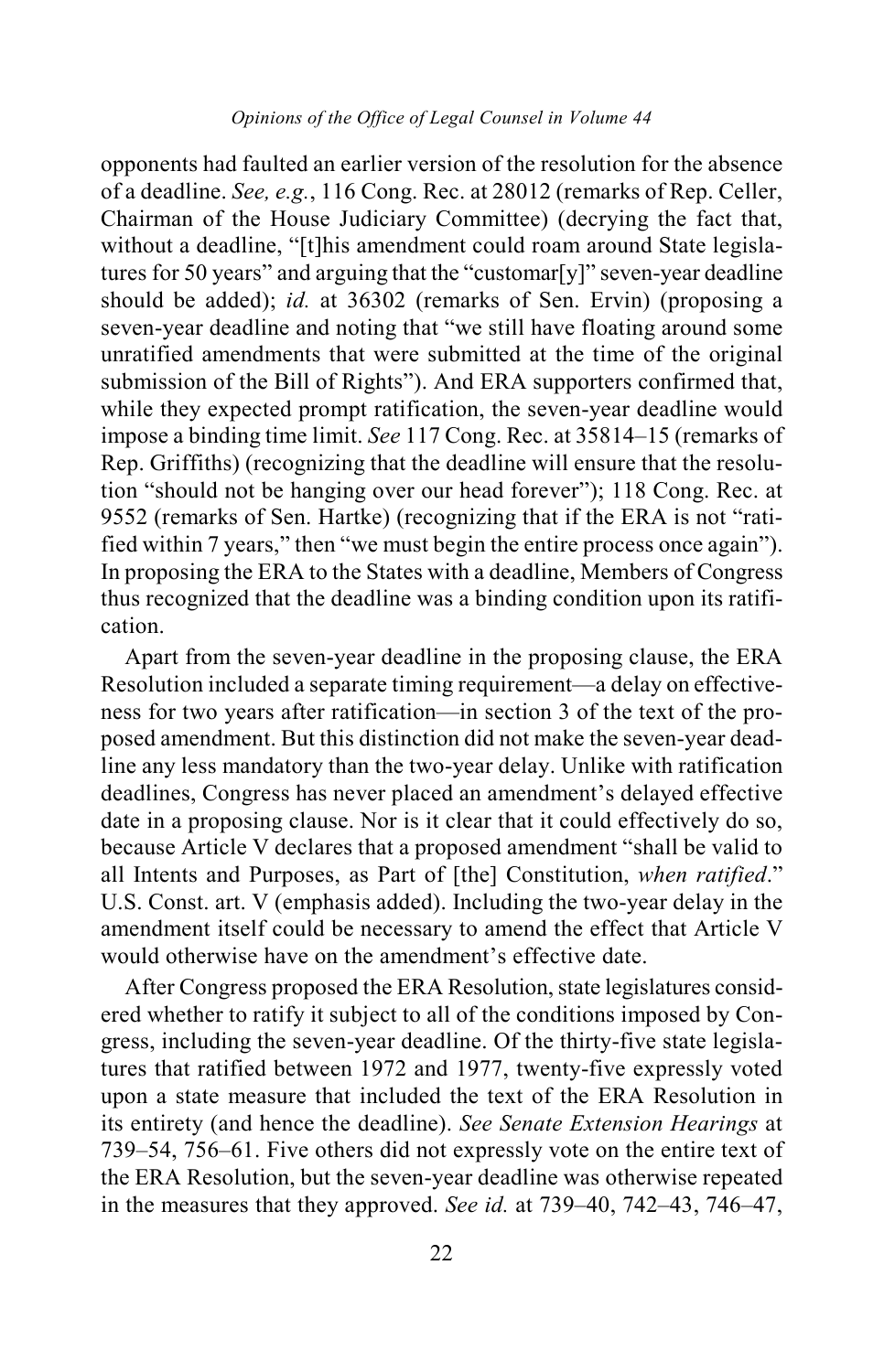752–54, 758. And South Dakota's legislature expressly provided that its ratification would be formally withdrawn if the ERA were not adopted within the seven-year deadline. S.J. Res. 2, 54th Leg. (S.D. 1979). Accordingly, the States that ratified the ERA Resolution plainly did so with the knowledge of the timing condition and with the understanding that the seven-year deadline was part and parcel of the amendment proposal.

Although some ERA supporters have recently questioned the enforceability of the deadline, no one involved with the ERA around the time of its proposal seems to have done so. As the original ratification period neared its end, Congress weighed extending the deadline precisely to avoid the failure of the amendment. For instance, Representative Elizabeth Holtzman, the primary sponsor of the extension resolution, testified that "[t]he cosponsors of [the] resolution have every hope that the equal rights amendment will be ratified before March 22, 1979, but do believe there might be need for an insurance policy *to assure that the deadline will not arbitrarily end all debate on the ERA*." *House Extension Hearings* at 4 (emphasis added). And while this Office advised that Congress could extend the deadline, we nonetheless recognized that the proposed amendment would otherwise expire. *See Constitutionality of ERA Extension* at 15.

Even more telling, the Supreme Court necessarily recognized the enforceability of the deadline by finding that the legal controversy over the ERA extension became moot when the extended deadline lapsed. After the district court in *Idaho v. Freeman* held that Congress could not extend the deadline, the federal government and others sought review in the Supreme Court. *See, e.g.*, Pet. of Adm'r of Gen. Servs. for Writ of Cert. Before J., *Carmen v. Idaho*, No. 81-1313 (U.S. Jan. 22, 1982); Pet. for Writ of Cert. Before J., *Nat'l Org. for Women, Inc. v. Idaho*, No. 81-1283 (U.S. Jan. 8, 1982). Although the Court accepted review, the June 1982 deadline expired before it could hear argument. At that point, the Acting Solicitor General urged the Court to dismiss the case as moot because "the Amendment has failed of adoption no matter what the resolution of the legal issues presented." Mem. for Adm'r of Gen. Servs. Suggesting Mootness at 3, *Nat'l Org. for Women, Inc. v. Idaho*, Nos. 81-1282 et al. (U.S. July 9, 1982). Other parties objected to that conclusion on prudential grounds, but none argued that the deadline was unenforceable.<sup>[20](#page-22-0)</sup> The

<span id="page-22-0"></span> <sup>20</sup> *See, e.g.*, Response of Nat'l Org. for Women, Inc., et al., to Mem. for Adm'r of Gen. Servs. Suggesting Mootness at 3–5, *Nat'l Org. for Women, Inc. v. Idaho*, Nos. 81-1282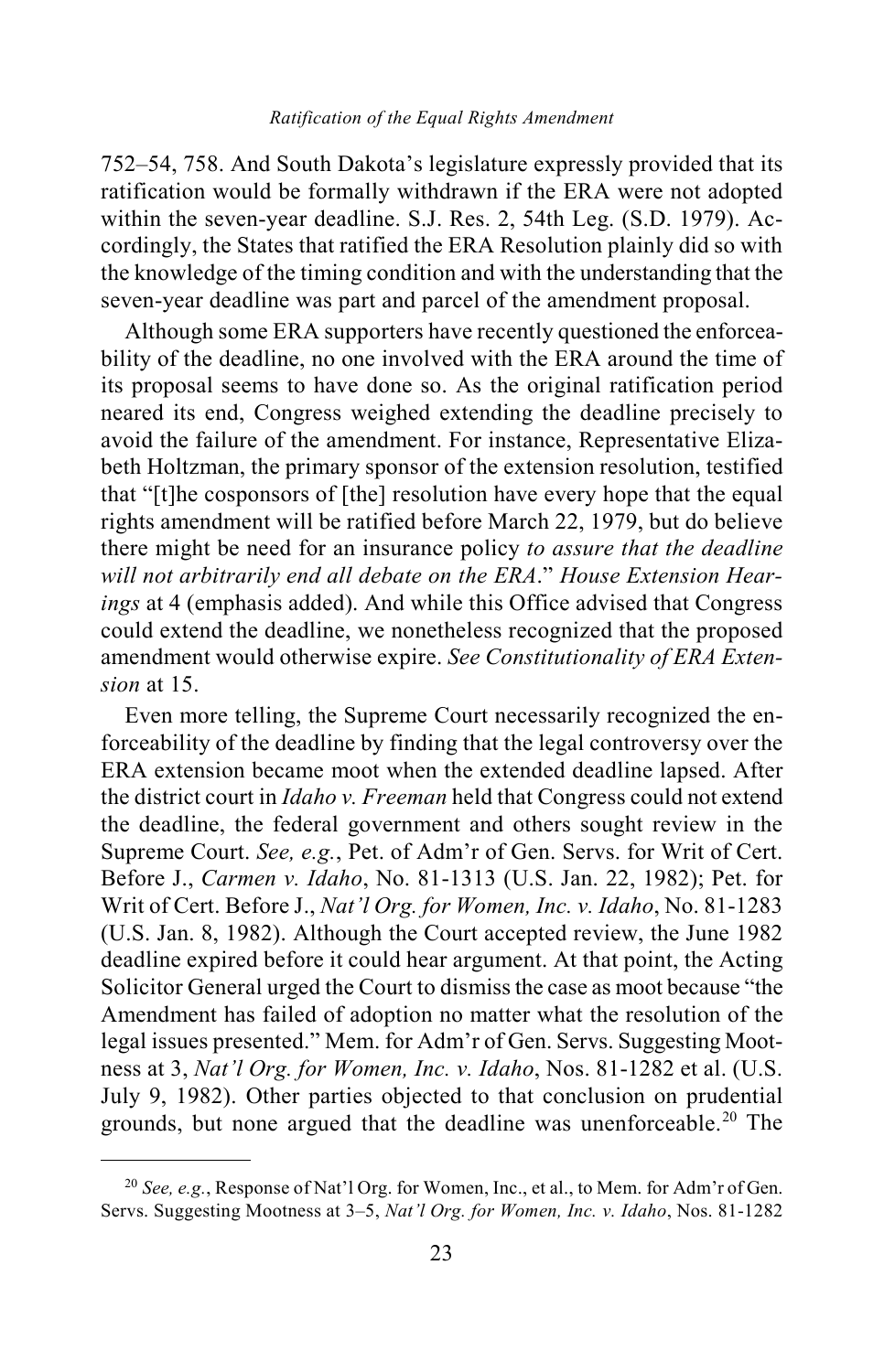Supreme Court remanded with instructions "to dismiss the complaints as moot." *Nat'l Org. for Women*, 459 U.S. at 809. In so doing, the Court necessarily adopted the view that Congress had validly imposed a ratification deadline that had expired. *See* Response of Nat'l Org. for Women, Inc., et al., to Mem. for Adm'r of Gen. Servs. Suggesting Mootness at 3, *Nat'l Org. for Women, Inc. v. Idaho*, Nos. 81-1282 et al. (July 23, 1982) ("Even an unexplained ruling that this case is moot would necessarily signal implicit acceptance of [the Acting Solicitor General's] position, particularly in light of this Court's stay of January 25.").

All of this history confirms that the deadline in the proposing clause of the ERA Resolution was a valid and binding exercise of Congress's authority to set a deadline on ratification. Congress in 1972 required the ERA to be ratified by a certain date as an incident to its authority to set the mode of ratification. *See Dillon*, 256 U.S. at 376. Two-thirds of both Houses of Congress approved the amendment with that accompanying condition, and the state legislatures that ratified did so as well. Under the text and structure of Article V, and consistent with the Court's opinion in *Dillon*, that condition was legally effective. Because the deadline lapsed without ratifications from the requisite thirty-eight States, the ERA Resolution is no longer pending before the States, and ratification by additional state legislatures would not result in the ERA's adoption.

## **III.**

Although the ERA Resolution expired decades ago, there remains the question whether Congress may revive the ERA ratification process. As noted above, the House Judiciary Committee has favorably reported a joint resolution "[r]emoving the deadline for the ratification of the equal rights amendment," which would purport to make the ERA "valid to all intents and purposes as part of the United States Constitution whenever ratified by the legislatures of three-fourths of the several States." H.R.J.

 $\overline{a}$ 

et al. (U.S. July 23, 1982) (arguing that notwithstanding the expiration of the deadline, the Court should address whether the validity of the extension presented a political question); Response of Washington Appellees and Respondents to Mem. for Adm'r of Gen. Servs. Suggesting Mootness at 4, *Nat'l Org. for Women, Inc. v. Idaho*, Nos. 81-1282 et al. (U.S. Aug. 10, 1982) ("One might think that a scheme to secure ratification past the expiration of the second deadline is patently ludicrous. However, it also seemed ludicrous prior to 1978 to suggest an extension of time for the ratification of a constitutional amendment by a simple majority vote.").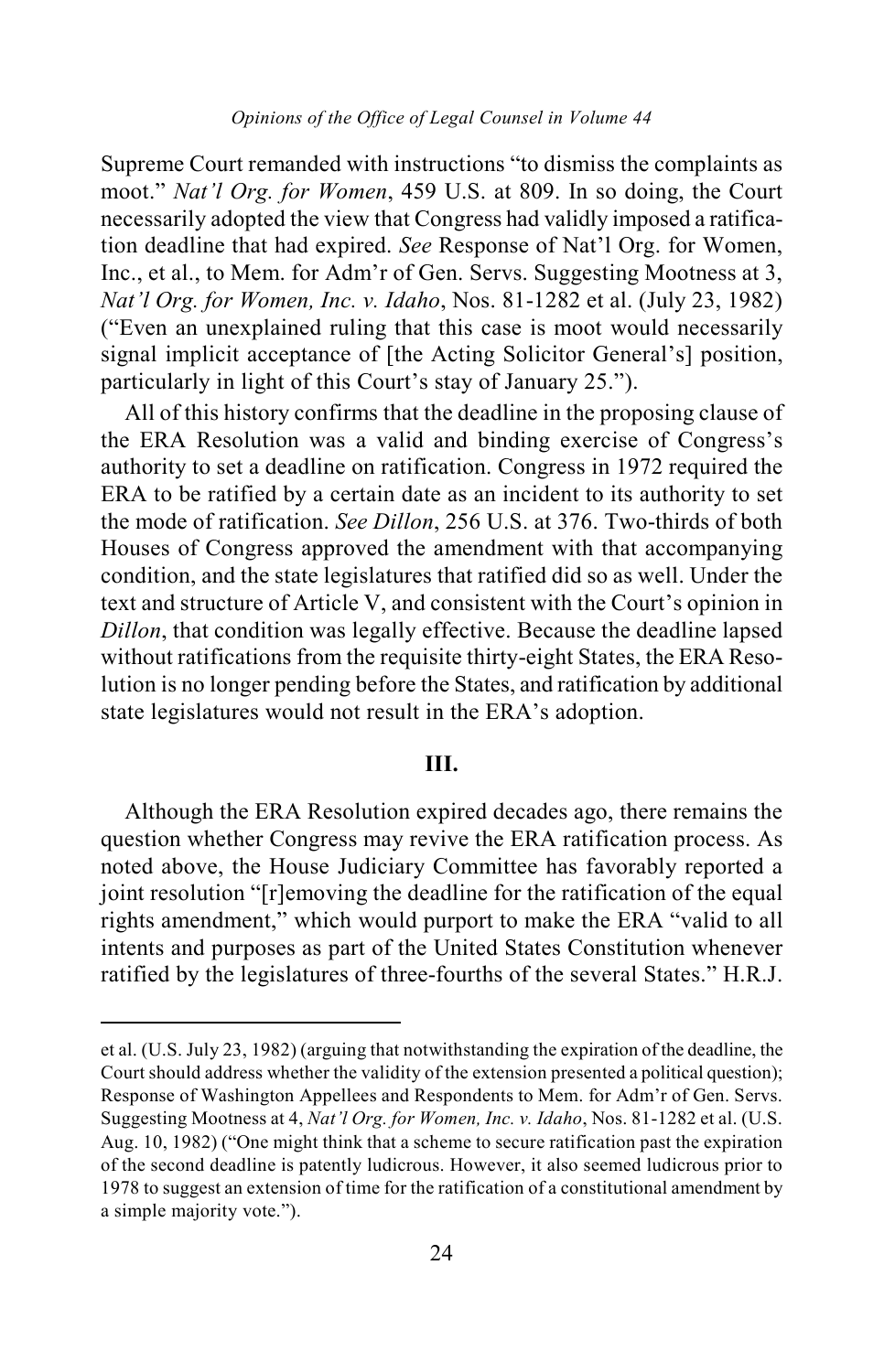Res. 79, 116th Cong. (as ordered to be reported by H. Comm. on the Judiciary, Nov. 13, 2019); *see also supra* note 11 and accompanying text. We therefore must consider whether this pending resolution, if adopted by both Houses of Congress, would reopen the ratification of the ERA Resolution.

Congress, of course, could restart the amendment process by reproposing the ERA to the States. We do not believe, however, that Congress in 2020 may change the terms upon which the 1972 Congress proposed the ERA for the States' consideration. Article V does not expressly or implicitly grant Congress such authority. To the contrary, the text contemplates no role for Congress in the ratification process after it proposes an amendment. Moreover, such a congressional power finds no support in Supreme Court precedent. While the controlling opinion in *Coleman* suggested that Congress—and not the Court—may judge what constitutes "a reasonable limit of time for ratification," the opinion concerned only those instances "when the limit has not been fixed in advance." 307 U.S. at 454 (opinion of Hughes, C.J.). By its own terms, that opinion does not extend to the circumstances of the ERA, where Congress fixed a deadline before the proposal went to the States and that period has now expired.

### **A.**

Those who believe that the ERA Resolution may be revived argue that Congress's authority under Article V would allow simple majorities in each House to eliminate the earlier ratification deadline and thereby extend the ratification process. *See* 165 Cong. Rec. H8741 (daily ed. Nov. 8, 2019) (statement of Rep. Speier) (identifying Article V as the constitutional authority for House Joint Resolution 79). Relying upon Congress's prior action to extend the ERA deadline, they argue that, since the deadline rests in the proposing clause rather than the amendment's text, it is open to congressional revision at any time, including decades after its expiration. *See, e.g.*, Held, 3 Wm & M. J. Women & L. at 128– 29; Astor, *supra* note 10 ("'It's been extended by Congress, so if you can extend it, you can certainly strike it,' said Representative Jackie Speier of California, the lead sponsor of a bipartisan House resolution to repeal the deadline."). They contend not only that this approach would permit the States to ratify the ERA Resolution long after the deadline, but that the thirty-five ratifications from the 1970s, as well as the two from the 2010s,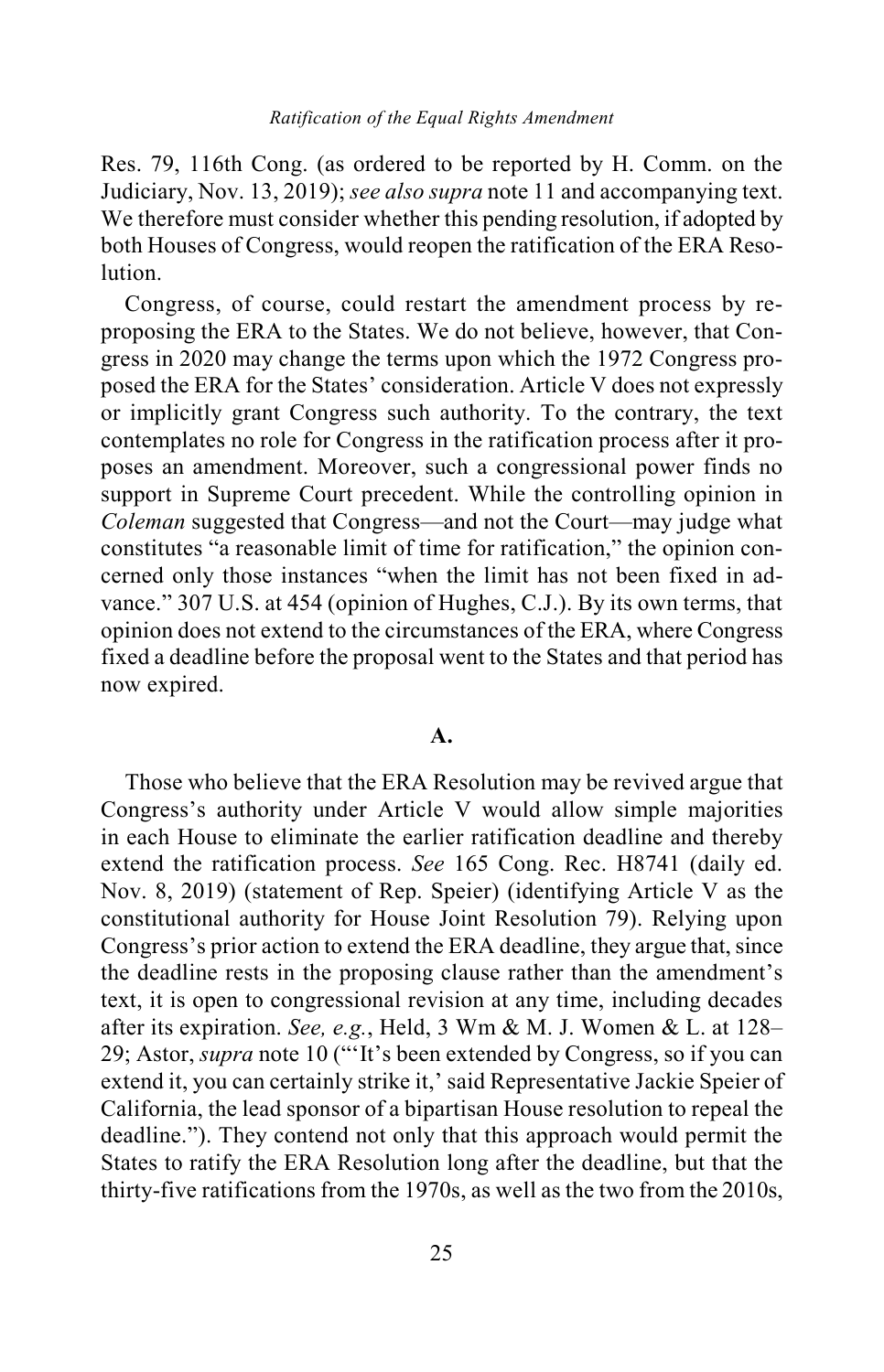would count towards the thirty-eight necessary to complete ratification.<sup>[21](#page-25-0)</sup> Despite Congress's having proposed the ERA Resolution to the States with an express deadline, and the state legislatures' having voted upon it with that understanding, this contingent of ERA supporters believes that a concurrent resolution of Congress could void that earlier widespread understanding.

We do not believe that Article V permits that approach. Congress's authority to fix a "definite period for ratification" is "an incident of its power to designate the mode of ratification." *Dillon*, 256 U.S. at 376. Congress may fix such a deadline for a proposed amendment "so that all may know what it is and speculation on what is a reasonable time may be avoided." *Id*. Congress would hardly be setting a "*definite* period for ratification" if a later Congress could simply revise that judgment, either by reducing, extending, or eliminating the deadline that had been part of the proposal transmitted to the States. While Congress need not set any ratification deadline, once it has done so, "that determination of a time period becomes an integral part of the proposed mode of ratification." *Idaho v. Freeman*, 529 F. Supp. at 1152–53. "Once the proposal has been formulated and sent to the states, the time period could not be changed any more than the entity designated to ratify could be changed from the state legislature to a state convention or vice versa." *Id.* at 1153.

When Congress "propose[s]" an amendment, it also selects the "Mode of Ratification." U.S. Const. art. V. The power to "propose" authorizes Congress to set the terms upon which the amendment will be considered by others, namely the States. *See* 2 Noah Webster, *American Dictionary of the English Language* s.v. PROPOSE (1828) (defining the transitive verb *propose*: "To offer for consideration, discussion, acceptance or adoption; as, to *propose* a bill or resolve to a legislative body[.]"); 2 Samuel Johnson, *A Dictionary of the English Language* s.v. To PRO-POSE (6th ed. 1785) ("To offer to the consideration."). Once Congress has "propose[d]" an amendment and selected the mode of ratification as "may be proposed by the Congress," the States then determine whether the proposal will be ratified. U.S. Const. art. V. As we recognized in our

<span id="page-25-0"></span><sup>&</sup>lt;sup>21</sup> Notably, these proponents further argue that States may not rescind their earlier ratifications, which means that a resolution would amend the terms of the proposal upon which the state legislatures voted between 1972 and 1977 and purportedly lock them into their earlier votes upon different terms, without any input from, or opportunity for reconsideration by, those legislatures. *See, e.g.*, Held, 3 Wm & M. J. Women & L. at 131–34.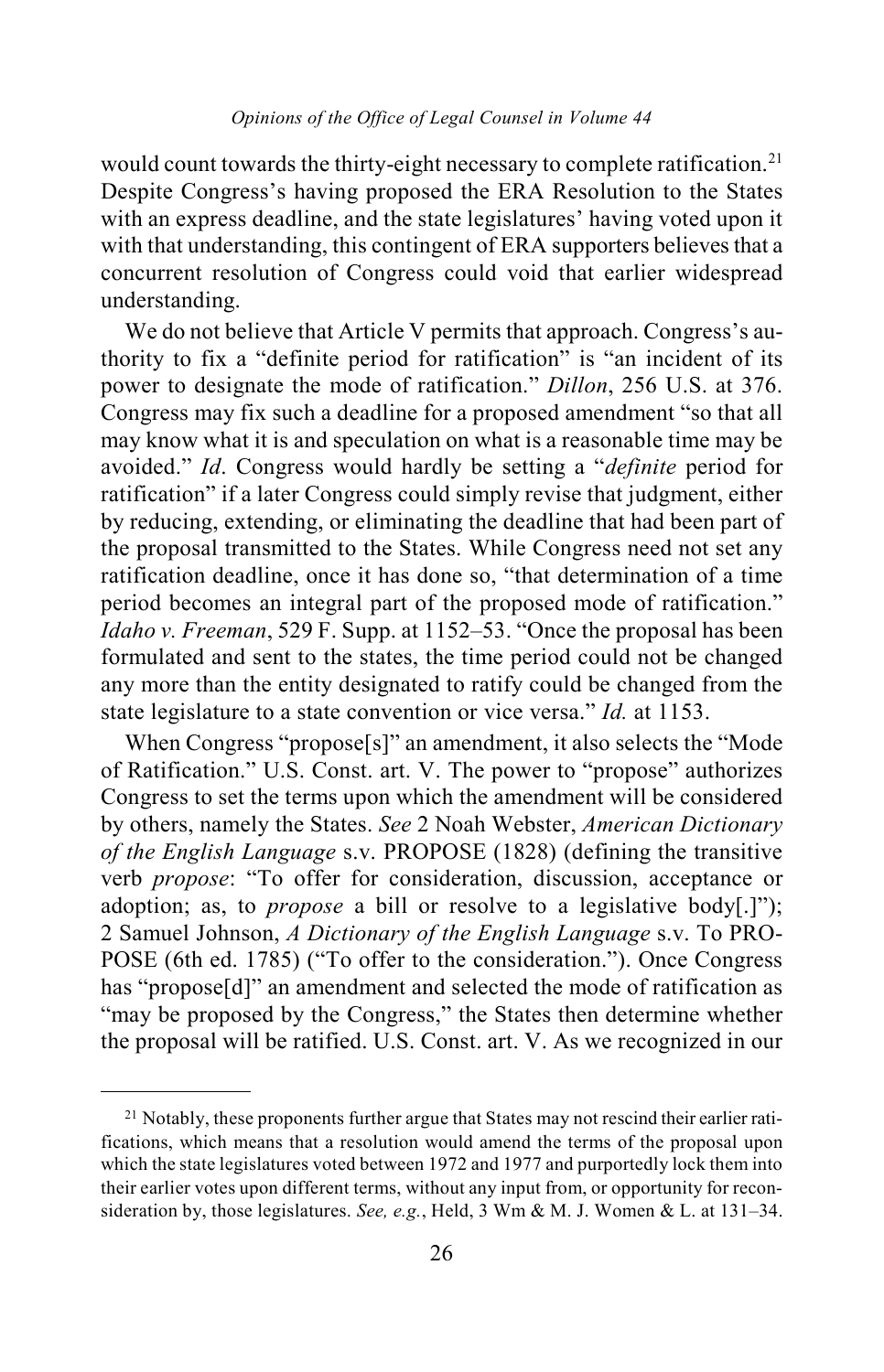1992 opinion concerning the Twenty-Seventh Amendment, "[n]othing in Article V suggests that Congress has any further role. Indeed, the language of Article V strongly suggests the opposite[.]" *Congressional Pay Amendment*, 16 Op. O.L.C. 85, 102 (1992).<sup>[22](#page-26-0)</sup> The power to propose is thus a prospective power, and does not entail any authority to modify the terms of a proposed amendment once it has been offered for the consideration of the States.

Consistent with the Constitution's federal structure, Congress and the state legislatures are "separate legislative bodies representing separate sovereignties and agencies of the people." Michael Stokes Paulsen, *A General Theory of Article V: The Constitutional Lessons of the Twenty-Seventh Amendment*, 103 Yale L.J. 677, 689 (1993). Congress has the responsibility to propose the text of an amendment and the terms under which the States may ratify it, but once it has done so, Congress may not directly regulate the States in the performance of their distinct constitutional responsibilities. *Cf. Murphy v. Nat'l Collegiate Athletic Ass'n*, 138 S. Ct. 1461, 1475 (2018) (recognizing that the Founders made a "decision to withhold from Congress the power to issue orders directly to the States"). If anything, Article V operates in precisely the opposite direction by authorizing the state legislatures themselves to require Congress to call a constitutional convention to propose new amendments.[23](#page-26-1) Article V goes on to confirm that Congress lacks any continuing authority over ratification by providing that the States' ratification of what Congress proposed

<span id="page-26-2"></span><span id="page-26-0"></span> <sup>22</sup> *See also* 56 Cong. Rec. 446 (1917) (statement of Rep. Lenroot) ("Article V expressly provides that once this proposed amendment has gone from the halls of Congress and rests with the States, when ratified by the States it becomes a part of the Constitution."); Walter Dellinger, *Legitimacy of Constitutional Change: Rethinking the Amendment Process*, 97 Harv. L. Rev. 386, 398 (1983) (The Constitution "requires no additional action by Congress or by anyone else after ratification by the final state."); Grover Rees III, *Throwing Away the Key: The Unconstitutionality of the Equal Rights Amendment Extension*, 58 Tex. L. Rev. 875, 899 (1980) (arguing that Article V requires only "proposal by Congress" and "ratification by the states," not "final 'acceptance' by Congress").

<span id="page-26-1"></span><sup>23</sup> As noted above, *see supra* not[e 13,](#page-12-1) the Founders expressed concern that the national government might block necessary amendments, and they therefore included in Article V a mechanism to ensure that the States could amend the Constitution even over the objection of Congress by allowing two-thirds of the state legislatures to direct Congress to convene a convention to propose such new constitutional amendments. *See Federalist* No. 85, at 593 (Alexander Hamilton) ("By the fifth article of the plan the congress will be *obliged*, 'on the application of the legislatures of two thirds of the states . . . to call a convention for proposing amendments.'").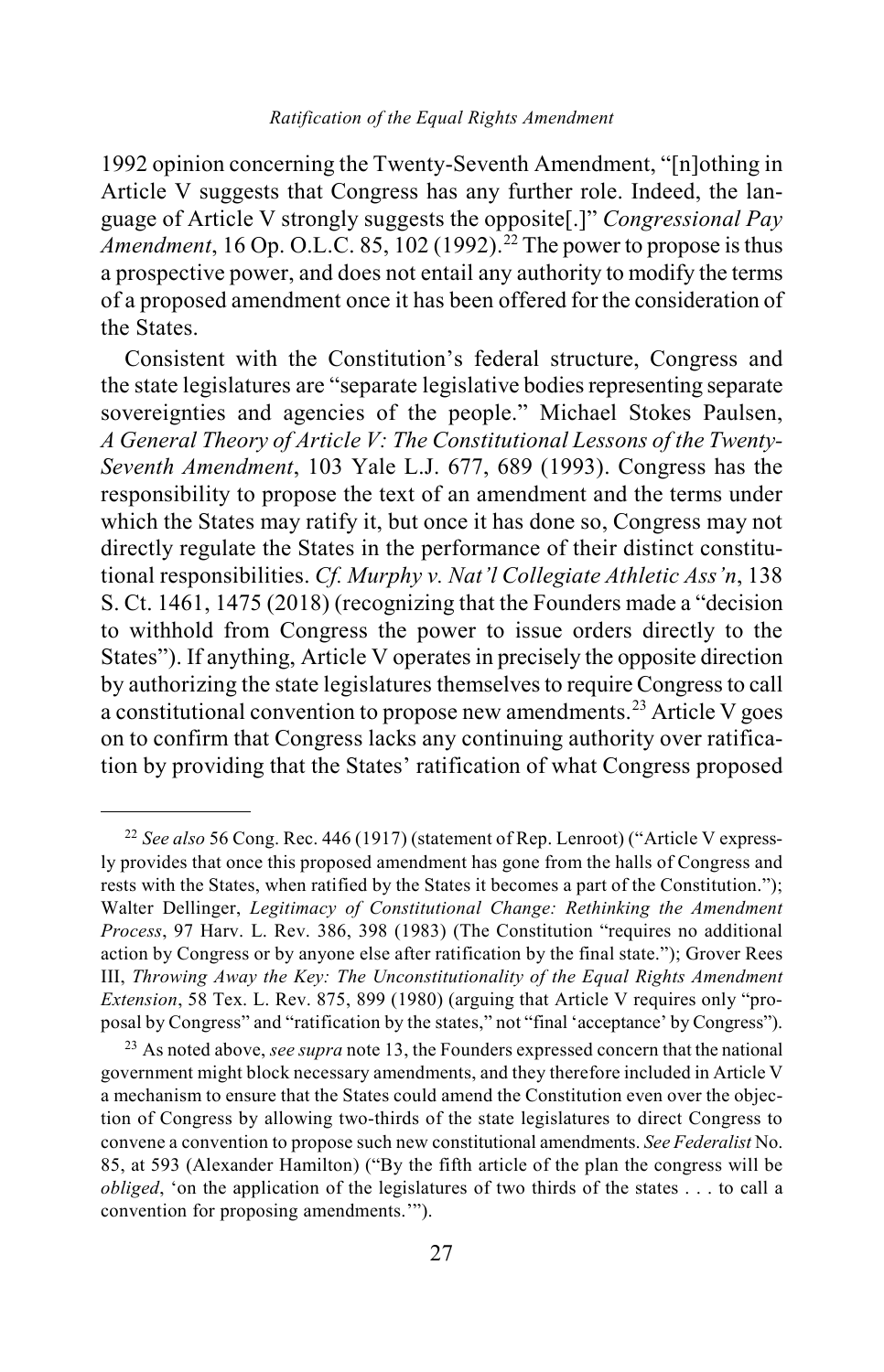is self-executing. Upon the approval of "three fourths" of the state legislatures or of state ratifying conventions, the amendment "shall be valid to all Intents and Purposes, as Part of th[e] Constitution." U.S. Const. art. V. In other words, the amendment becomes immediately effective, and Article V contemplates no additional role for Congress in modifying the proposal or in accepting or approving ratifications by the States.

For these reasons, constitutional commentators have long recognized that "Congress may not withdraw an amendment once it has been proposed." *Constitutionality of ERA Extension* at 18 n.22; *see also* Lester Bernhardt Orfield, *The Amending of the Federal Constitution* 51–52 (1942) ("The practice has been to regard such a withdrawal as ineffectual. The theory apparently is that each affirmative step in the passage of an amendment is irrevocable."); Charles K. Burdick, *The Law of the American Constitution* 39 (1922) ("It seems safe to assert that Congress, having once submitted a proposed constitutional amendment to the States, cannot thereafter withdraw it from their consideration[.]"); Jameson, *A Treatise on Constitutional Conventions* § 585 at 634 ("[T]he Federal Constitution, from which Congress alone derives its power to submit amendments to the States, does not provide for recalling them upon any event or condition; and . . . the power to recall cannot be considered as involved in that to submit, as necessary to its complete execution. It therefore cannot exist."). Similarly, we believe that Article V does not authorize Congress to adjust the terms of an amendment previously proposed to the States, whether it seeks to alter the mode of ratification or the deadline for ratification.

Recognizing congressional authority to modify the terms of a proposed constitutional amendment would present numerous questions that lack answers in the text of the Constitution or the history of past amendments. Could Congress modify a substantive provision within a pending amendment, or is its modification power limited to procedural terms? Could a later Congress hostile to a pending amendment shorten the deadline or declare it expired (and if so, how would such a power differ from a power to withdraw the pending amendment)? Must Congress adopt such changes by the same two-thirds vote of both Houses by which an amendment is proposed, or would a simple majority vote of each House suffice? And must the President sign the joint resolution modifying a proposal, or would the modification become immediately effective without presentment? *Compare* U.S. Const. art. I, § 7, cls. 2–3, *with Hollingsworth v. Virginia*, 3 U.S. (3 Dall.) 378, 381 n.\*, 382 (1798). In concluding that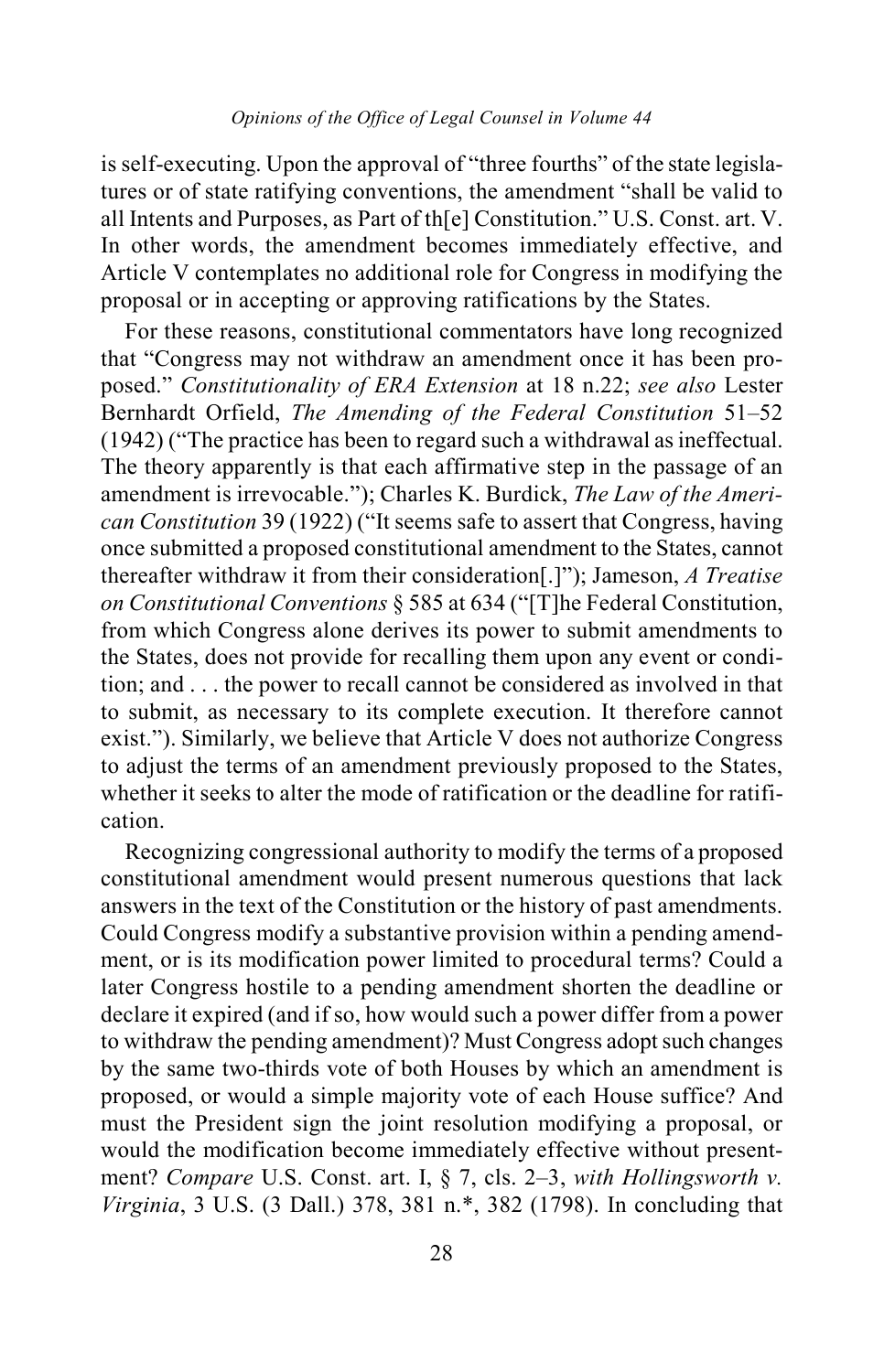Congress could extend the ERA's deadline, our 1977 opinion hazarded answers to all of these questions, while recognizing the absence of any authoritative guidance from the Constitution, caselaw, or historical practice. *See Constitutionality of ERA Extension* at 16–26. We think that the better inference to draw from the Constitution's silence is that there is no modification authority in the first place. If Congress wants to remove a ratification deadline from a proposed amendment, then it must propose an entirely new constitutional amendment, giving the States a new opportunity to consider that proposal. Article V does not provide for any other supervisory mechanism by which Congress can adjust those terms.

#### **B.**

Although the text of Article V does not contemplate any further role for Congress after it has proposed a constitutional amendment, the Supreme Court suggested one exception in *Coleman*, where a majority of justices concluded that, when a proposed amendment contains no deadline, then Congress, not the courts, should have the responsibility for deciding whether the States had ratified the amendment within a reasonable time. In *Coleman*, members of the Kansas legislature had challenged the State's 1937 ratification of the Child Labor Amendment based, in part, on the ground that it was untimely because Congress had proposed the amendment in 1924. *See* 307 U.S. at 436. In addressing that question, the Court fractured on whether *Dillon*'s requirement that an amendment be ratified within a "reasonable time" was a matter subject to judicial resolution. There was no majority opinion, but two separate opinions, joined by a total of seven justices, agreed that where a proposed amendment lacked any deadline, what constituted a "reasonable time" for ratification was a nonjusticiable political question.

Chief Justice Hughes's controlling opinion, which was joined by Justices Stone and Reed and styled as the "Opinion of the Court," concluded that the political branches, and not the Court, should decide whether an amendment had been ratified within a "reasonable time." *See Coleman*, 307 U.S. at 454 (opinion of Hughes, C.J.). In so ruling, he reasoned that "the question of a reasonable time in many cases would involve . . . an appraisal of a great variety of relevant conditions, political, social and economic," and these conditions were "appropriate for the consideration of the political departments of the Government." *Id.* at 453–54. The Chief Justice advised that Congress should address that question "when, in the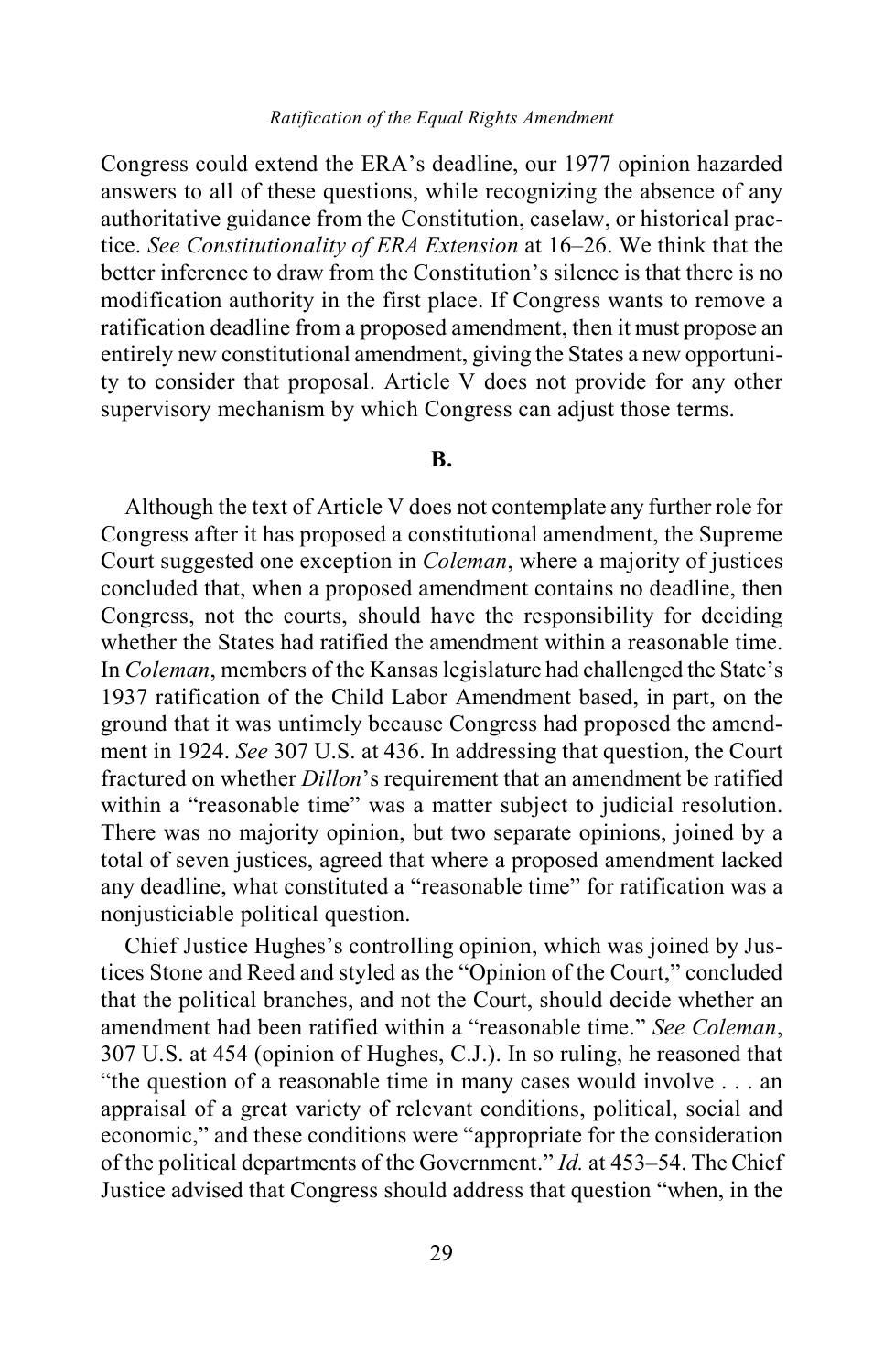presence of certified ratifications by three-fourths of the States, *the time arrives for the promulgation of the adoption of the amendment*." *Id.* at 454 (emphasis added). Justice Black, joined by Justices Roberts, Frankfurter, and Douglas, would have gone further and treated any congressional proclamation that an amendment had been ratified as "final" and "'conclusive upon the courts.'" *Id.* at 457 (Black, J., concurring) (quoting *Leser v. Garnett, 258 U.S. 130, 137 (1922)).*<sup>[24](#page-29-0)</sup>

Neither of these *Coleman* opinions identified any textual foundation for any power of Congress to "promulgate" an amendment ratified by threefourths of the States. The dissenting justices criticized the majority opinions for addressing a point that had not been "raised by the parties or by the United States appearing as amicus curiae." *Id.* at 474 (Butler, J., dissenting). And *Coleman*'s conclusion has been frequently criticized as lacking foundation in the text, caselaw, or historical practice of congressional amendments. *See, e.g.*, *Congressional Pay Amendment*, 16 Op. O.L.C. at 99 ("[C]ongressional promulgation is neither required by Article V nor consistent with constitutional practice."); Dellinger, 97 Harv. L. Rev. at 403 ("[T]he *Coleman* Court largely manufactured the anticipated event of congressional promulgation to which it was deferring."); Rees,

<span id="page-29-0"></span><sup>&</sup>lt;sup>24</sup> Justice Black's separate opinion, which would appear to view every question about the adoption of a constitutional amendment as a political question, is difficult to square with *Dillon* and several other cases where the Supreme Court has addressed the validity of congressional action on constitutional amendments. *See, e.g.*, *National Prohibition Cases*, 253 U.S. 350 (1920) (holding that the requirements of Article V were met in connection with the adoption of the Eighteenth Amendment); *Sprague*, 282 U.S. at 716 (rejecting the claim that Congress was obliged to call a convention to propose the Eighteenth Amendment); *Hollingsworth*, 3 U.S. at 381 n.\*, 382 (stating that "[t]he negative of the President applies only to the ordinary cases of legislation," and thus holding that the Eleventh Amendment had been "constitutionally adopted"). As then–Circuit Judge John Paul Stevens recognized, "since a majority of the [*Coleman*] Court refused to accept [Justice Black's] position in that case, and since the Court has on several occasions decided questions arising under article V, even in the face of 'political question' contentions, that argument is not one which a District Court is free to accept." *Dyer v. Blair*, 390 F. Supp. 1291, 1299–1300 & n.20 (N.D. Ill. 1975) (Stevens, J.) (footnote omitted). In contrast with cases involving the requirements of Article V, the Court has treated questions about whether a State has ratified an amendment as nonjusticiable. *See Leser*, 258 U.S. at 137 (holding a State official's "duly authenticated" acknowledgement of ratification to be "conclusive upon the courts"); *cf. White v. Hart*, 80 U.S. 646, 649 (1871) (suggesting, in dictum, that the Court could not review Congress's decision to require Georgia to ratify the Fourteenth and Fifteenth Amendments as a condition of regaining representation in Congress after the Civil War).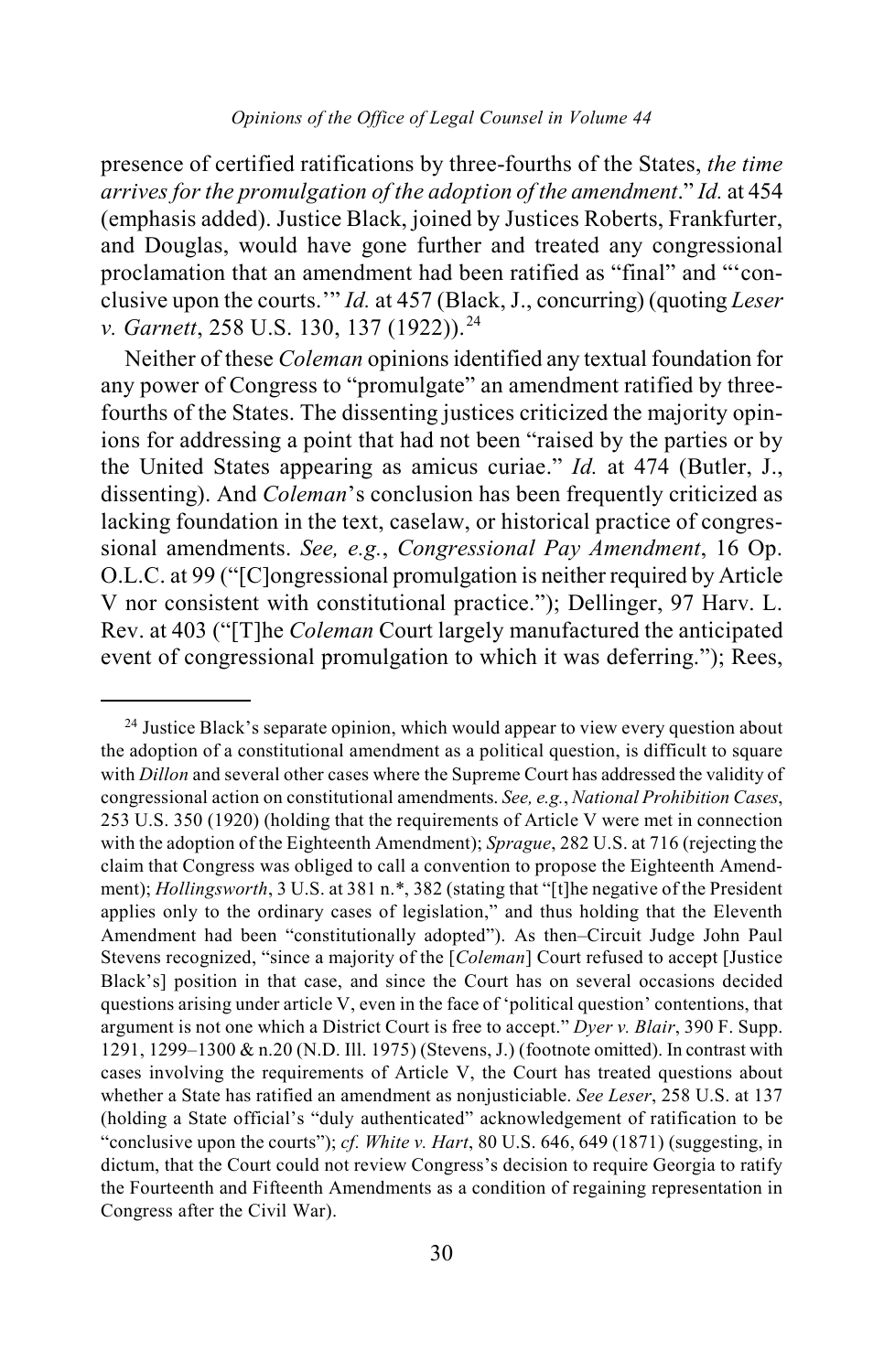#### *Ratification of the Equal Rights Amendment*

58 Tex. L. Rev. at 887 ("*Coleman* was a very bad decision when handed down, and the Court almost certainly would decide it differently today.") (footnote omitted). Nothing in Article V suggests that Congress has any role in promulgating an amendment after it has been ratified by the requisite number of state legislatures or conventions. To the contrary, *Dillon*  held that the ratification of the Eighteenth Amendment was "consummated" on the date that the thirty-sixth State had ratified it, and not thirteen days later when the Acting Secretary of State had proclaimed it under the statutory predecessor to 1 U.S.C. § 106b. *See Dillon*, 256 U.S. at 376. The Court in *Dillon* did not suggest that there was any need for Congress to promulgate the amendment, and Congress did not purport to do so.

Chief Justice Hughes's opinion would create a strange situation in which state legislatures voting on an amendment would not know until after the fact—and potentially long after the fact—whether a future Congress would conclude that their ratifications had occurred within a "reasonable time." *See Congressional Pay Amendment*, 16 Op. O.L.C. at 95 ("In order to be able to carry out its function in the ratification process, any state that is contemplating ratification must know whether an amendment is in fact pending before it. That is not a matter of degree; the proposed amendment is either pending or not."). Such a scenario would not only be a constitutional anomaly, it would directly conflict with Article V's command that, "when ratified" by three-fourths of the States, an amendment "*shall be valid* to all Intents and Purposes, as Part of this Constitution." U.S. Const. art. V (emphasis added).<sup>[25](#page-30-0)</sup>

Chief Justice Hughes's analysis relied upon the role that Congress had played in the "special circumstances" surrounding the ratification of the Fourteenth Amendment during Reconstruction. *Coleman*, 307 U.S. at 449–50. There, Secretary of State George Seward had responded to irregularities in the ratifications of Ohio and New Jersey by issuing a conditional certification of the amendment "if the resolutions of the legislatures of Ohio and New Jersey . . . are to be deemed as remaining in full force and effect." Proclamation No. 11, 15 Stat. 706, 707 (1868). The House

<span id="page-30-0"></span> <sup>25</sup> In addition, the *Coleman* rule would suggest that Congress could block a constitutional amendment that was proposed, over Congress's objection, by a convention called by the States, simply by declaring that the States had not ratified it within a "reasonable time." And because Congress's decision to block the amendment would be a political question, no court could second-guess that determination. That would vitiate the States' affirmative power under Article V to bypass Congress. *See supra* notes [13](#page-12-1) an[d 23.](#page-26-2)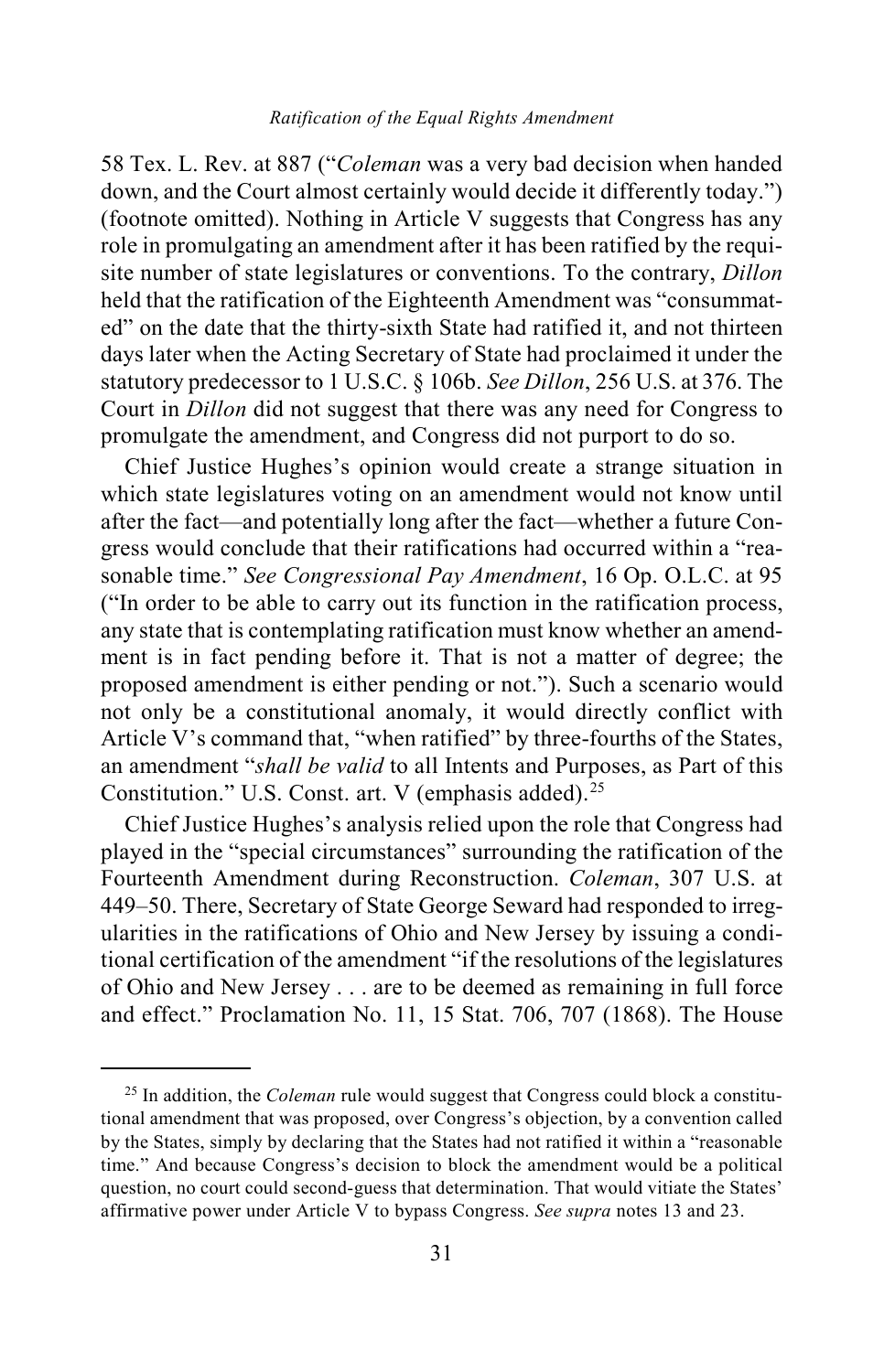and Senate responded by adopting a concurrent resolution declaring the Fourteenth Amendment to be part of the Constitution. *See* Proclamation No. 13, 15 Stat. 708, 709–10 (1868). One week later, the Secretary of State issued a second proclamation "in execution of " the States' ratifications and the concurrent resolution certifying the Fourteenth Amendment. *Id.* at 710–11.

Based on that one episode, Chief Justice Hughes concluded that Congress could determine the timeliness of Kansas's ratification if and when Congress exercised its promulgation authority after three-fourths of the States had submitted ratifications. But that vision of Congress's role in the ratification process was "inconsistent with both the text of Article V of the Constitution and with the bulk of past practice." *Congressional Pay Amendment*, 16 Op. O.L.C. at 102. As Professor Walter Dellinger later observed, "[t]he action of the Reconstruction Congress with respect to the fourteenth amendment was literally unprecedented." Dellinger, 97 Harv. L. Rev. at 400. Congress had played no official role in promulgating the first thirteen amendments or any amendment since. Indeed, only two of the other twenty-six amendments have been the subject of any congressional action at all, and in neither case was Congress's action deemed necessary to promulgate the amendment.<sup>[26](#page-31-0)</sup> Accordingly, the notion of a freestanding authority of Congress to determine the validity of a constitutional amendment after the States have submitted their ratifications finds little support in the text of Article V, historical practice, or other Supreme Court precedent.

<span id="page-31-0"></span><sup>&</sup>lt;sup>26</sup> The Fifteenth Amendment, like the Fourteenth, was plagued with Reconstruction irregularities, and the Senate initially referred to committee a joint resolution declaring the Amendment to be valid and part of the Constitution, but it later passed a simple resolution requesting the views of the Secretary of State. Cong. Globe, 41st Cong., 2d Sess. 1444, 1653 (1870). The Secretary of State thereafter proclaimed the Fifteenth Amendment on March 30, 1870. *See* Proclamation No. 10, 16 Stat. 1131–32 (1870). The House then adopted its own resolution declaring the amendment's validity, Cong. Globe, 41st Cong., 2d Sess. 5441 (1870), but the Senate never took up the measure. With respect to the Twenty-Seventh Amendment, the Archivist certified the ratification in reliance upon the opinion of this Office. *See* Certification of Amendment to the Constitution of the United States Relating to Compensation of Members of Congress, 57 Fed. Reg. 21187 (1992). The House and the Senate later passed separate versions of concurrent resolutions that would have confirmed the amendment's validity. *See* H.R. Con. Res. 320, 102d Cong. (1992); S. Con. Res. 120, 102d Cong. (1992).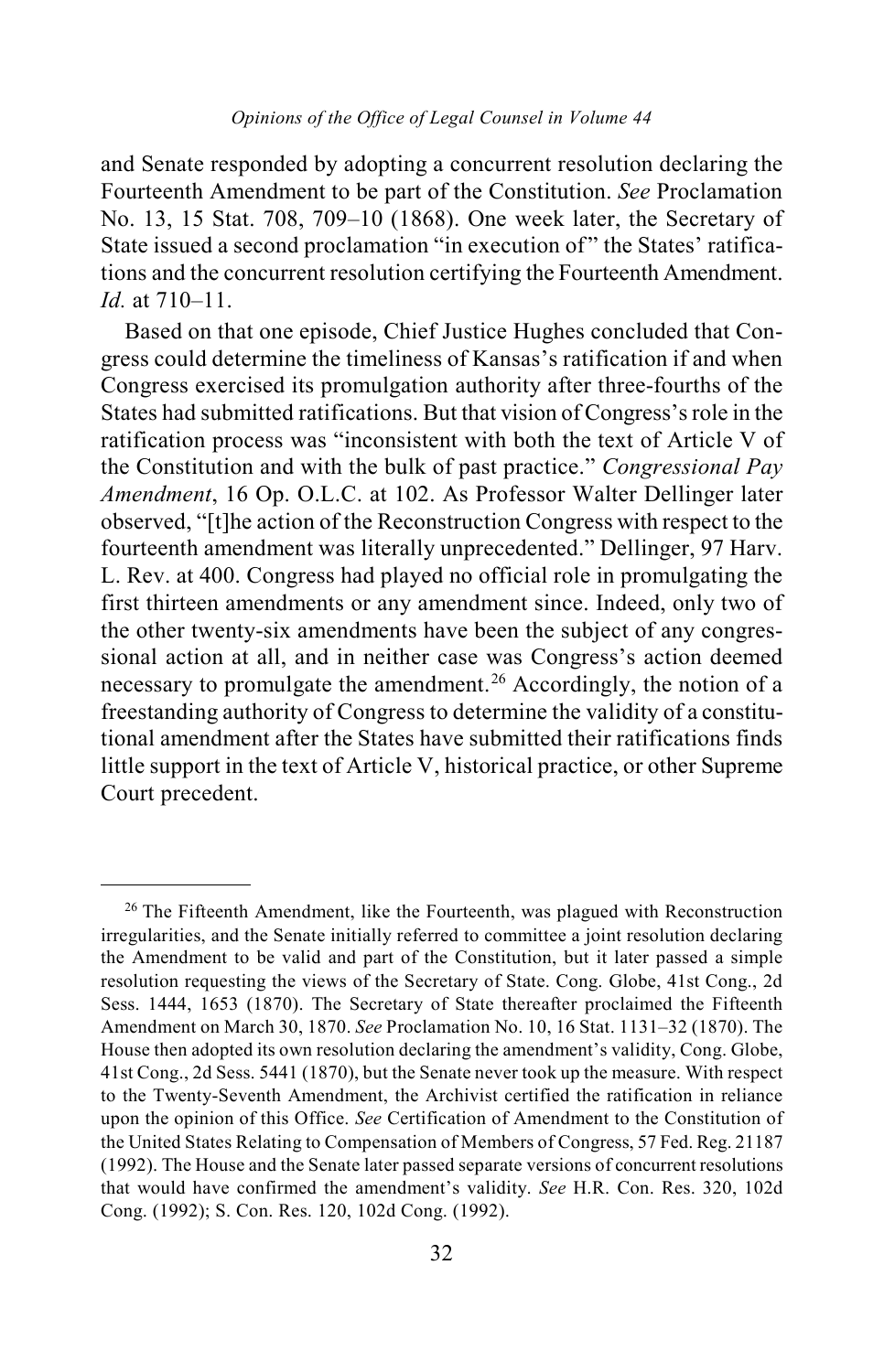#### *Ratification of the Equal Rights Amendment*

Moreover, to the extent that Chief Justice Hughes's *Coleman* opinion (joined by only two other Justices) represents a precedential holding of the Court, *see Marks v. United States*, 430 U.S. 188, 193 (1977), it still would not authorize Congress to revive the long-expired ERA Resolution. *Coleman* addressed whether an amendment, which had been proposed thirteen years earlier, could still be ratified within a "reasonable time," and the Court held that the political branches, not the Court, must decide that question. *See Coleman*, 307 U.S. at 454 (opinion of Hughes, C.J.). Although Chief Justice Hughes contemplated that, where an amendment's proposal lacked a ratification deadline, Congress could determine timeliness after the States had ratified the amendment, he did not suggest that Congress could nullify a deadline it had previously imposed on the States.

To the contrary, the Chief Justice repeatedly emphasized that Congress had not imposed any deadline on the Child Labor Amendment. His opinion stated that "[n]o limitation of time for ratification is provided *in the instant case* either in the proposed amendment or in the resolution of submission." *Id.* at 452 (emphasis added). The Court assumed that the question of "what is a reasonable time" may be "an open one *when the limit has not been fixed in advance*" by Congress. *Id.* at 454 (emphasis added). But it concluded that, even if an amendment would lapse after some period, "it does not follow that, whenever Congress has not exercised that power, the Court should take upon itself the responsibility of deciding what constitutes a reasonable time and determine accordingly the validity of ratifications." *Id.* at 452–53. The opinion thus repeatedly made clear that the Court was addressing the case where Congress did not include a deadline when proposing the amendment. Nothing in *Coleman*  supports the view that when Congress proposed an amendment and included a time limit "in the resolution of submission," *id.* at 452, it would later be free to revise that judgment.

## **C.**

Apart from *Coleman* itself, the proponents of reviving the ERA ratification process rely heavily upon Congress's 1978 decision to modify the ERA's original deadline before it expired. The precedent of the ERA extension, however, is a thin reed. The action reflected something that Congress had never done before in our Nation's history, and the only federal court to review the measure held it unconstitutional. *See Idaho v. Freeman*, 529 F. Supp. at 1153. Although this Office at the time issued an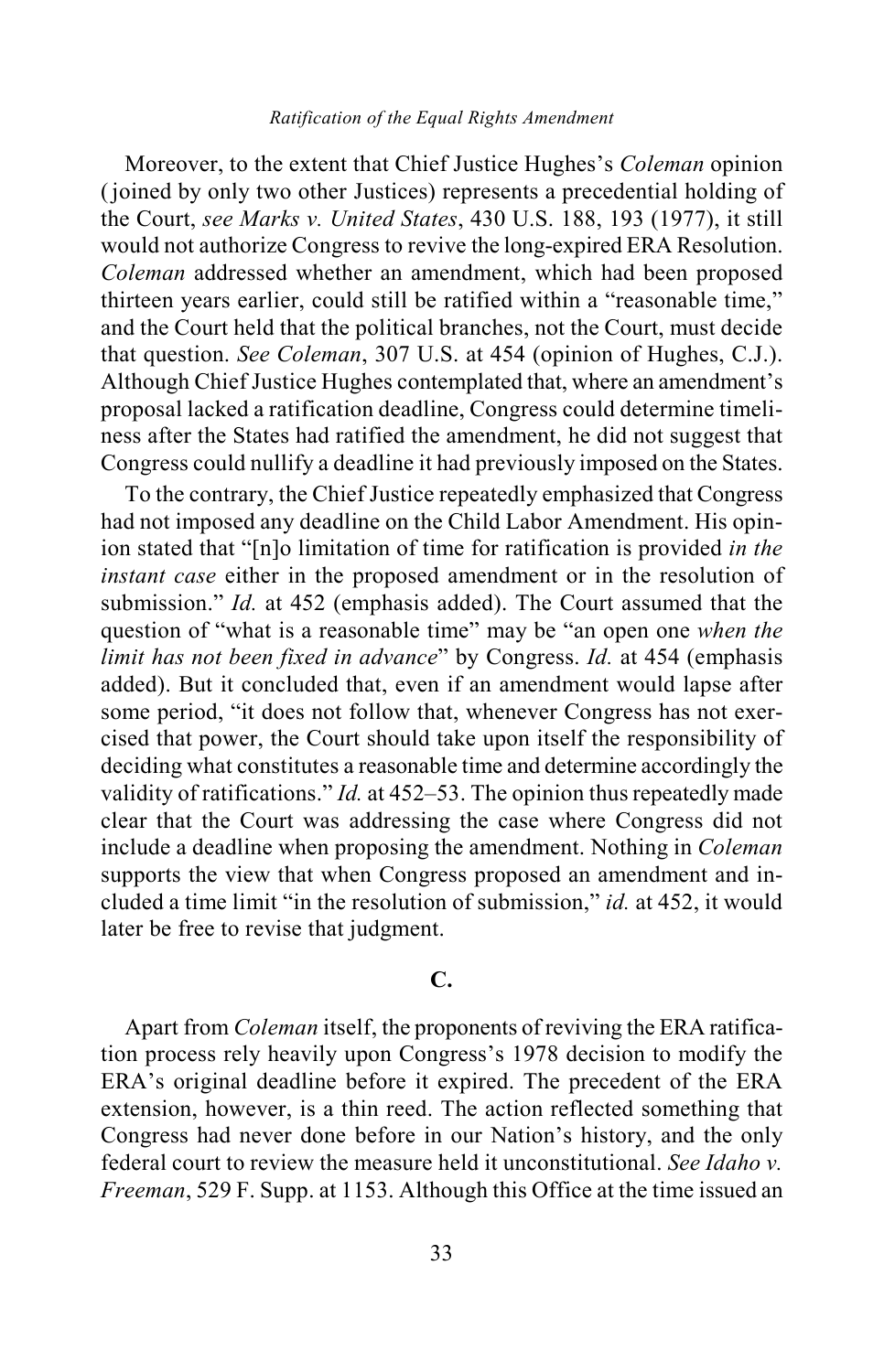opinion recognizing Congress's authority to extend the deadline, we recognized that it was "difficult to conclude with certainty that [the extension resolution] is or is not constitutional," and that "respectable arguments can be made on both sides of this question." *Constitutionality of ERA Extension* at 1, 7. Since then, this Office has adopted a narrower view of *Coleman* than the one reflected in our 1977 opinion, but even if we adhered to all of the reasoning in the 1977 opinion, we do not believe that opinion would support reviving the ERA Resolution nearly forty years after the deadline expired.

In *Constitutionality of ERA Extension*, this Office concluded that, when the ratification deadline was not placed in the text of the proposed constitutional amendment, but only in the proposing clause, that condition on ratification should be treated as equivalent to a statute subject to congressional modification. *See id.* 7–8, 15–16. The Office relied on *Coleman* as recognizing a congressional authority "years after an amendment has been proposed . . . to determine the reasonableness of the intervening time period" and to modify a deadline placed in the proposing clause. *Id.* at 7–8. At the same time, our opinion admitted that there was an argument that "Art[icle] V itself can be viewed as envisioning a process whereby Congress proposes an amendment and is divested of any power once the amendment is submitted to the States for ratification," and that, "[a]s suggested by the language of the *Coleman* opinion, the question of a time limit is no longer open once a time limit is imposed by the proposing Congress." *Id.* at 7.

This Office later read Article V to further limit Congress's role in proposing amendments. In *Congressional Pay Amendment,* we rejected the proposition that *Coleman* had recognized an exclusive congressional authority to determine when a constitutional amendment had been validly ratified. *See* 16 Op. O.L.C. at 101–02. In a footnote, our 1992 opinion questioned the 1977 opinion's interpretation of *Coleman*, although we suggested that the extension of the ERA ratification deadline might be viewed as the "'reproposal' of a constitutional amendment" (a purely congressional action) rather than "the certification of a ratified amendment" (an action in which Article V gives Congress no role). *Id.* at 102 n.24. At the same time, we opined that, "[t]o the extent that our earlier opinions suggest that Congress alone must make the determination of the adoption of a constitutional amendment, we reject them today." *Id.* For the reasons discussed above, we also take a narrower view of *Coleman* than the one advanced in our 1977 opinion, and we do not believe that the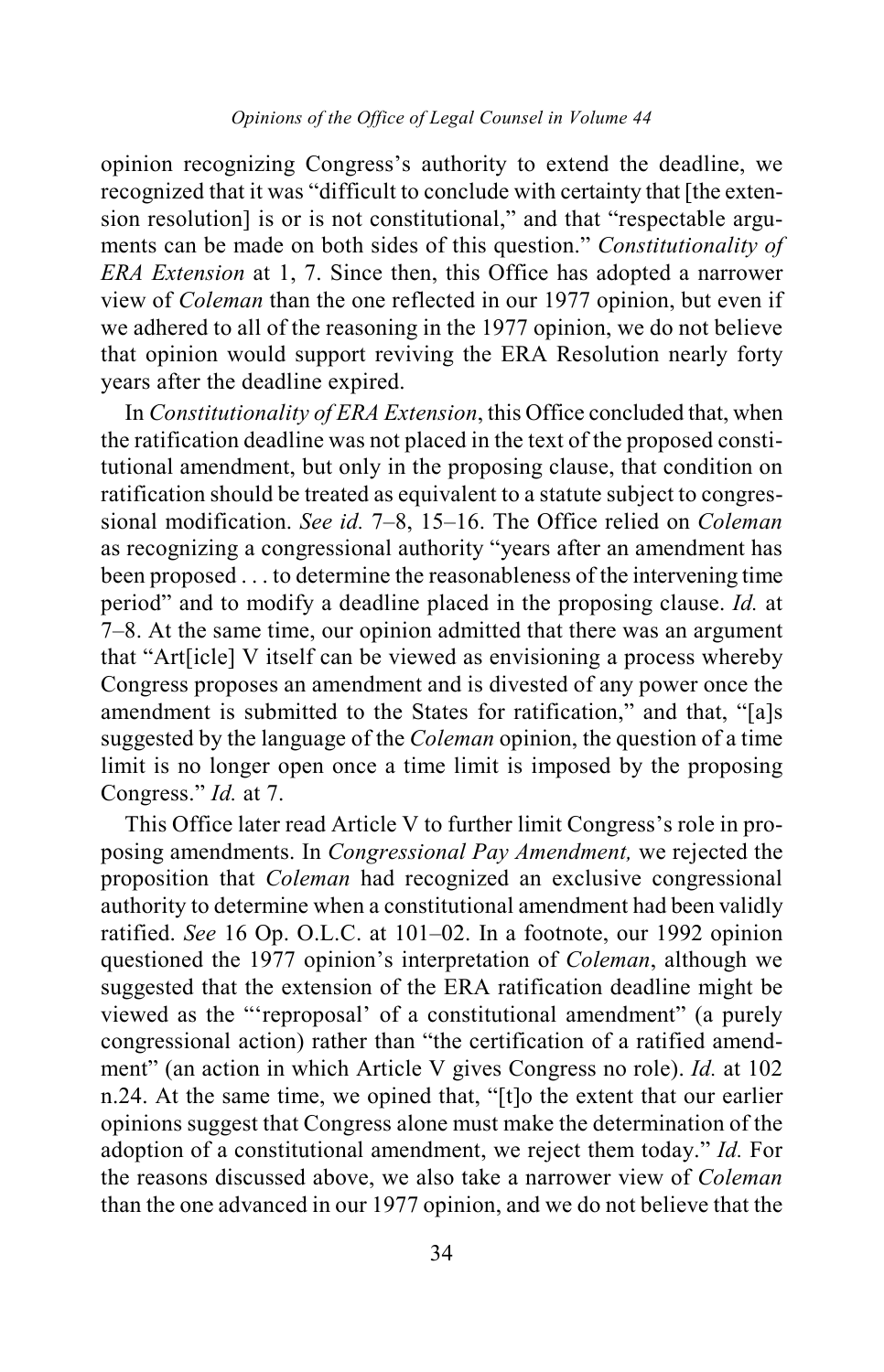decision supports the authority of Congress to revise a deadline included in an amendment previously proposed to the States.

Yet even under the reasoning of *Constitutionality of ERA Extension*, there was a distinction between congressional action to extend a pending ratification deadline and action to revive it after the fact. That opinion concluded that, under *Coleman*, Congress might reconsider whether a seven-year deadline was a "reasonable time" for ratification, but the opinion simultaneously suggested that any such authority could not survive the deadline's expiration. As we observed, "[c]ertainly if a time limit had expired before an intervening Congress had taken action to extend that limit, a strong argument could be made that the only constitutional means of reviving a proposed amendment would be to propose the amendment anew by two-thirds vote of each House and thereby begin the ratification process anew." *Constitutionality of ERA Extension* at 5–6. The Acting Solicitor General effectively took the same view in Supreme Court litigation about the extension of the ERA Resolution, defending the extension until the deadline expired, but then acknowledging that the effort to ratify the ERA had come to an end. *See* Mem. for Adm'r of Gen. Servs. Suggesting Mootness at 3–4, *Nat'l Org. for Women* ("[T]he amendment has failed of adoption . . . . Even if all of the ratifications remain valid, the rescissions are disregarded, and Congress is conceded the power to extend the ratification period as it did here, only 35 of the necessary 38 states can be regarded as having ratified the Amendment.").

The proponents of the 1978 ERA extension also relied upon Congress's general authority to extend statutes of limitations. As Justice Ginsburg explained in 1979, "[i]n form and function, the seven-year provision is a statute of limitations. Generally, statutes of limitations may be extended should the legislature determine that its initial estimate was inaccurate." Ginsburg, 57 Tex. L. Rev. at 927 n.43; *see also House Extension Hearings* at 129 (testimony of Prof. Ruth Bader Ginsburg) ("It is the general rule that extensions [of ] statutes of limitation may be directed by the legislature. . . . If the objective was simply to exclude [stale] claims, an extension of the limitation period for a reasonable time is well-accepted and fully comports with constitutional constraints.").<sup>[27](#page-34-0)</sup> It is true that

<span id="page-34-0"></span> $27$  We again note that, several months ago, Justice Ginsburg publicly stated her view that the ERA "fell three States short of ratification" and the ratification process must begin anew: "I hope someday [the ERA] will be put back in the political hopper, *starting*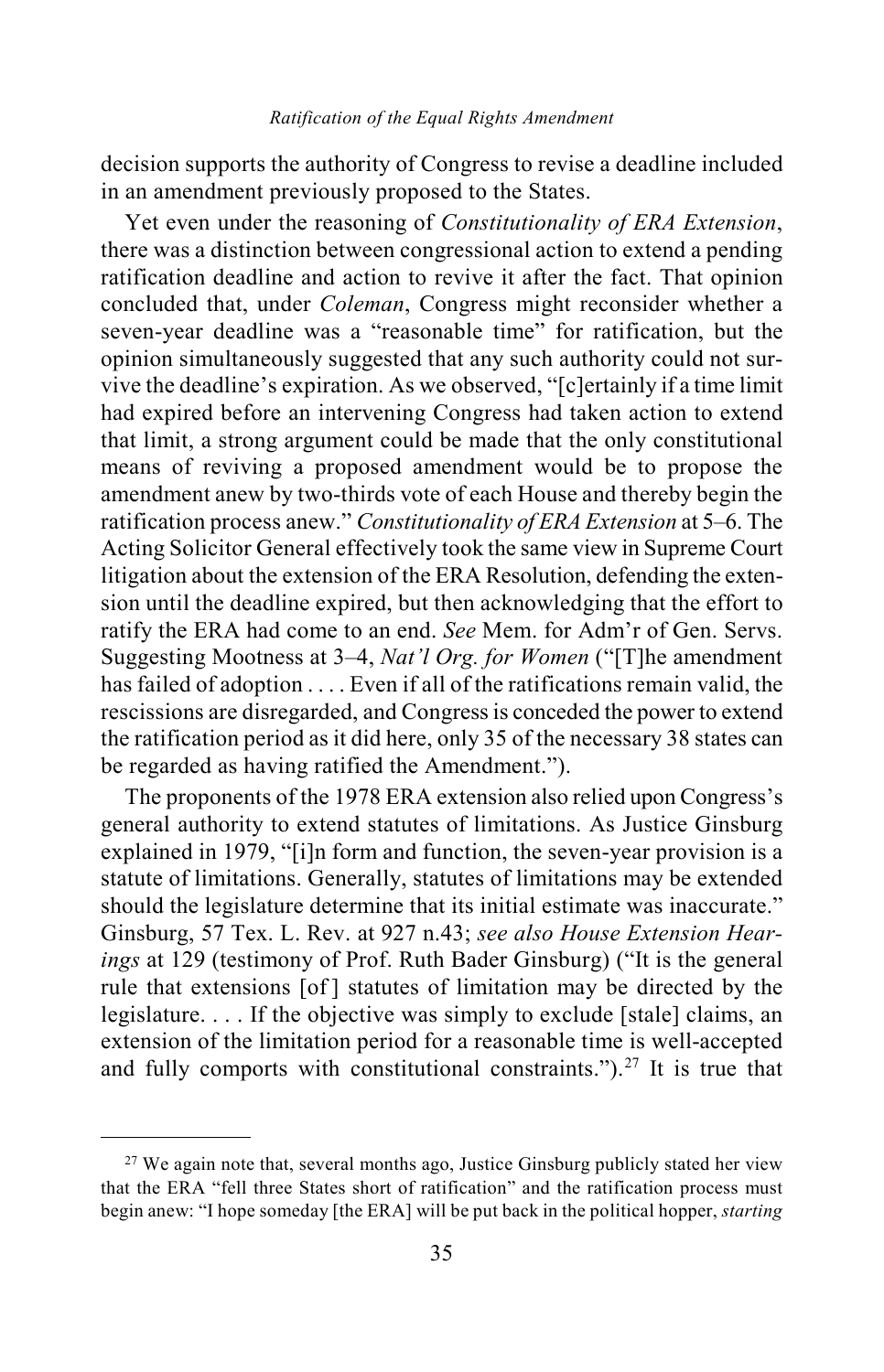### *Opinions of the Office of Legal Counsel in Volume 44*

Congress may extend a limitations period, sometimes even after pending claims have expired. *See Chase Secs. Corp. v. Donaldson*, 325 U.S. 304 (1945); *Campbell v. Holt*, 115 U.S. 620 (1885); *see also Plaut v. Spendthrift Farm, Inc.*, 514 U.S. 211, 228 (1995) ("[T]he length and indeed even the very existence of a statute of limitations upon a federal cause of action is entirely subject to congressional control."). But Congress changes the terms of a statute of limitations only by enacting a new law, and that change is adopted through the same constitutionally required procedures as the prior one. *See* U.S. Const. art. I, § 7. There is no constitutional shortcut that would permit revisions without adoption by both Houses and presentment to the President. By the same token, we do not believe that Congress may change the terms upon which an amendment has been proposed to the States except by following the same procedures that were required in connection with the earlier proposal, namely proposal by twothirds majorities and a new round of consideration by the States.

Because Congress and the state legislatures are distinct actors in the constitutional amendment process, the 116th Congress may not revise the terms under which two-thirds of both Houses proposed the ERA Resolution and under which thirty-five state legislatures initially ratified it. Such an action by this Congress would seem tantamount to asking the 116th Congress to override a veto that President Carter had returned during the 92nd Congress, a power this Congress plainly does not have. *See Pocket Veto Case*, 279 U.S. 655, 684–85 (1929) ("[I]t was plainly the object of the [relevant] constitutional provision that there should be a timely return of the bill, which . . . should enable Congress *to proceed immediately with its reconsideration*[.]" (emphasis added)). Because the 1972 ERA Resolution has lapsed, the only constitutional way for Congress to revive the ERA, should it seek to do so, would be for two-thirds of both Houses of Congress to propose the amendment anew for consideration by the States.

### **IV.**

In view of our foregoing conclusions, it is unnecessary for us to consider whether the earlier ratifications of the ERA by five state legislatures were validly rescinded. *See supra* note [8](#page-6-2) and accompanying text. The question of a State's authority to rescind its ratification, before an

 $\overline{a}$ 

*over again*, collecting the necessary number of States to ratify it." *See supra* note [1](#page-1-2) and accompanying text (emphasis added).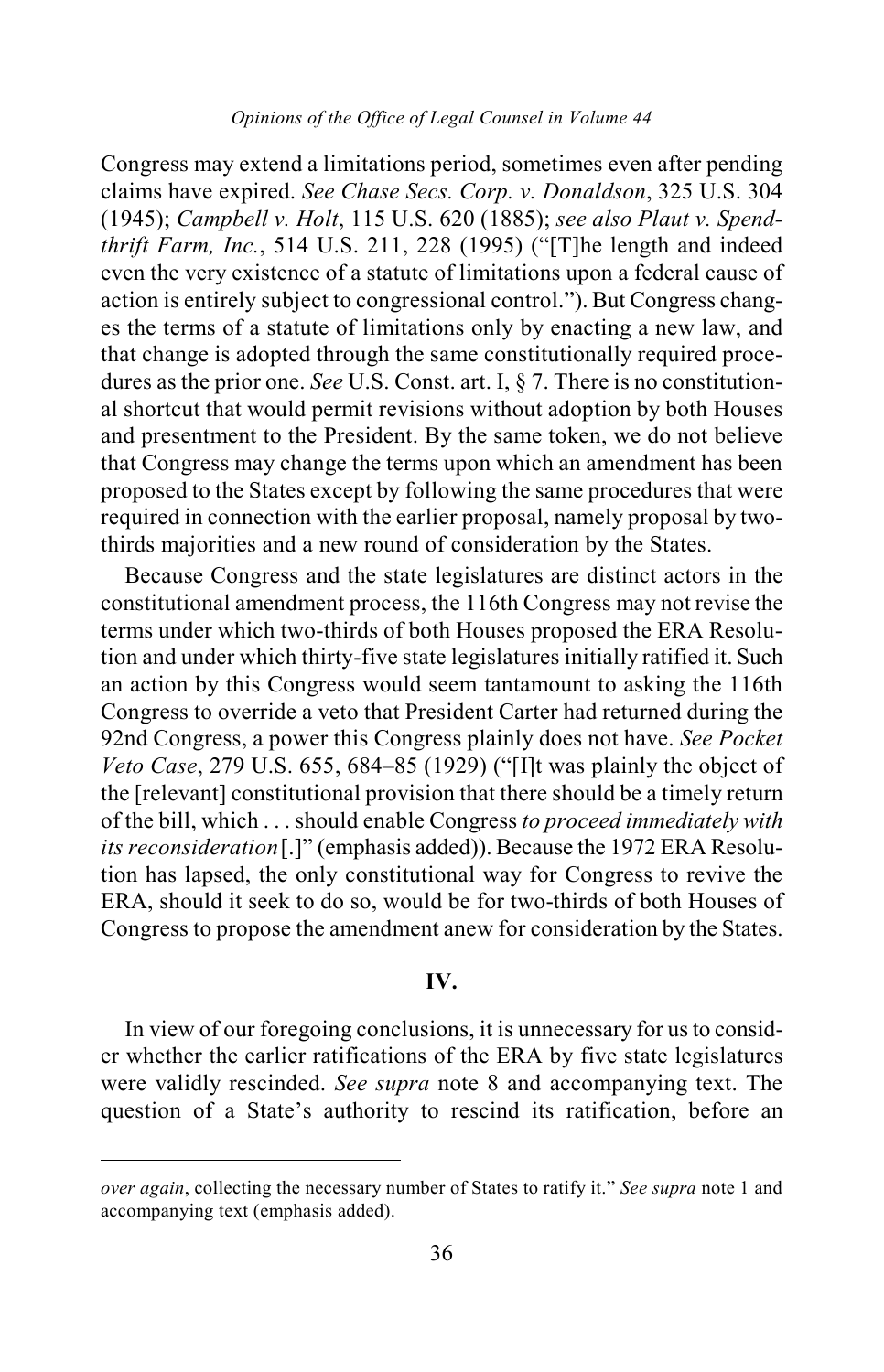#### *Ratification of the Equal Rights Amendment*

amendment has been ratified by three-fourths of the States, is a significant one that has not been resolved. *See* Ginsburg, 57 Tex. L. Rev. at 920 (describing the doctrine of rescission as "the most debatable issue" concerning the ERA's legal status shortly after the 1978 extension). In *Constitutionality of ERA Extension*, we concluded that the Constitution does not permit rescissions, even if Congress had changed the ratification deadline after the State had voted upon the amendment. *See id.* at 28–49; *see also Power of a State Legislature to Rescind its Ratification of a Constitutional Amendment*, 1 Op. O.L.C. 13, 15 (1977).

The district court in *Idaho v. Freeman* disagreed, however, reasoning that *Dillon*'s interpretation of Article V requires a contemporaneous consensus of the people of the United States, and therefore implies that a state legislature, as the representative of one portion of the people, remains free to change its position until three-fourths of the States have agreed in common to support ratification. *See* 529 F. Supp. at 1146–50. The Supreme Court did not reach the question before the extended deadline expired. Although we have disagreed in this opinion with some of the conclusions in the 1977 opinion, we believe that the expiration of the ERA Resolution makes it unnecessary for us to revisit this question. Regardless of the continuing validity of the five States' ratifications, three-fourths of the States did not ratify the amendment before the deadline that Congress set for the ERA Resolution, and therefore, the 1972 version of the ERA has failed of adoption.

#### **V.**

For the reasons set forth above, we conclude that the ERA Resolution has expired and is no longer pending before the States. Even if one or more state legislatures were to ratify the 1972 proposal, that action would not complete the ratification of the amendment, and the ERA's adoption could not be certified under 1 U.S.C. § 106b. In addition, we conclude that when Congress uses a proposing clause to impose a deadline on the States' ratification of a proposed constitutional amendment, that deadline is binding and Congress may not revive the proposal after the deadline's expiration. Accordingly, should Congress now "deem [the ERA] necessary," U.S. Const. art. V, the only constitutional path for amendment would be for two-thirds of both Houses (or a convention sought by twothirds of the state legislatures) to propose the amendment once more and